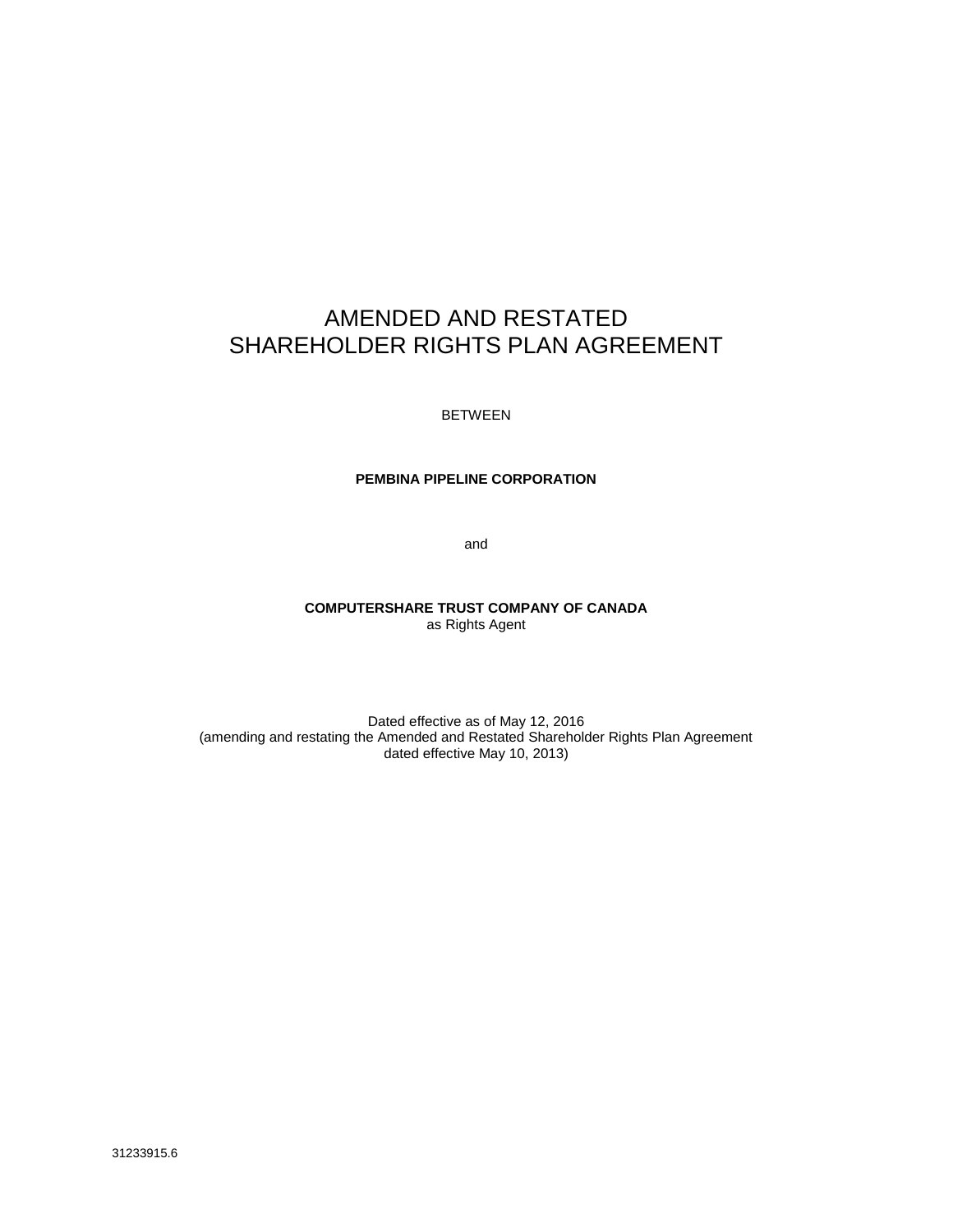# **TABLE OF CONTENTS**

## Page

#### **ARTICLE 1 DEFINITIONS**

#### **ARTICLE 2** THE RIGHTS

| 2.1  |  |
|------|--|
| 2.2  |  |
| 2.3  |  |
| 2.4  |  |
| 2.5  |  |
| 2.6  |  |
| 2.7  |  |
| 2.8  |  |
| 2.9  |  |
| 2.10 |  |
|      |  |

# ARTICLE 3<br>ADJUSTMENTS TO THE RIGHTS IN THE EVENT OF CERTAIN TRANSACTIONS

| $\Omega$<br>- 3. T |  |  |
|--------------------|--|--|
|--------------------|--|--|

#### **ARTICLE 4** THE RIGHTS AGENT

#### **ARTICLE 5 MISCELLANEOUS**

| 5.2 |  |
|-----|--|
| 5.3 |  |
| 5.4 |  |
| 5.5 |  |
| 5.6 |  |
| 5.7 |  |
| 5.8 |  |
| 5.9 |  |
|     |  |
|     |  |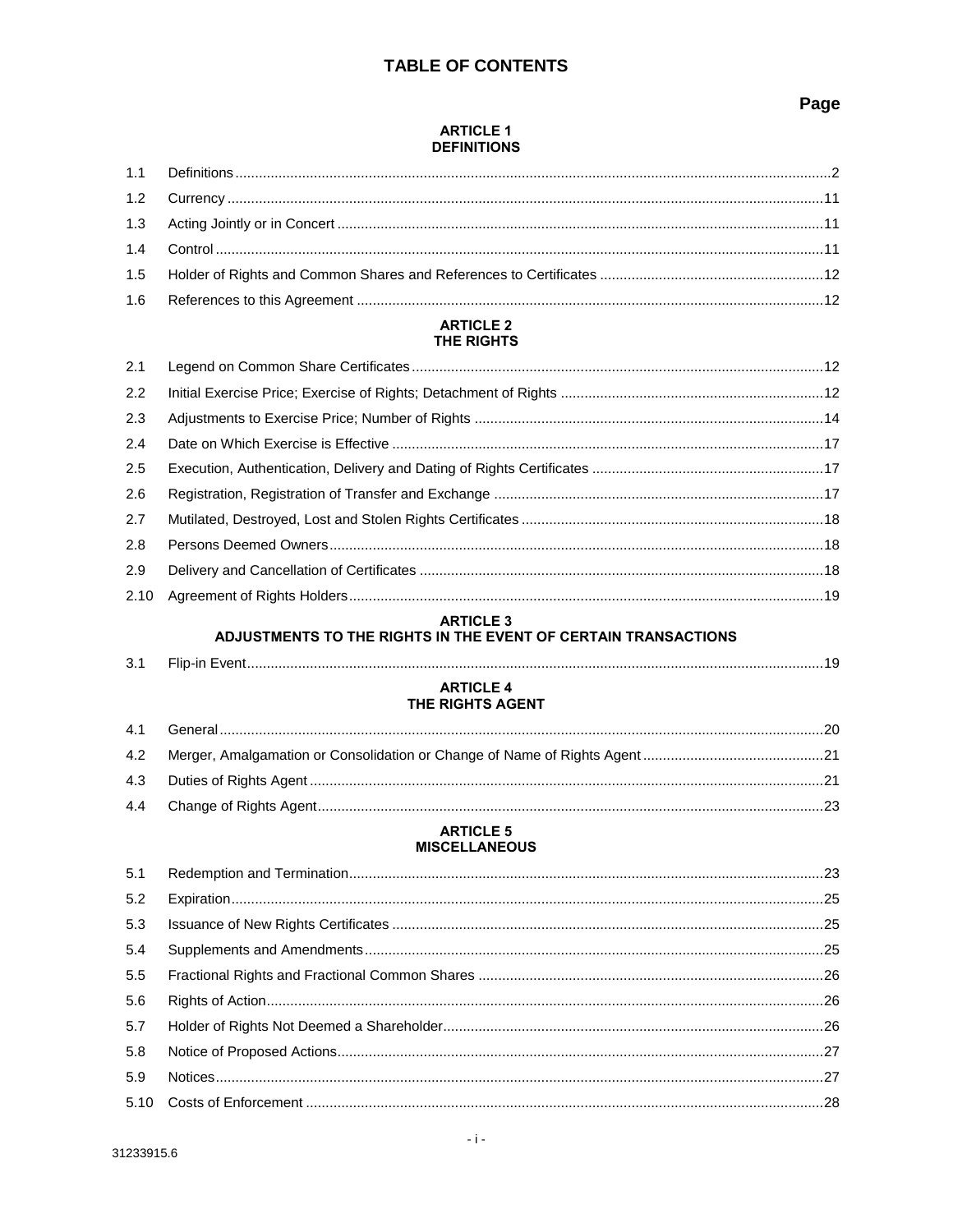# **TABLE OF CONTENTS**

# (continued)

|      | Page |
|------|------|
| 5.11 |      |
| 5.12 |      |
| 5.13 |      |
| 5.14 |      |
| 5.15 |      |
| 5.16 |      |
| 5.17 |      |
| 5.18 |      |
| 5.19 |      |
| 5.20 |      |
| 5.21 |      |
| 5.22 |      |
| 5.23 |      |
| 5.24 |      |
| 5.25 |      |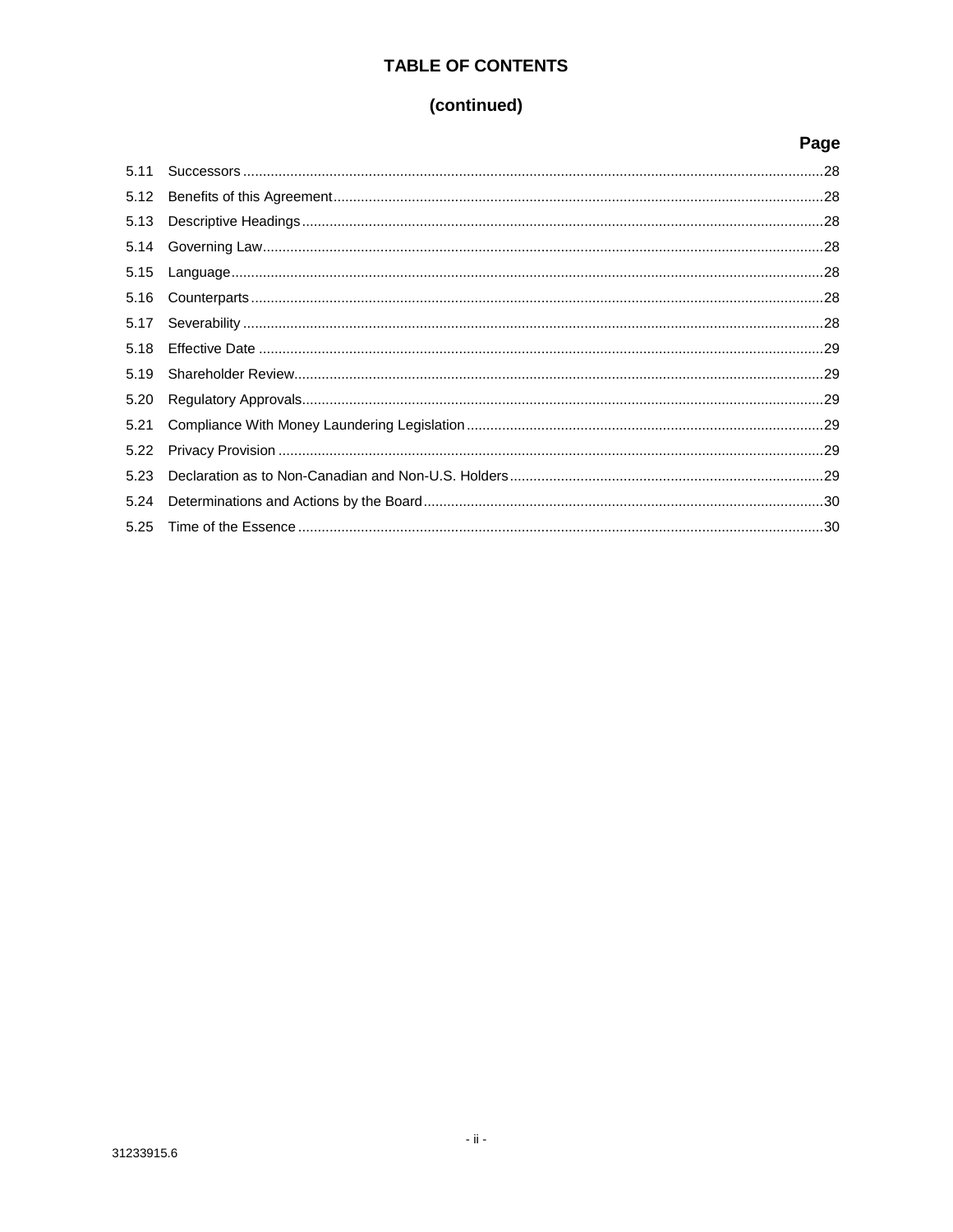#### **AMENDED AND RESTATED SHAREHOLDER RIGHTS PLAN AGREEMENT**

THIS AMENDED AND RESTATED SHAREHOLDER RIGHTS PLAN AGREEMENT is dated effective May 12, 2016 (amending and restating the Amended and Restated Shareholder Rights Plan Agreement dated effective May 10, 2013).

BETWEEN:

**PEMBINA PIPELINE CORPORATION**, a corporation existing under the laws of Alberta (hereinafter referred to as the "**Corporation**")

OF THE FIRST PART

- and -

**COMPUTERSHARE TRUST COMPANY OF CANADA**, a trust company incorporated under the laws of Canada (hereinafter referred to as the "**Rights Agent**")

OF THE SECOND PART

WHEREAS the Corporation and the Rights Agent entered into an agreement dated effective October 1, 2010 respecting a shareholder rights plan (the "**Original Plan**") that would be effective at the latest until the termination of the annual meeting of the shareholders of the Corporation in the year 2013 unless a resolution ratifying the continued existence of the Original Plan was approved at such meeting by the Independent Shareholders (as defined in the Original Plan) and, if required, all holders of Common Shares (as defined herein);

AND WHEREAS both the Independent Shareholders and all holders of Common Shares passed such a resolution at the annual general and special meeting of shareholders of the Corporation held on May 10, 2013 and an amended and restated shareholder rights plan agreement dated effective May 10, 2013 was entered into by the Corporation and the Rights Agent (the "**2013 Plan**");

AND WHEREAS the 2013 Plan was to be effective until the termination of the annual meeting of the shareholders of the Corporation in the year 2016 unless a resolution ratifying the continued existence of the 2013 Plan was approved at such meeting by the Independent Shareholders (as defined in the 2013 Plan) and, if required, all holders of Common Shares (as defined herein);

AND WHEREAS both the Independent Shareholders and all holders of Common Shares passed such a resolution at the annual meeting of shareholders of the Corporation held on May 12, 2016;

AND WHEREAS the board of directors of the Corporation (the "**Board**") has determined that it is advisable and in the best interests of the Corporation to continue the 2013 Plan by adopting an amended and restated version thereof to take effect immediately upon receipt of approval of the Corporation's shareholders as described above, and to effect the continued distribution of rights under the Original Plan and the 2013 Plan as amended and restated herein to ensure, to the extent possible, that all shareholders of the Corporation are treated fairly in connection with any takeover offer or bid for the Common Shares, and to ensure that the Board is provided with a sufficient time to explore and develop alternatives to enhance shareholder value;

AND WHEREAS, in order to continue the implementation of the Original Plan and the 2013 Plan, as subsequently amended and restated, the Board has:

(a) confirmed the distribution of one right (a "**Right**") in respect of each Common Share (as hereinafter defined) outstanding at the Effective Time (as hereinafter defined) (the "**Record Time**"), such distribution having been made to shareholders of record at the Record Time; and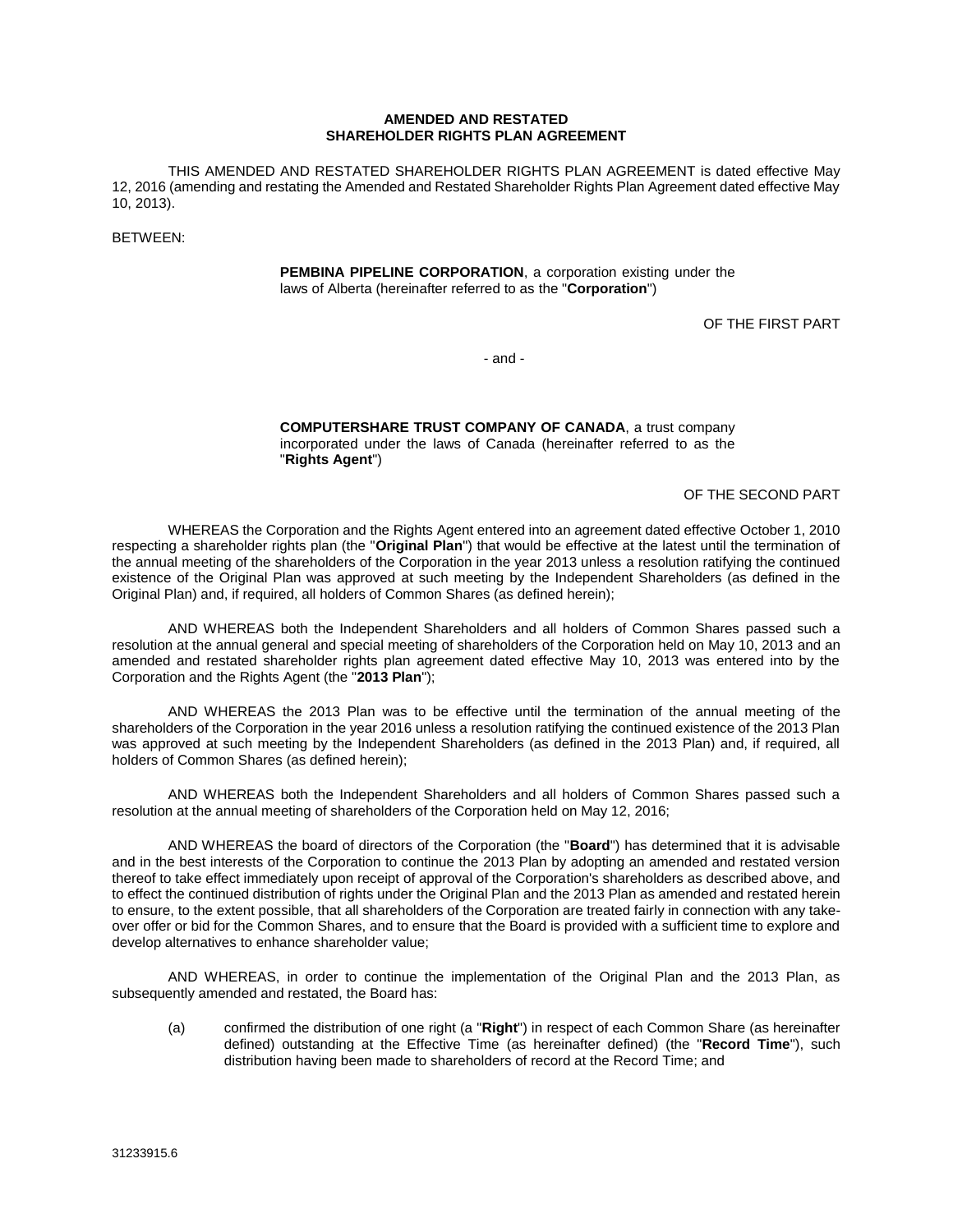(b) confirmed and authorized the issuance of one Right in respect of each Common Share issued after the Record Time and prior to the earlier of the Separation Time (as hereinafter defined) and the Expiration Time (as hereinafter defined);

AND WHEREAS each Right entitles the holder thereof after the Separation Time to purchase securities of the Corporation pursuant to the terms and subject to the conditions set forth herein;

AND WHEREAS the Corporation desires to confirm its appointment of the Rights Agent to act on behalf of the Corporation, and the Rights Agent is willing to continue to so act, in connection with the issuance, transfer, exchange and replacement of Rights Certificates (as hereinafter defined), the exercise of Rights and other matters referred to herein;

NOW THEREFORE in consideration of the premises and the respective agreements set forth herein, the parties hereby agree as follows:

#### **ARTICLE 1 DEFINITIONS**

#### **1.1 Definitions**

For purposes of this Agreement, the following terms have the meanings indicated:

- (a) "*1933 Securities Act*" means the *Securities Act of 1933* of the United States, as amended, and the rules and regulations thereunder, and any comparable or successor laws or regulations thereto.
- (b) "*1934 Exchange Act*" means the *Securities Exchange Act* of 1934 of the United States, as amended, and the rules and regulations thereunder, and any comparable or successor laws or regulations thereto.
- (c) "**ABCA**" means the *Business Corporations Act* (Alberta) , R.S.A. 2000, c. B-9, and the rules and regulations thereunder, each as may be amended from time to time, and any comparable or successor laws, rules or regulations thereto.
- (d) "**Acquiring Person**" means any Person who is or becomes the Beneficial Owner of 20% or more of the outstanding Common Shares; provided, however, that the term "**Acquiring Person**" shall not include:
	- (i) the Corporation or any Subsidiary of the Corporation;
	- (ii) any Person who becomes the Beneficial Owner of 20% or more of the outstanding Common Shares as a result of any one or a combination of:
		- (A) an acquisition or redemption by the Corporation of Common Shares which, by reducing the number of Common Shares outstanding, increases the proportionate number of Common Shares Beneficially Owned by such Person to 20% or more of the Common Shares then outstanding;
		- (B) Common Share acquisitions made pursuant to a Permitted Bid ("**Permitted Bid Acquisitions**");
		- (C) acquisitions of Common Shares (1) in respect of which the Board has waived the application of Section [3.1](#page-21-0) pursuant to subsections [5.1\(b\),](#page-25-0) [5.1\(c\)](#page-25-1) or [5.1\(d\);](#page-26-0) or (2) which are made as an intermediate step in a series of related transactions in connection with an acquisition by the Corporation or its Subsidiaries of a Person or assets, provided that the acquiror of such Common Shares distributes or is deemed to distribute such Common Shares to its securityholders within 10 Business Days after the completion of such acquisition, and following such distribution no Person has become the Beneficial Owner of 20% or more of the Common Shares then outstanding; or (3) which were made on or prior to the Effective Date; or (4) which were made pursuant to a dividend reinvestment plan,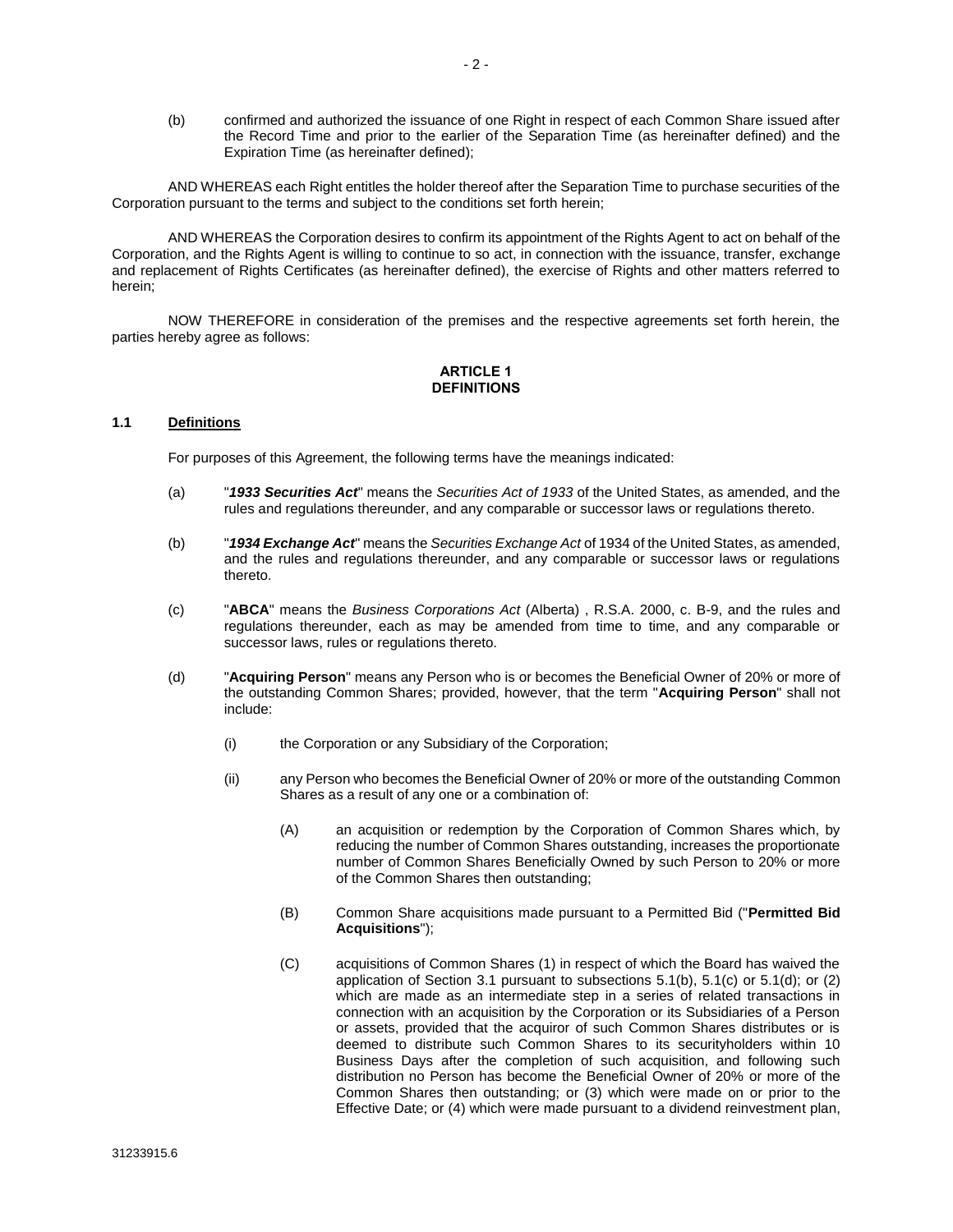stock dividend program or similar plan of the Corporation; or (5) pursuant to the receipt or exercise of rights issued by the Corporation to all the holders of the Common Shares (other than holders resident in a jurisdiction where such issuance is restricted or impracticable as a result of applicable law) to subscribe for or purchase Common Shares or Convertible Securities, provided that such rights are acquired directly from the Corporation and not from any other Person and provided that the Person does not thereby acquire a greater percentage of Common Shares or Convertible Securities so offered than the Person's percentage of Common Shares or Convertible Securities beneficially owned immediately prior to such acquisition; or (6) pursuant to a distribution by the Corporation of Common Shares or Convertible Securities made pursuant to a prospectus, provided that the Person does not thereby acquire a greater percentage of Common Shares or Convertible Securities so offered than the Person's percentage of Common Shares or Convertible Securities beneficially owned immediately prior to such acquisition; or (7) pursuant to a distribution by the Corporation of Common Shares or Convertible Securities by way of a private placement by the Corporation or a securities exchange take-over bid circular or upon the exercise by an individual employee of stock options or rights granted under a stock option or similar plan of the Corporation or rights to purchase securities granted under a share purchase plan of the Corporation, provided that (i) all necessary stock exchange approvals for such private placement, take-over bid, stock option or similar plan or share purchase plan have been obtained and such private placement, take-over bid, stock option or similar plan or share purchase plan complies with the terms and conditions of such approvals and (ii) such Person does not become the Beneficial Owner of more than 25% of the Common Shares outstanding immediately prior to the distribution, and in making this determination the Common Shares to be issued to such Person in the distribution shall be deemed to be held by such Person but shall not be included in the aggregate number of outstanding Common Shares immediately prior to the distribution; or (8) pursuant to an amalgamation, arrangement, merger, business combination or other similar transaction (statutory or otherwise, but for greater certainty not including a Take-over Bid) requiring approval by the Corporation's shareholders ("**Exempt Acquisitions**");

- (D) the acquisition of Common Shares upon the exercise of Convertible Securities received by such Person pursuant to a Permitted Bid Acquisition, Exempt Acquisition or a Pro Rata Acquisition (as defined below) ("**Convertible Security Acquisitions**"); or
- (E) acquisitions as a result of a distribution of Common Shares or a Common Share split or other event pursuant to which such Person receives or acquires Common Shares or Convertible Securities on the same pro rata basis as all other holders of Common Shares of the same class ("**Pro Rata Acquisitions**");

provided, however, that if a Person becomes the Beneficial Owner of 20% or more of the Common Shares then outstanding by reason of any one or a combination of (i) Common Share acquisitions or redemptions by the Corporation or (ii) Permitted Bid Acquisitions or (iii) Exempt Acquisitions or (iv) Convertible Security Acquisitions or (v) Pro Rata Acquisitions and, after such Common Share acquisitions or redemptions by the Corporation, Permitted Bid Acquisitions, Exempt Acquisitions, Convertible Security Acquisitions or Pro Rata Acquisitions, such Person subsequently becomes the Beneficial Owner of more than an additional 1.00% of the number of Common Shares outstanding other than pursuant to any one or a combination of Common Share acquisitions or redemptions of Common Shares by the Corporation, Permitted Bid Acquisitions, Exempt Acquisitions, Convertible Security Acquisitions or Pro Rata Acquisitions, then as of the date of any such acquisition such Person shall become an "Acquiring Person";

(iii) for a period of 10 days after the Disqualification Date, any Person who becomes the Beneficial Owner of 20% or more of the outstanding Common Shares as a result of such Person becoming disqualified from relying on clause [1.1\(i\)\(B\)](#page-6-0) solely because such Person makes or announces an intention to make a Take-over Bid, either alone, through such Person's Affiliates or Associates or by acting jointly or in concert with any other Person. For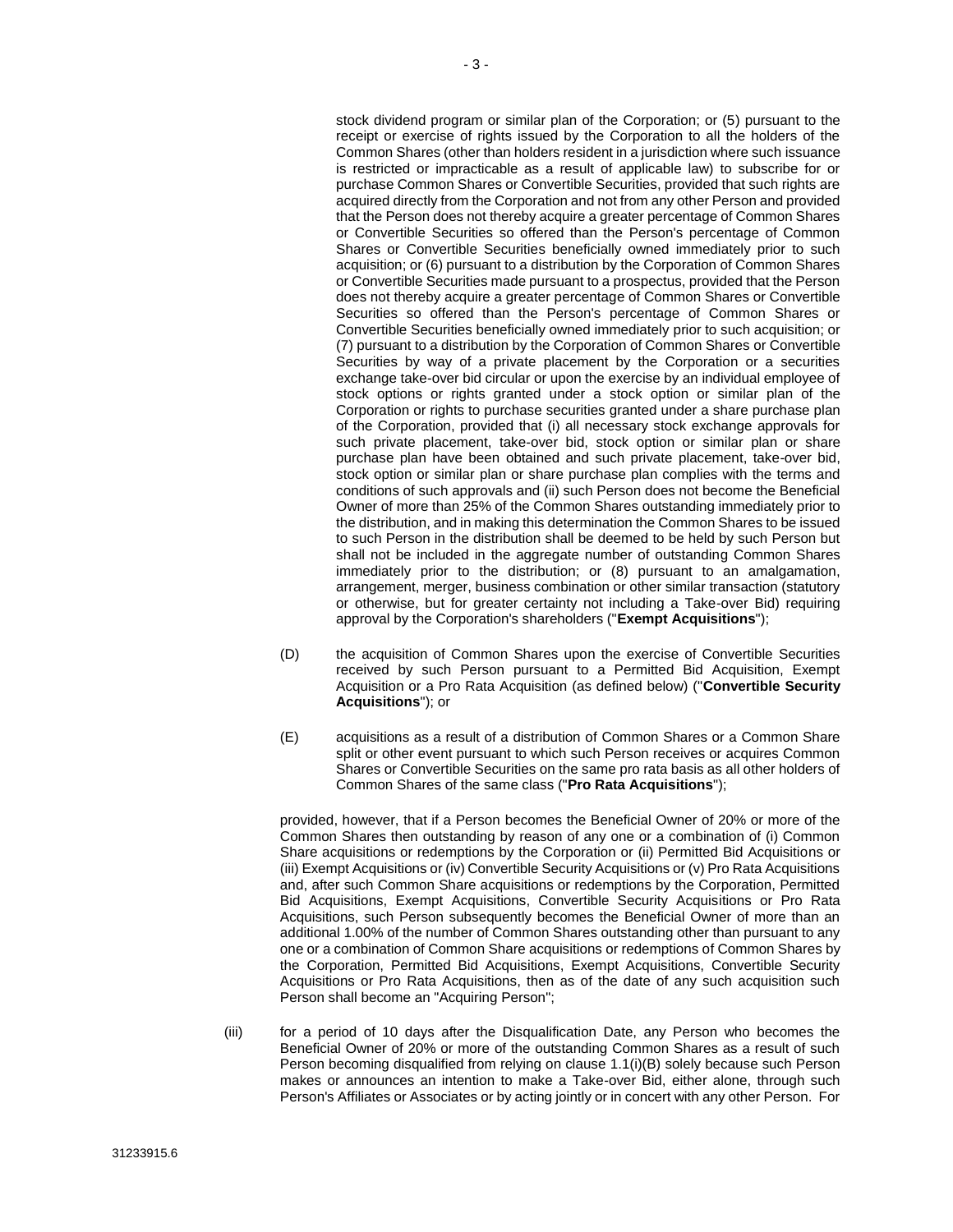the purposes of this definition, "Disqualification Date" means the first date of public announcement that any Person has made or is making or intends to make a Take-over Bid either alone, through such Person's Affiliates or Associates or by acting jointly or in concert with any other Person; or

- (iv) an underwriter or member of a banking or selling group, acting in such capacity, that becomes the Beneficial Owner of 20% or more of the Common Shares in connection with a distribution of securities by way of prospectus or private placement.
- (e) "**Affiliate**", used to indicate a relationship with a specified Person, means a Person that directly, or indirectly through one or more intermediaries, controls, or is controlled by, or is under common control with, such specified Person.
- (f) "**Amendment Date**" means May 12, 2016.
- (g) "**Arrangement**" means the plan of arrangement under the ABCA which completed the reorganization of the trust structure of Pembina Pipeline Income Fund into a corporate structure, effective October 1, 2010, with the Corporation being the resulting publicly traded entity.
- (h) "**Associate**" of a specified individual means any individual to whom such specified individual is married or with whom such specified individual is living in a conjugal relationship, outside marriage, or any relative of such specified individual or said spouse who has the same home as such specified individual.
- <span id="page-6-2"></span><span id="page-6-1"></span><span id="page-6-0"></span>(i) A Person shall be deemed the "**Beneficial Owner**", and to have "**Beneficial Ownership**", of, and to "**Beneficially Own**":
	- (i) any securities as to which such Person or any of such Person's Affiliates or Associates is the owner at law or in equity;
	- (ii) any securities as to which such Person or any of such Person's Affiliates or Associates has the right to acquire (A) upon the exercise of any Convertible Securities, or (B) pursuant to any agreement, arrangement or understanding, in either case where such right is exercisable within a period of 60 days and whether or not on condition or the happening of any contingency (other than (1) customary agreements with and between underwriters and banking group or selling group members with respect to a distribution to the public or pursuant to a private placement of securities, or (2) pursuant to a pledge of securities in the ordinary course of business); and
	- (iii) any securities which are Beneficially Owned within the meaning of clauses [1.1\(i\)\(i\)](#page-6-1) or [\(ii\)](#page-6-2) above by any other Person with which such Person is acting jointly or in concert;

<span id="page-6-3"></span>provided, however, that a Person shall not be deemed the "Beneficial Owner", or to have "Beneficial Ownership" of, or to "Beneficially Own", any security:

- (A) where (1) the holder of such security has agreed to deposit or tender such security pursuant to a Permitted Lock-up Agreement to a Take-over Bid made by such Person or any of such Person's Affiliates or Associates or any other Person referred to in claus[e 1.1\(i\)\(iii\),](#page-6-3) or (2) such security has been deposited or tendered pursuant to a Take-over Bid made by such Person or any of such Person's Affiliates or Associates or any other Person referred to in clause [1.1\(i\)\(iii\),](#page-6-3) in each case until the earliest time at which any such tendered security is accepted unconditionally for payment or exchange or is taken up and paid for;
- (B) where such Person, any of such Person's Affiliates or Associates or any other Person referred to in clause [1.1\(i\)\(iii\),](#page-6-3) holds such security provided that (1) the ordinary business of any such Person (the "**Investment Manager**") includes the management of investment funds for others and such security is held by the Investment Manager in the ordinary course of such business in the performance of such Investment Manager's duties for the account of any other Person, including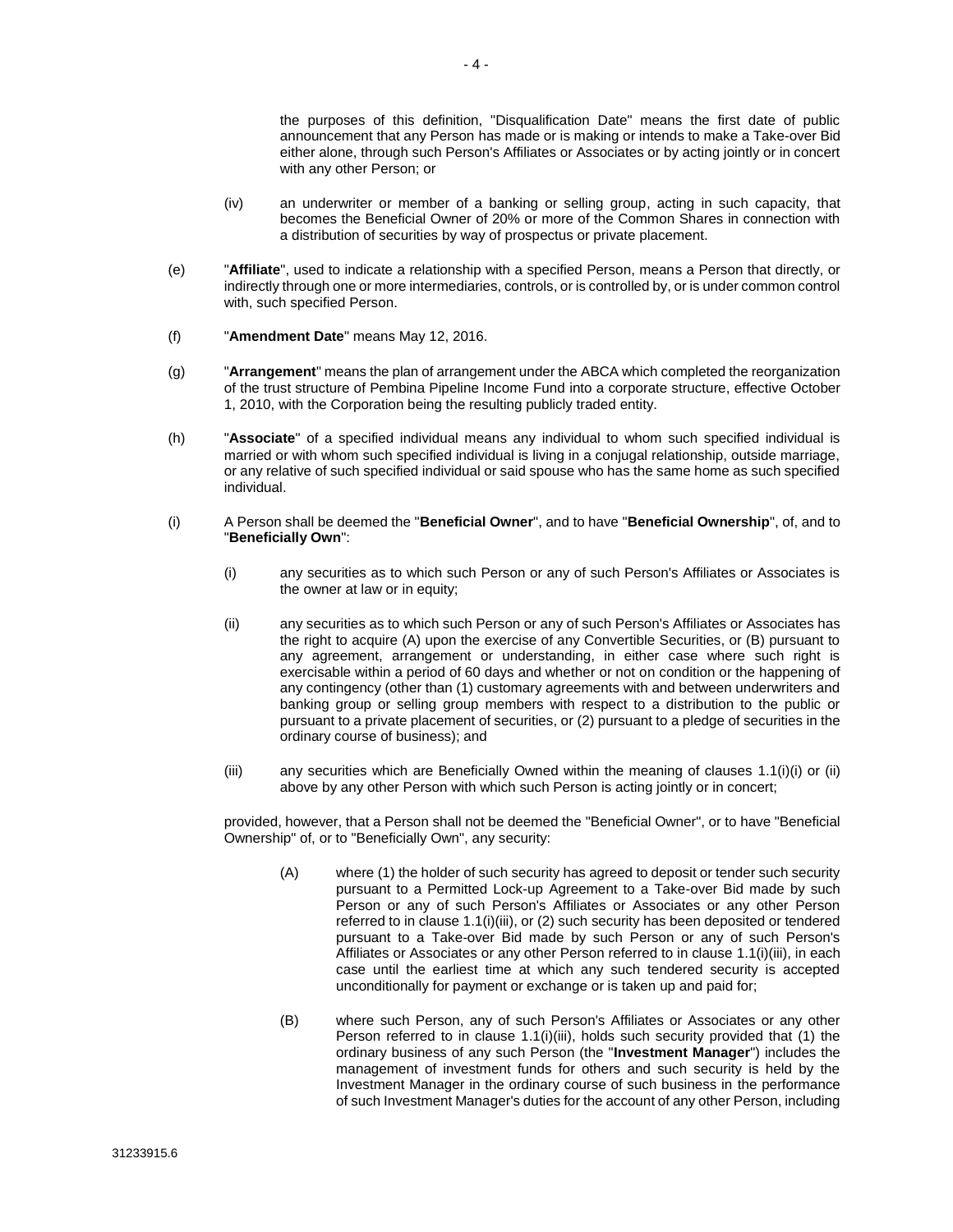the acquisition or holding of securities for non-discretionary accounts held on behalf of a client by a broker or dealer registered under applicable securities laws, or (2) such Person (the "**Trust Company**") is licensed to carry on the business of a trust company under applicable laws and, as such, acts as trustee or administrator or in a similar capacity in relation to the estates of deceased or incompetent Persons or in relation to other accounts and holds such security in the ordinary course of such duties for the estates of deceased or incompetent Persons or for such other accounts, or (3) such Person (the "**Plan Trustee**") is the administrator or trustee of one or more pension funds or plans (each a "**Plan**") registered under applicable laws and holds such security for the purposes of its activity as such, or (4) such Person is a Plan or is a Person established by statute (the "**Statutory Body**") for purposes that include, and the ordinary business or activity of such Person includes the management of investment funds for employee benefit plans, pension plans, insurance plans (other than plans administered by insurance companies) or various public bodies, or (5) such Person is a Crown agent or agency, or (6) such Person (the "**Manager**") is the manager or trustee of a mutual fund (a "**Mutual Fund**") that is registered or qualified to issue its securities to investors under the securities laws of any province of Canada or the laws of the United States of America or such Person is a Mutual Fund; provided in any of the above cases, that the Investment Manager, the Trust Company, the Plan Trustee, the Plan, the Statutory Body, the Crown agent or agency, the Manager or the Mutual Fund, as the case may be, is not then making a Take-over Bid or has not announced a current intention to make a Take-over Bid, other than an Offer to Acquire Common Shares or other securities pursuant to a distribution by the Corporation or by means of ordinary market transactions (including pre-arranged trades entered into in the ordinary course of business of such Person) executed through the facilities of a stock exchange, securities quotation system or organized over-the-counter market, alone, through its Affiliates or Associates or by acting jointly or in concert with any other Person; or

- (C) because such Person is a client of or has an account with the same Investment Manager as another Person on whose account the Investment Manager holds such security, or where such Person is a client of or has an account with the same Trust Company as another Person on whose account the Trust Company holds such security, or where such Person is a Plan and has a Plan Trustee who is also a Plan Trustee for another Plan on whose account the Plan Trustee holds such security; or
- (D) where such Person is (i) a client of an Investment Manager and such security is owned at law or in equity by the Investment Manager, or (ii) an account of a Trust Company and such security is owned at law or in equity by the Trust Company, or (iii) a Plan and such security is owned at law or in equity by the Plan Trustee; or
- (E) where such Person is the registered holder of securities as a result of carrying on the business of or acting as a nominee of a securities depositary.

For purposes of this Agreement, the percentage of Common Shares Beneficially Owned by any Person, shall be and be deemed to be the product determined by the formula:

100 x A/B

Where:

- A = the number of votes for the election of all directors of the Corporation generally attaching to the Common Shares Beneficially Owned by such Person; and
- B = the number of votes for the election of all directors of the Corporation generally attaching to all outstanding Common Shares.

For the purposes of the foregoing formula, where any Person is deemed to Beneficially Own unissued Common Shares which may be acquired pursuant to Convertible Securities, such Common Shares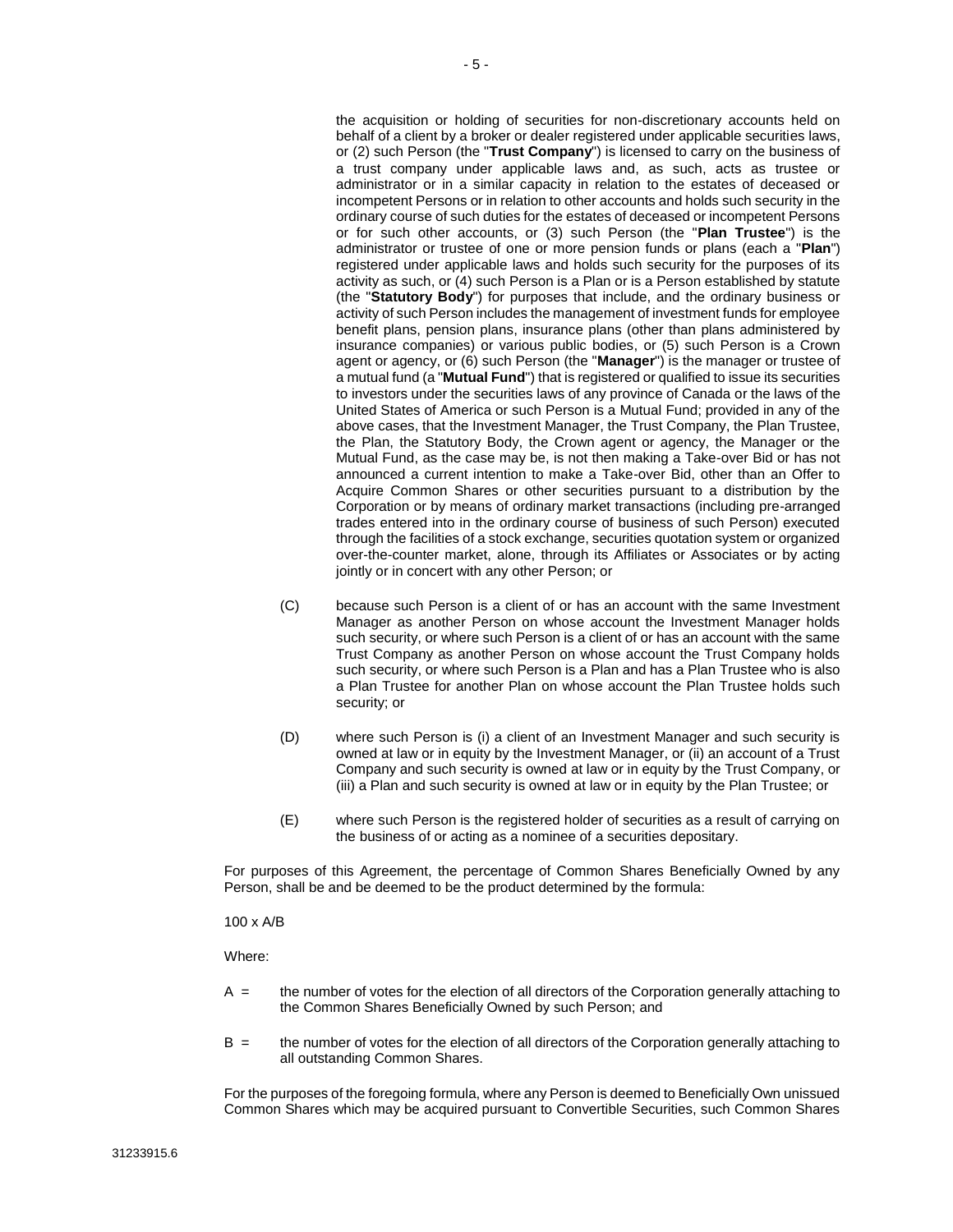shall be deemed to be outstanding for the purpose of calculating the percentage of Common Shares Beneficially Owned by such Person in both the numerator and the denominator, but no other unissued Common Shares which may be acquired pursuant to any other outstanding Convertible Securities shall, for the purposes of that calculation, be deemed to be outstanding.

- (j) "**Business Day**" means any day other than a Saturday, Sunday or a day that is treated as a holiday at the Corporation's principal executive offices in Calgary, Alberta, Canada.
- (k) "**Canadian-U.S. Exchange Rate**" means on any date the inverse of the U.S. Canadian Exchange Rate.
- (l) "**Canadian Dollar Equivalent**" of any amount which is expressed in United States dollars means on any day the Canadian dollar equivalent of such amount determined by reference to the Canadian-U.S. Exchange Rate on such date.
- (m) "**close of business**" on any given date means the time on such date (or, if such date is not a Business Day, the time on the next succeeding Business Day) at which the office of the transfer agent for the Common Shares in the City of Calgary, Alberta (or, after the Separation Time, the offices of the Rights Agent in the City of Calgary, Alberta) becomes closed to the public; provided, however, that for the purposes of the definitions of "**Competing Permitted Bid**" and "**Permitted Bid**", "**close of business**" on any date means 11:59 p.m. (local time at the place of deposit) on such date (or, if such date is not a Business Day, 11:59 p.m. (local time at the place of deposit) on the next succeeding Business Day).
- (n) "**Common Shares**" means the common shares of the Corporation, as constituted on the Amendment Date and any other security of the Corporation into which such common shares may be subdivided, reclassified or changed from time to time.
- (o) "**Common Share Acquisition Date**" shall mean the first date of public announcement (which, for purposes of this definition, shall include, without limitation, a report filed pursuant to Section 5.2(1) of MI 62-104, section 102.1 of the *Securities Act* (Ontario) or Section 13(d) under the *1934 Exchange Act*, or any successor provision to any of the foregoing) by the Corporation or an Acquiring Person that a Person has become an Acquiring Person.
- (p) "**Competing Permitted Bid**" means a Take-over Bid that:
	- (i) is made after a Permitted Bid has been made and prior to the expiry of the Permitted Bid;
	- (ii) satisfies all components of the definition of a Permitted Bid other than the requirements set out in clause [\(ii\)](#page-11-0) of that definition; and
	- (iii) contains, and the take-up and payment for securities tendered or deposited is subject to, an irrevocable and unqualified provision that no Common Shares will be taken up or paid for pursuant to the Take-over Bid prior to the close of business on the date that is no earlier than the later of (A) the earliest date on which Common Shares may be taken up or paid for under any Permitted Bid or other Competing Permitted Bid that is then in existence, and (B) the last day of the minimum initial deposit period that such Take-over Bid must remain open for deposits of securities thereunder pursuant to MI 62-104 after the date of the Take-over Bid constituting the Competing Permitted Bid.
- (q) "**Constating Documents**" means the articles and by-laws of the Corporation, as such may be constituted from time to time.
- (r) "**Convertible Securities**" means, at any time, any securities issued by the Corporation from time to time (other than the Rights) carrying any exercise, conversion or exchange right pursuant to which the holder thereof may acquire Common Shares or other securities which are convertible into or exercisable or exchangeable for Common Shares.
- (s) "**Convertible Security Acquisitions**" has the meaning set forth in the definition of "Acquiring Person" herein.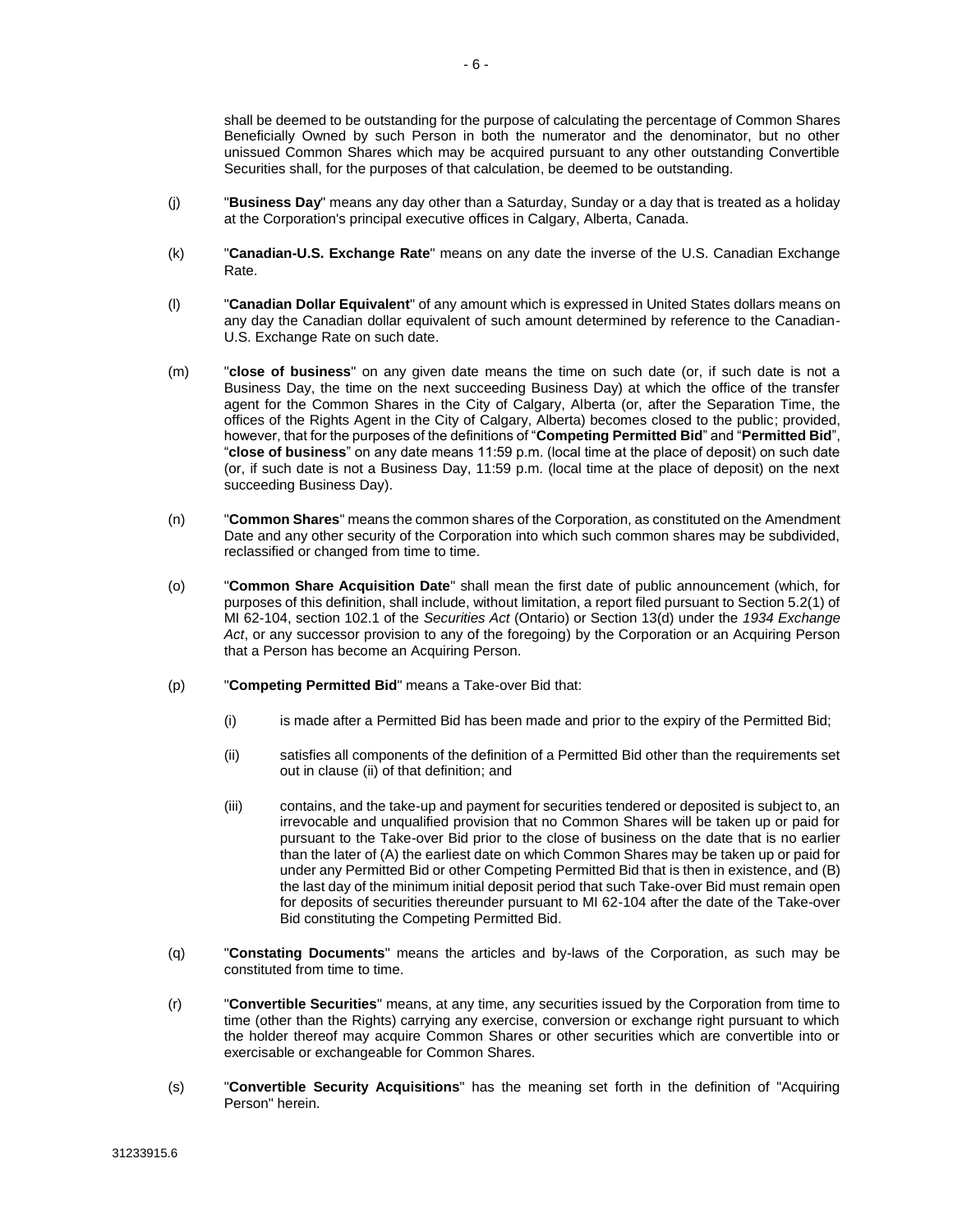- (t) "**Co-Rights Agent**" has the meaning set forth in subsection [4.1\(a\)](#page-22-0) hereof.
- (u) "**Effective Date**" means October 1, 2010.
- (v) "**Effective Time**" means the time on the Effective Date immediately following the filing of the articles of arrangement giving effect to the Arrangement.
- (w) "**Exempt Acquisition**" has the meaning set forth in the definition of "Acquiring Person" herein.
- (x) "**Exercise Price**" means, as of any time after the Amendment Date, the price at which a holder may purchase the securities issuable upon exercise of one whole Right in accordance with the terms hereof and, subject to adjustment thereof in accordance with the terms hereof, the Exercise Price shall be:
	- (i) until the Separation Time, an amount equal to three times the Market Price, from time to time, per Common Share; and
	- (ii) from and after the Separation Time, an amount equal to three times the Market Price, as at the Separation Time, per Common Share.
- (y) "**Expansion Factor**" has the meaning set forth in subsection [2.3\(a\)](#page-16-0) hereof.
- (z) "**Expiration Time**" means the earlier of:
	- (i) the Termination Time; and
	- (ii) the termination of a Reconfirmation Meeting (as defined in Section **Error! Reference source not found.**) at which this Agreement is not reconfirmed or presented for reconfirmation as contemplated in Section **Error! Reference source not found.**.
- (aa) "**Fiduciary**" means a trust company registered under the trust company legislation of Canada or any province thereof, a trust company organized under the laws of any state of the United States, a portfolio manager registered under the securities legislation of one or more provinces of Canada or an investment adviser registered under the *United States Investment Advisers Act* of 1940 or any other securities legislation of the United States or any state of the United States.
- (bb) "**Flip-in Event**" means a transaction occurring subsequent to the date of this Agreement as a result of which any Person shall become an Acquiring Person; provided, however, that a Flip-in Event shall be deemed to occur at the close of business on the tenth day (or such later day as the Board may determine) after the Common Share Acquisition Date.
- (cc) "**Independent Shareholders**" means holders of Common Shares excluding (i) any Acquiring Person; or (ii) any Person (other than a Person referred to in clause [1.1\(i\)\(B\)](#page-6-0) who at the relevant time is deemed to not Beneficially Own Common Shares) that is making or has announced a current intention to make a Take-over Bid for Common Shares (including a Permitted Bid or a Competing Permitted Bid) but excluding any such Person if the Take-over Bid so announced or made by such Person has been withdrawn, terminated or, expired; or (iii) any Affiliate or Associate of such Acquiring Person or a Person referred to in clause (ii); or (iv) any Person acting jointly or in concert with such Acquiring Person or a Person referred to in clause (ii); or (v) a Person who is a trustee of any employee benefit plan, Common Share purchase plan, deferred profit sharing plan or any similar plan or trust for the benefit of employees of the Corporation or a Subsidiary of the Corporation, unless the beneficiaries of the plan or trust direct the manner in which the Common Shares are to be voted or direct whether the Common Shares are to be tendered to a Take-over Bid.
- (dd) "**Market Price**" per security of any securities on any date of determination means the average of the daily Closing Price Per Security of such securities (determined as described below) on each of the 20 consecutive Trading Days through and including the Trading Day immediately preceding such date; provided, however, that if an event of a type analogous to any of the events described in Section [2.3](#page-16-1) hereof shall have caused the price used to determine the Closing Price Per Security on any Trading Day not to be fully comparable with the price used to determine the Closing Price Per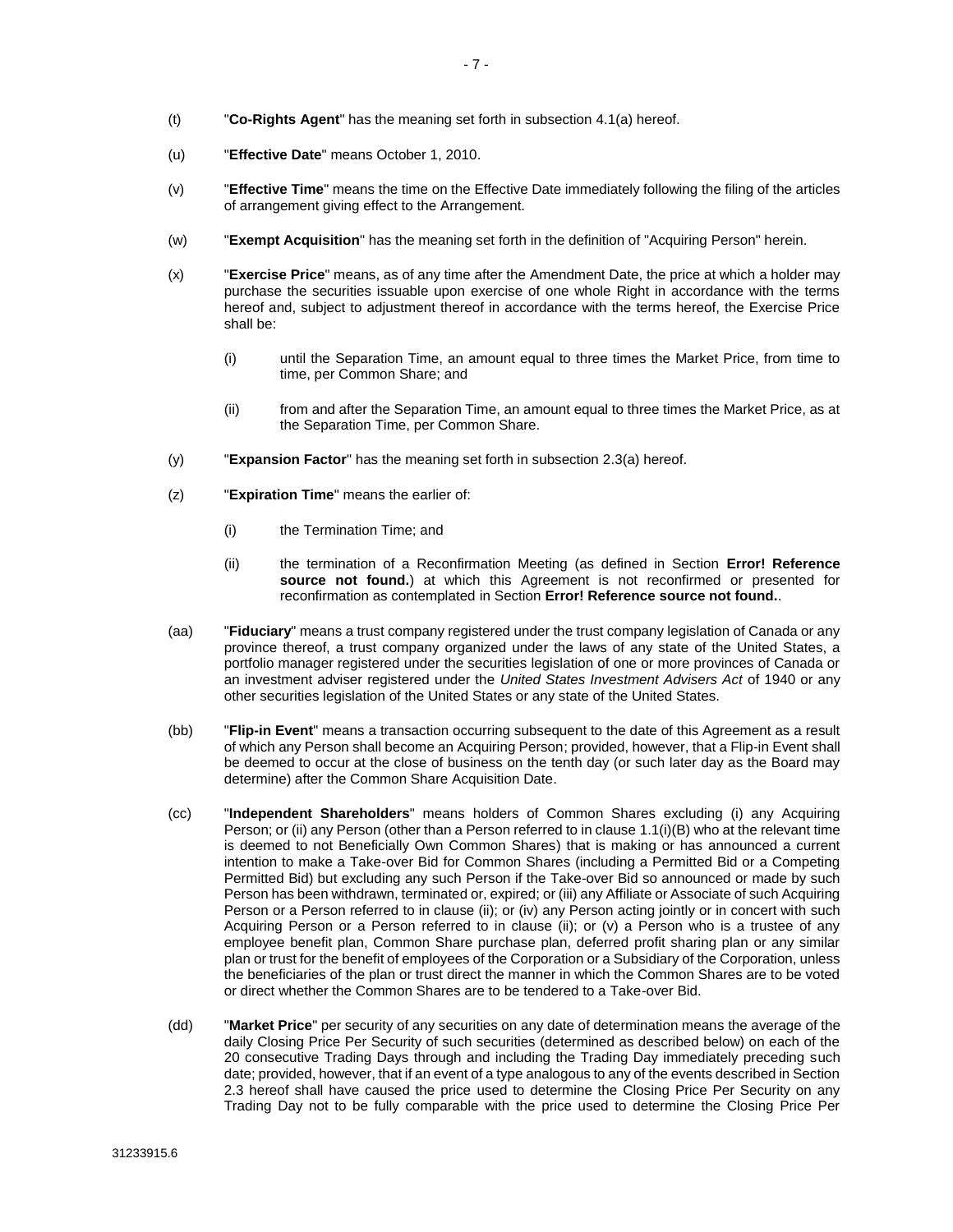Security on such date of determination or, if the date of determination is not a Trading Day, on the immediately preceding Trading Day, each such price so used shall be appropriately adjusted in a manner analogous to the applicable adjustment provided for in Section [2.3](#page-16-1) hereof in order to make it fully comparable with the price per security used to determine the Closing Price Per Security on such date of determination or, if the date of determination is not a Trading Day, on the immediately preceding Trading Day. The "**Closing Price Per Security**" of any securities on any date shall be:

- <span id="page-10-0"></span>(i) the closing board lot sale price or, if such price is not available, the average of the closing bid and asked prices, for such securities as reported by the principal Canadian stock exchange on which such securities are listed or admitted to trading, or if for any reason neither of such prices is available on such day or the securities are not listed or admitted to trading on a Canadian stock exchange, the closing board lot sale price or, if such price is not available, the average of the closing bid and asked prices, for such securities as reported by such other securities exchange or national securities quotation system on which such securities are listed or admitted for trading on which the largest number of such securities were traded during the most recently completed calendar year;
- <span id="page-10-1"></span>(ii) if, for any reason, none of such prices is available on such date or the securities are not listed or admitted to trading on a Canadian stock exchange or other securities exchange or on a national securities quotation system, the last sale price, or in case no sale takes place on such date, the average of the high bid and low asked prices for such securities in the over-the-counter market, as quoted by any reporting system then in use (as selected by the Board); or
- (iii) if the securities are not listed or admitted to trading as contemplated in clause [1.1\(dd\)\(i\)](#page-10-0) or [\(ii\),](#page-10-1) the average of the closing bid and asked prices as furnished by a professional market maker making a market in the securities provided, however, that if on any such date the Closing Price Per Security cannot be determined in accordance with the foregoing, the Closing Price Per Security of such securities on such date means the fair value per security of such securities on such date as determined in good faith by an internationally recognized investment dealer or investment banker with respect to the fair value per security of such securities.

The Market Price shall be expressed in Canadian dollars and, if initially determined in respect of any day forming part of the 20 consecutive Trading Day period in question in United States dollars, such amount shall be translated into Canadian dollars at the Canadian Dollar Equivalent thereof.

- (ee) "**MI 62-104**" means Multilateral Instrument 62-104, *Take-Over Bids and Issuer Bids* adopted by certain of the Canadian securities regulatory authorities, as it may be amended from time to time and including any successor instrument thereto (including, without limitation, National Instrument 62-104, *Take-Over Bids and Issuer Bids* proposed to come into force on or about May 9, 2016);
- (ff) "**Offer to Acquire**" includes:
	- (i) an offer to purchase, or a solicitation of an offer to sell, Common Shares; and
	- (ii) an acceptance of an offer to sell Common Shares, whether or not such offer to sell has been solicited;

or any combination thereof, and the Person accepting an offer to sell shall be deemed to be making an Offer to Acquire to the Person that made the offer to sell.

- (gg) "**Offeror**" means a Person who has announced a current intention to make or is making a Take-over Bid.
- (hh) "**Offeror's Securities**" means Common Shares Beneficially Owned on the date of an Offer to Acquire by any Person who is making a Take-over Bid.
- (ii) "**Permitted Bid**" means a Take-over Bid made by a Person by means of a Take-over Bid circular and which also complies with the following additional provisions: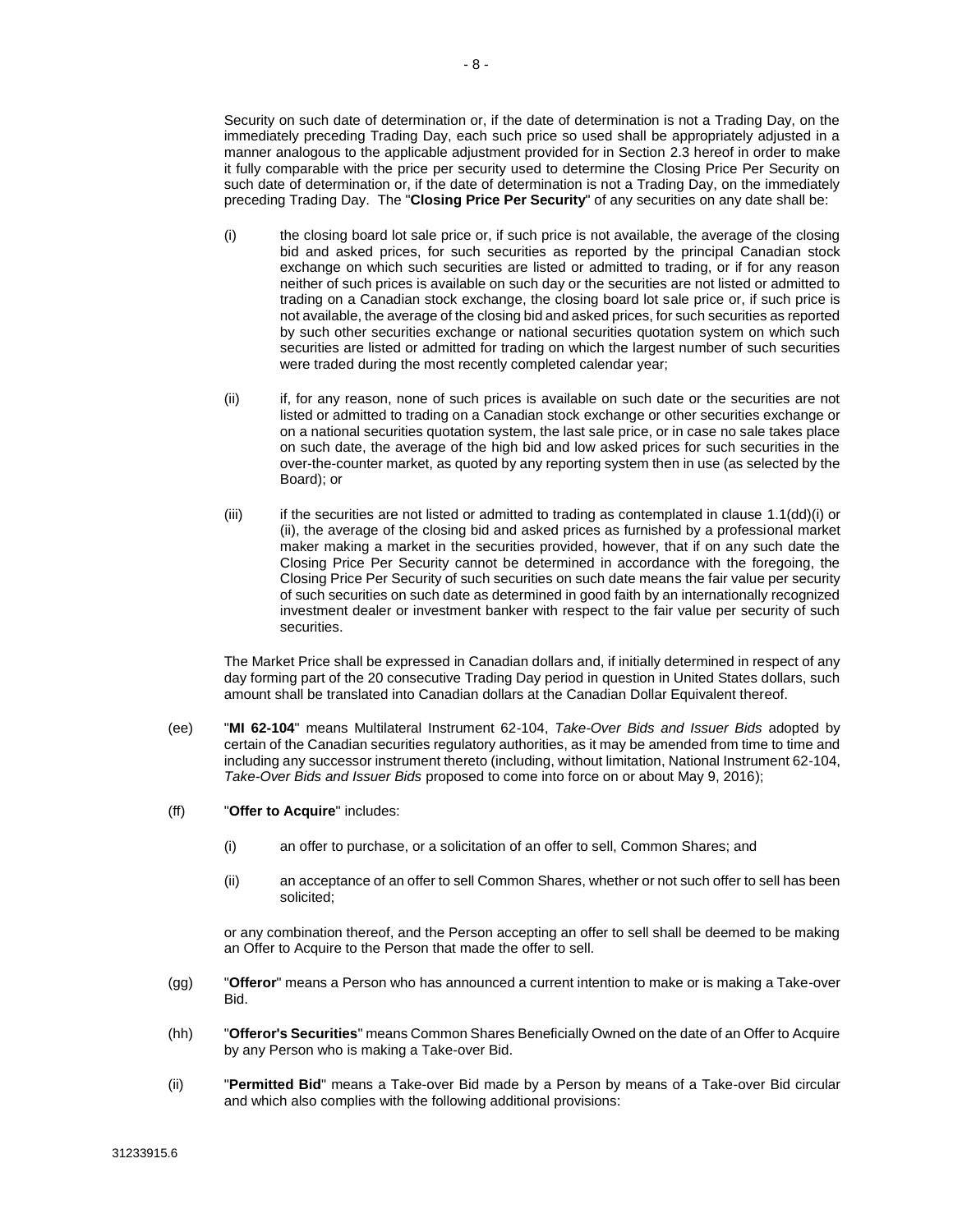- (i) the Take-over Bid is made to all holders of record of Common Shares, other than the Offeror;
- <span id="page-11-0"></span>(ii) the Take-over Bid shall contain, and the provisions for the take-up and payment for Common Shares tendered or deposited thereunder shall be subject to, an irrevocable and unqualified condition that no Common Shares shall be taken up or paid for pursuant to the Take-over Bid prior to the close of business on a date which is not less than 105 days following the date of the Take-over Bid or such shorter minimum initial deposit period that a take-over bid (that is not exempt from the general take-over bid requirements contained in Part 2 of MI 62-104) must remain open for deposits of securities thereunder, in the applicable circumstances at such time, pursuant to MI 62-104;
- (iii) the Take-over Bid shall contain irrevocable and unqualified provisions that (A) unless the Take-over Bid is withdrawn, Common Shares may be deposited pursuant to the Take-over Bid at any time prior to the close of business on the date of first take-up or payment for Common Shares and (B) that all Common Shares deposited pursuant to the Take-over Bid may be withdrawn at any time prior to the close of business on such date;
- (iv) the Take-over Bid shall contain an irrevocable and unqualified condition that more than 50% of the outstanding Common Shares held by Independent Shareholders, determined as at the close of business on the date of first take-up or payment for Common Shares under the Take-over Bid, must be deposited to the Take-over Bid and not withdrawn at the close of business on the date of first take-up or payment for Common Shares; and
- (v) the Take-over Bid shall contain an irrevocable and unqualified provision that in the event that more than 50% of the then outstanding Common Shares held by Independent Shareholders shall have been deposited to the Take-over Bid and not withdrawn as at the close of business on the date of first take-up or payment for Common Shares under the Take-over Bid, the Offeror will make a public announcement of that fact and the Take-over Bid will remain open for deposits and tenders of Common Shares for not less than 10 days from the date of such public announcement;

provided that if a Take-over Bid constitutes a Competing Permitted Bid, the term "Permitted Bid" shall also mean the Competing Permitted Bid.

- (jj) "**Permitted Bid Acquisitions**" has the meaning set forth in the definition of "Acquiring Person" herein.
- (kk) "**Permitted Lock-up Agreement**" means an agreement (the "**Lock-up Agreement**") between a Person and one or more holders of Common Shares and/or Convertible Securities (each such holder herein referred to as a "**Locked-up Person**") (the terms of which are publicly disclosed and a copy of which is made available to the public (including the Corporation) not later than the date of the Lockup Bid (as defined below) or if the Lock-up Bid has been made prior to the date of the Lock-up Agreement not later than the first Business Day following the date of the Lock-up Agreement) pursuant to which each Locked-up Person agrees to deposit or tender the Common Shares and/or Convertible Securities held by such holder to a Take-over Bid (the "**Lock-up Bid**") made by the Person or any of such Person's Affiliates or Associates or any other Person referred to in clause [1.1\(i\)\(iii\)](#page-6-3) provided that:
	- (i) the Lock-up Agreement permits the Locked-up Person to withdraw its Common Shares and/or Convertible Securities from the Lock-up Agreement in order to deposit or tender the Common Shares and/or Convertible Securities to another Take-over Bid or to support another transaction prior to the Common Shares and/or Convertible Securities being taken up and paid for under the Lock-up Bid:
		- (A) at a price or value per Common Share and/or Convertible Security that exceeds the price or value per Common Share or Convertible Security, as applicable, offered under the Lock-up Bid; or
		- (B) at an offer price for each Common Share and/or Convertible Security that exceeds by as much as or more than a specified amount (the "**Specified Amount**") the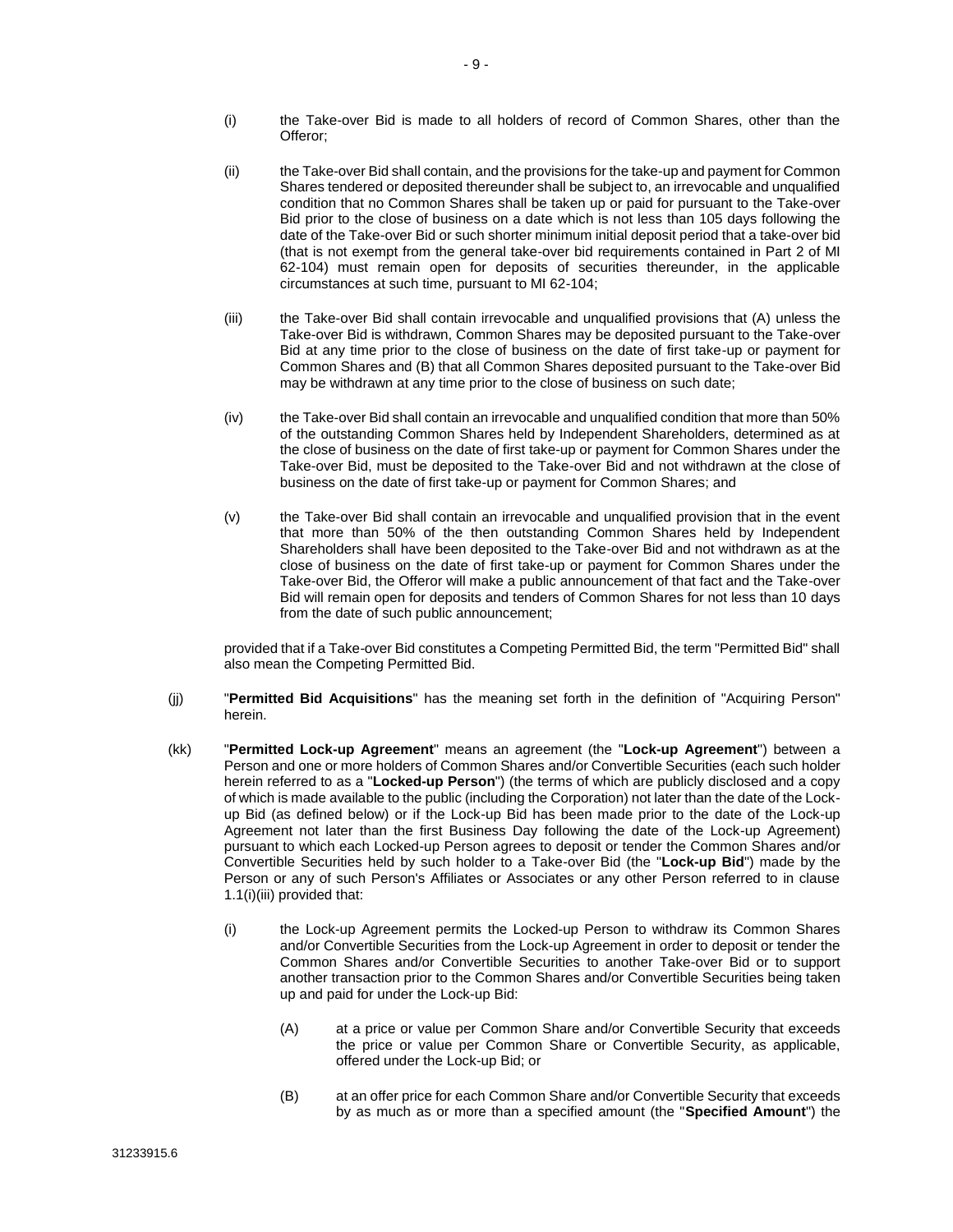offer price for each Common Share or Convertible Security, as applicable, contained in or proposed to be contained in the Lock-up Bid and that does not by its terms provide for a Specified Amount that is greater than 7% of the offer price contained in or proposed to be contained in the Lock-up Bid;

and for greater clarity, the agreement may contain a right of first refusal or require a period of delay to give the Person who made the Lock-up Bid an opportunity to match a higher price in another Take-over Bid or transaction or other similar limitation on a Locked-up Person's right to withdraw Common Shares and/or Convertible Securities from the agreement, so long as the limitation does not preclude the exercise by the Locked-up Person of the right to withdraw Common Shares and/or Convertible Securities during the period of the other Take-over Bid or transaction; and

- (ii) no "break-up" fees, "top-up" fees, penalties, expenses or other amounts that exceed in aggregate the greater of:
	- (A) 2.5% of the price or value of the consideration payable under the Lock-up Bid to a Locked-up Person; and
	- (B) 50% of the amount by which the price or value of the consideration received by a Locked-up Person under another Take-over Bid or transaction exceeds the price or value of the consideration that the Locked-up Person would have received under the Lock-up Bid;

shall be payable by such Locked-up Person if the Locked-up Person fails to deposit or tender Common Shares and/or Convertible Securities to the Lock-up Bid, withdraws Common Shares and/or Convertible Securities previously tendered thereto in order to deposit or tender such Common Shares and/or Convertible Securities into another Take-over Bid or supports another transaction.

- (ll) "**Person**" means any individual, firm, partnership, association, trust, trustee, personal representative, body corporate, corporation, unincorporated organization, syndicate or other entity.
- (mm) "**Pro Rata Acquisition**" has the meaning set forth in the definition of "Acquiring Person" herein.
- (nn) "**Record Time**" has the meaning set forth in the recitals of this Agreement.
- (oo) "**Redemption Price**" has the meaning set forth in subsection [5.1\(a\).](#page-25-2)
- (pp) "**Rights Certificate**" means, after the Separation Time, the certificate representing the Rights substantially in the form of Exhibit "A" hereto, or such other written document (including without limitation a Direct Registration System statement or other book-entry confirmation) evidencing registered ownership of the Rights that may be issued by the Corporation and is satisfactory to the Corporation and its transfer agent.
- (qq) "*Securities Act*" means the *Securities Act* (Alberta), R.S.A. 2000, c. S-4, and the rules and regulations thereunder, each as may be amended from time to time, and any comparable or successor laws, rules or regulations thereto.
- <span id="page-12-0"></span>(rr) "**Separation Time**" means the close of business on the tenth Business Day after the earlier of:
	- (i) the Common Share Acquisition Date;
	- (ii) the date of the commencement of, or first public announcement of the intent of any Person (other than the Corporation or any Subsidiary of the Corporation) to commence, a Takeover Bid (other than a Take-over Bid which is a Permitted Bid so long as such Take-over Bid continues to satisfy the requirements of a Permitted Bid), provided that, if any Take-over Bid referred to in this clause (ii) expires, is cancelled, terminated or otherwise withdrawn prior to the Separation Time, such Take-over Bid shall be deemed, for purposes of this subsectio[n 1.1\(rr\),](#page-12-0) never to have been made; and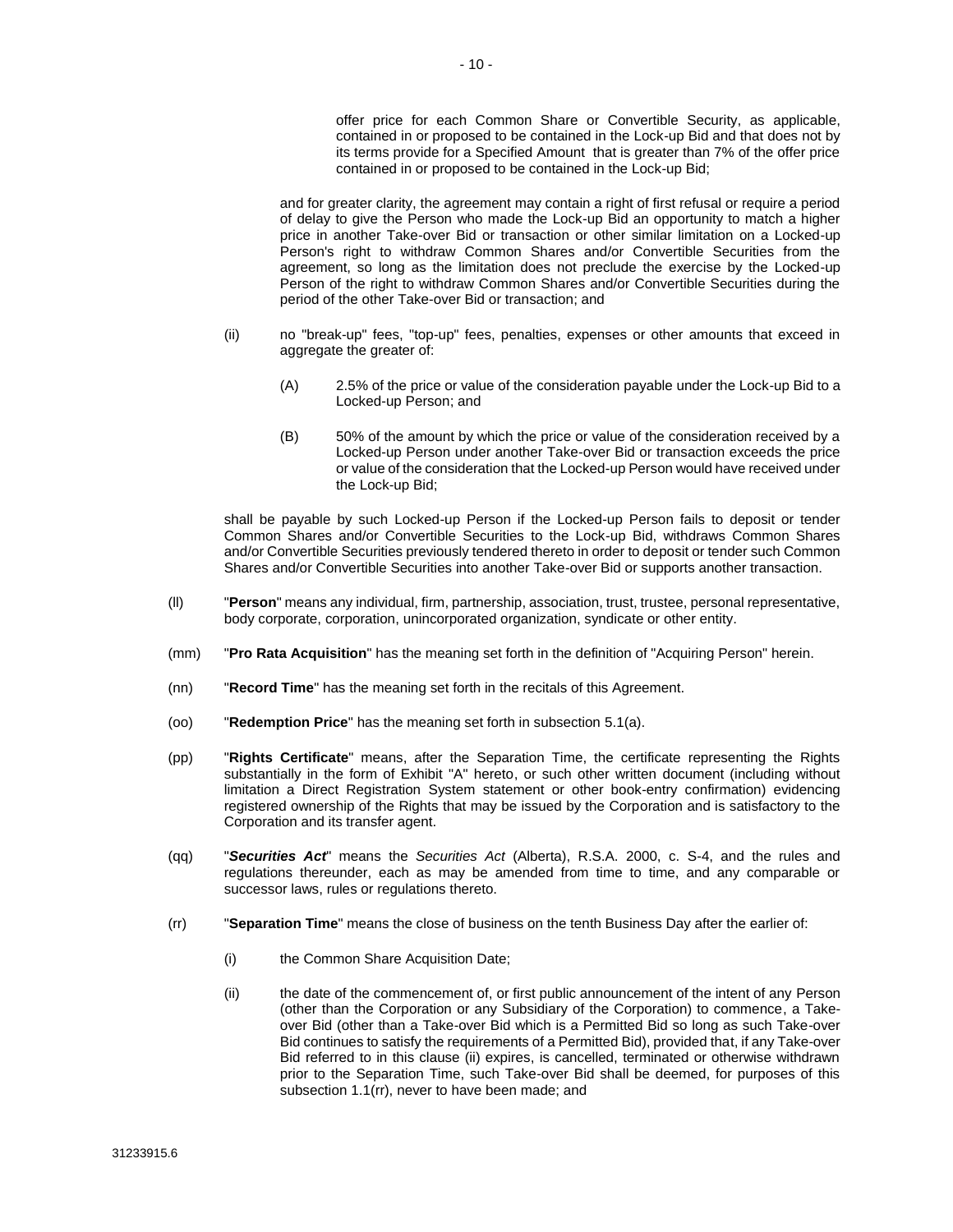(iii) the date upon which a Permitted Bid ceases to be a Permitted Bid;

or such later date as may be determined by the Board acting in good faith; provided that, if the Board determines pursuant to Section [5.1](#page-25-3) to waive the application of Section [3.1](#page-21-0) to a Flip-in Event, the Separation Time in respect of such Flip-in Event shall be deemed never to have occurred.

- (ss) "**Subsidiary**" of any specified Person means any corporation or other entity controlled by such specified Person.
- (tt) "**Take-over Bid**" means an Offer to Acquire Common Shares or securities convertible into Common Shares, where the Common Shares subject to the Offer to Acquire, together with the Common Shares into which the securities subject to the Offer to Acquire are convertible, and the Offeror's Securities, constitute in the aggregate 20% or more of the outstanding Common Shares at the date of the Offer to Acquire.
- (uu) "**Termination Time**" means the time at which the right to exercise Rights shall terminate pursuant to Sectio[n 5.1](#page-25-3) or [5.19](#page-31-0) hereof.
- (vv) "**Trading Day**", when used with respect to any securities, means a day on which the principal securities exchange or national securities quotation system on which such securities are listed or admitted to trading on which the largest number of such securities were traded during the most recently completed calendar year is open for the transaction of business or, if the securities are not listed or admitted to trading on any securities exchange, a Business Day.
- (ww) "**U.S. Canadian Exchange Rate**" means on any date:
	- (i) if on such date the Bank of Canada sets an average noon spot rate of exchange with a conversion of one United States dollar into Canadian dollars, such rate;
	- (ii) in any other case, the rate for such date for the conversion of one United States dollar into Canadian dollars which is calculated in the manner which shall be determined by the Board from time to time acting in good faith.
- (xx) "**U.S. Dollar Equivalent**" of any amount which is expressed in Canadian dollars means on any day the United States dollar equivalent of such amount determined by reference to the U.S.-Canadian Exchange Rate on such date.

#### **1.2 Currency**

All sums of money which are referred to in this Agreement are expressed in lawful money of Canada.

#### **1.3 Acting Jointly or in Concert**

For purposes of this Agreement, a Person is acting jointly or in concert with another Person if such Person has any agreement, arrangement or understanding (whether formal or informal and whether or not in writing) with such other Person to acquire, or Offer to Acquire, any Common Shares (other than (A) customary agreements with and between underwriters and banking group or selling group members with respect to a distribution of securities by way of prospectus or private placement, or (B) pursuant to a pledge of securities in the ordinary course of business).

#### **1.4 Control**

A Person is "**controlled**" by another Person or two or more other Persons acting jointly or in concert if:

(a) in the case of a body corporate, securities entitled to vote in the election of directors of such body corporate carrying more than 50% of the votes for the election of directors are held, directly or indirectly, by or for the benefit of the other Person or Persons and the votes carried by such securities are entitled, if exercised, to elect a majority of the board of directors of such body corporate; or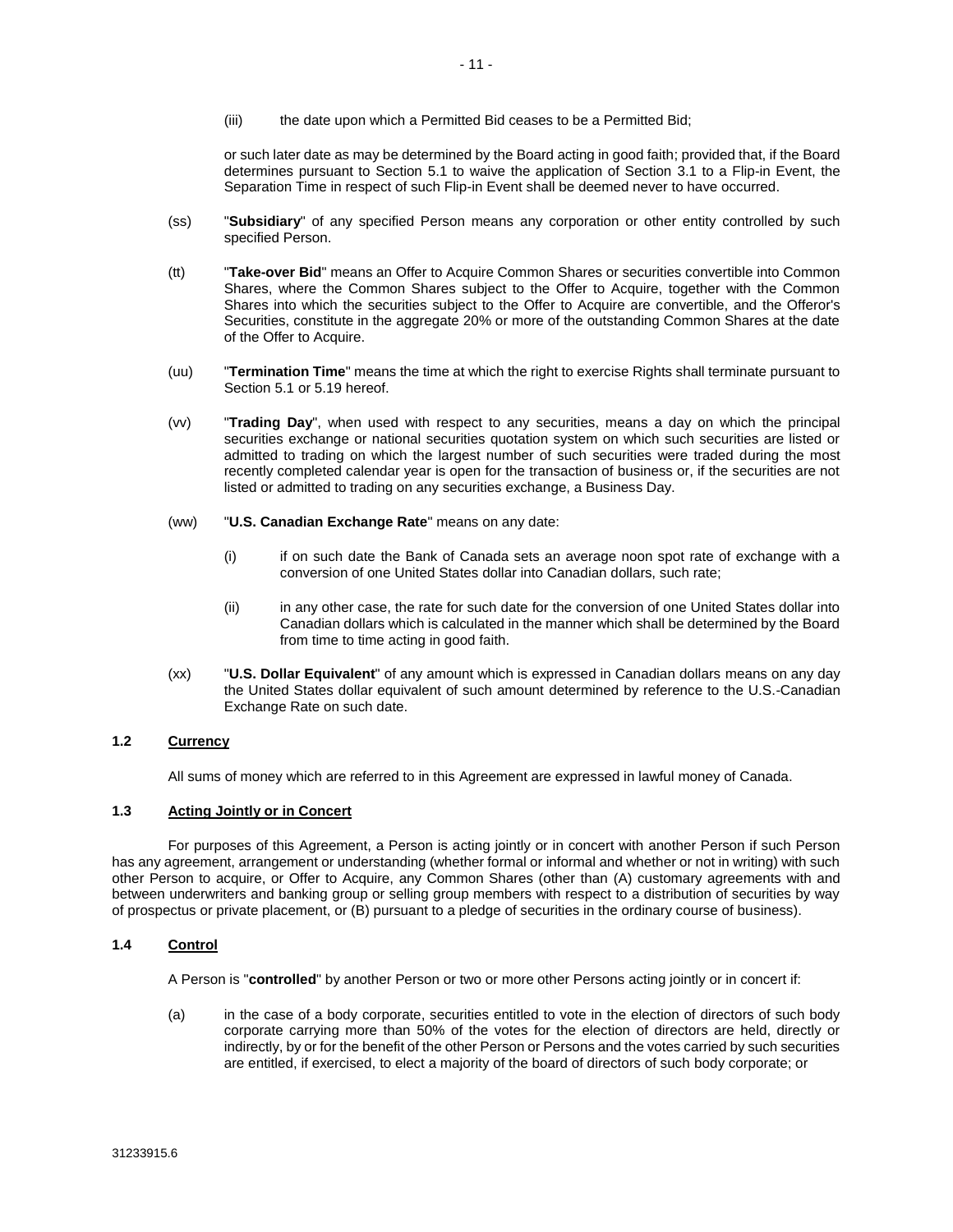(b) in the case of a Person which is not a body corporate, more than 50% of the voting interests of such entity are held, directly or indirectly, by or for the benefit of the other Person or Persons,

and "**controls**", "**controlling**" and "**under common control with**" shall be interpreted accordingly.

#### **1.5 Holder of Rights and Common Shares and References to Certificates**

As used in this Agreement, unless the context otherwise requires: (a) the term "**holder**" of any Rights shall mean the registered holder of such Rights (or, prior to the Separation Time, the associated Common Shares), and (b) the term "**certificate**", when used in the context of a share certificate or Rights Certificate, shall include any other document or written acknowledgement that is evidence of book-entry registered ownership of the applicable securities as may be adopted form time to time by the Corporation, including without limitation a Direct Registration Advice.

#### **1.6 References to this Agreement**

In this Agreement, unless otherwise provided herein and unless the context otherwise requires, references to "**this Agreement**", "**herein**", "**hereby**" and "**hereunder**" mean this Amended and Restated Shareholder Rights Plan Agreement between the Corporation and the Rights Agent as amended and supplemented from time to time.

#### **ARTICLE 2 THE RIGHTS**

#### **2.1 Legend on Common Share Certificates**

Certificates or other evidence of registration (including Direct Registration System statement or other bookentry confirmation) for the Common Shares, including without limitation Common Shares issued upon the conversion of Convertible Securities, issued at or after the Record Time but prior to the earlier of the Separation Time and the Expiration Time shall evidence one Right for each Common Share represented thereby and shall have impressed on, printed on, written on or otherwise affixed to them the following legend:

> Until the Separation Time (as defined in the Rights Agreement referred to below), this [certificate/Direct Registration System statement] also evidences and entitles the holder hereof to certain Rights as set forth in the Amended and Restated Shareholder Rights Plan Agreement dated as of May 12, 2016**,** as such may from time to time be amended, restated, varied or replaced, (the "Rights Agreement"), between Pembina Pipeline Corporation (the "Corporation") and Computershare Trust Company of Canada as Rights Agent, the terms of which are hereby incorporated herein by reference and, a copy of which is on file at the registered office of the Corporation. In certain circumstances, as set forth, in the Rights Agreement, such Rights may be amended, redeemed, may expire, may become void (if, in certain cases, they are "Beneficially Owned" by an "Acquiring Person", as such terms are defined in the Rights Agreement, or a transferee thereof) or may be evidenced by separate certificates and may no longer be evidenced by this [certificate/Direct Registration Advice]. The Corporation will mail or arrange for the mailing of a copy of the Rights Agreement to the holder of this certificate without charge within five days, after the receipt of a written request therefor.

Certificates representing Common Shares that are issued and outstanding at and after the Record Time, and certificates representing trust units of Pembina Pipeline Income Fund or securities of other predecessor entities of the Corporation that have not been exchanged for certificates representing Common Shares following the Effective Time, shall evidence one Right for each Common Share evidenced thereby notwithstanding the absence of the foregoing legend, until the earlier of the Separation Time and the Expiration Time.

#### **2.2 Initial Exercise Price; Exercise of Rights; Detachment of Rights**

(a) Subject to adjustment as herein set forth, each Right will entitle the holder thereof, after the Separation Time, to purchase, for the Exercise Price, or its U.S. Dollar Equivalent as at the Business Day immediately preceding the day of exercise of the Right, one Common Share. Notwithstanding any other provision of this Agreement, any Rights held by the Corporation or any of its Subsidiaries shall be void.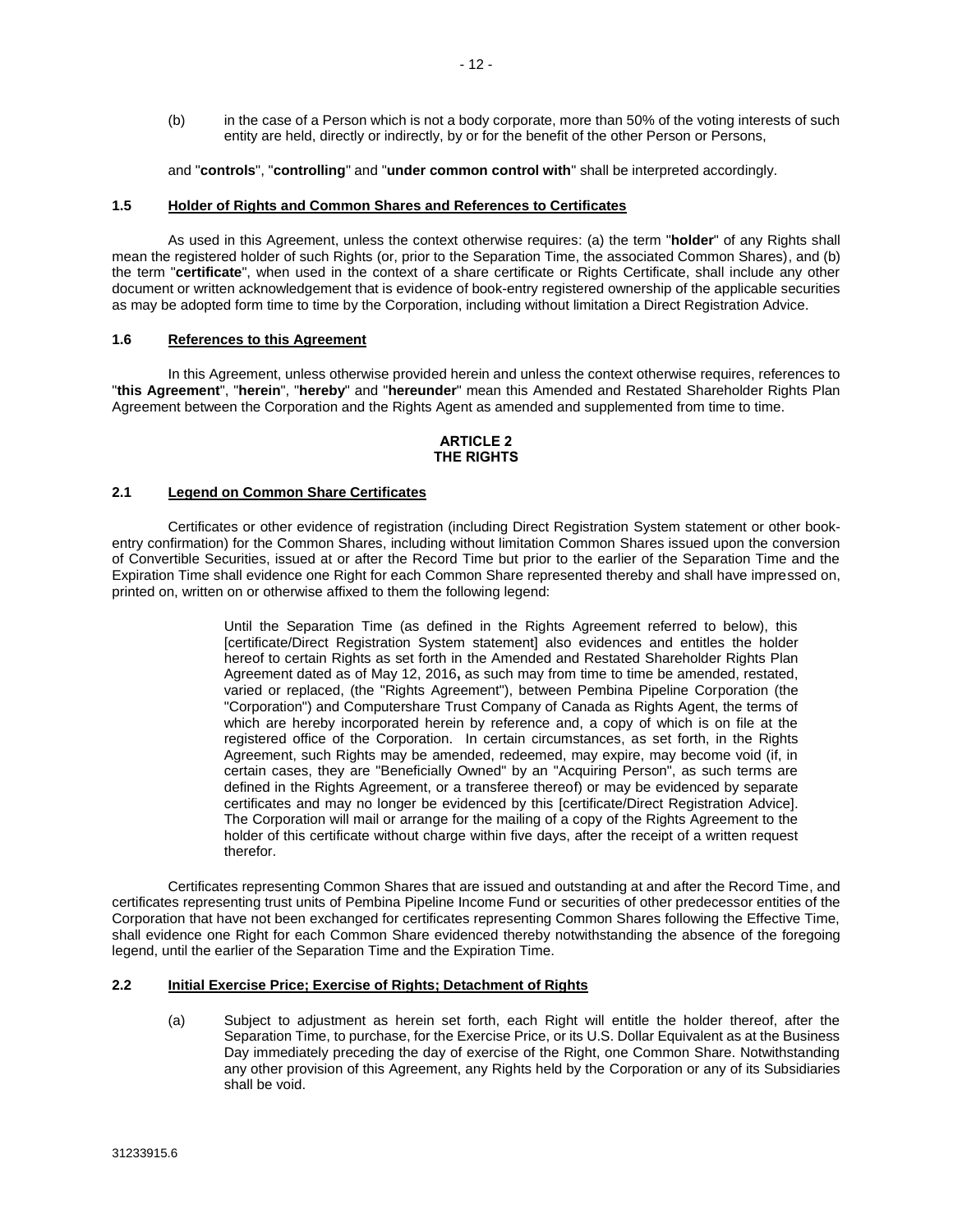- (b) Until the Separation Time,
	- (i) no Right may be exercised; and
	- (ii) each Right will be evidenced by the certificate for the associated Common Share and will be transferable only together with, and will be transferred by a transfer of, such associated Common Share.
- <span id="page-15-1"></span>(c) After the Separation Time and prior to the Expiration Time, the Rights (i) may be exercised, and (ii) will be transferable independent of Common Shares. Promptly following the Separation Time, the Rights Agent will mail to each holder of record of Common Shares as of the Separation Time and, in respect of each Convertible Security converted into Common Shares after the Separation Time and prior to the Expiration Time promptly after such conversion to the holder so converting, (other than an Acquiring Person and, in respect of any Rights Beneficially Owned by such Acquiring Person which are not held of record by such Acquiring Person, the holder of record of such Rights) at such holder's address as shown by the records of the Corporation (the Corporation hereby agreeing to furnish copies of such records to the Rights Agent for this purpose), (x) a Rights Certificate with registration particulars appropriately completed, representing the number of Rights held by such holder at the Separation Time and having such marks of identification or designation and such legends, summaries or endorsements printed thereon as the Corporation may deem appropriate and as are not inconsistent with the provisions of this Agreement, or as may be required to comply with any law or with any rule or regulation made pursuant thereto or with any rule or regulation of any stock exchange or securities quotation system on which the Rights may from time to time be listed or traded, or to conform to usage, and (y) a disclosure statement describing the Rights.
- <span id="page-15-0"></span>(d) Rights may be exercised in whole or in part on any Business Day (or on any other day which, in the city at which an Election to Exercise (as hereinafter defined) is duly submitted to the Rights Agent in accordance with this Agreement, is not a Saturday, Sunday or a day that is treated as a holiday in such city) after the Separation Time and prior to the Expiration Time by submitting to the Rights Agent (at its office in the City of Calgary, Alberta, Canada or at any other office of the Rights Agent in the cities designated from time to time for that purpose by the Corporation), the Rights Certificate evidencing such Rights together with an Election to Exercise (an "**Election to Exercise**") substantially in the form attached to the Rights Certificate duly completed, accompanied by payment by certified cheque, banker's draft, money order or other form of payment acceptable to the Rights Agent payable to the order of the Rights Agent, of a sum equal to the Exercise Price multiplied by the number of Rights being exercised and a sum sufficient to cover any transfer tax or charge which may be payable in respect of any transfer involved in the transfer or delivery of Rights Certificates or the issuance or delivery of certificates for Common Shares in a name other than that of the holder of the Rights being exercised.
- <span id="page-15-2"></span>(e) Upon receipt of a Rights Certificate, with a duly completed Election to Exercise (which does not indicate that the holder so exercising is or is acting on behalf of an Acquiring Person) accompanied by payment as set forth in subsectio[n 2.2\(d\)](#page-15-0) above, the Rights Agent (unless otherwise instructed in writing by the Corporation in the event that the Corporation is of the opinion that the Rights cannot be exercised in accordance with this Agreement) will thereupon promptly:
	- (i) direct the transfer agent or any co-transfer agent of the Common Shares to issue a certificate (or other evidence of ownership of Common Shares) representing the number of Common Shares to be purchased or, if applicable, for the number of previously issued and outstanding Common Shares plus the number of Common Shares to be purchased, and to make such account settlement arrangements as may be necessary (the Corporation hereby irrevocably authorizing its transfer agent to comply with all such directions);
	- (ii) when appropriate, requisition from the Corporation the amount of cash to be paid in lieu of issuing fractional Common Shares and after receipt, deliver such cash to or to the order of the registered holder of the Rights Certificate;
	- (iii) after receipt of the Common Share certificates, deliver the same to or upon the order of the registered holder of such Rights Certificate, registered in such name or names as may be designated by such holder; and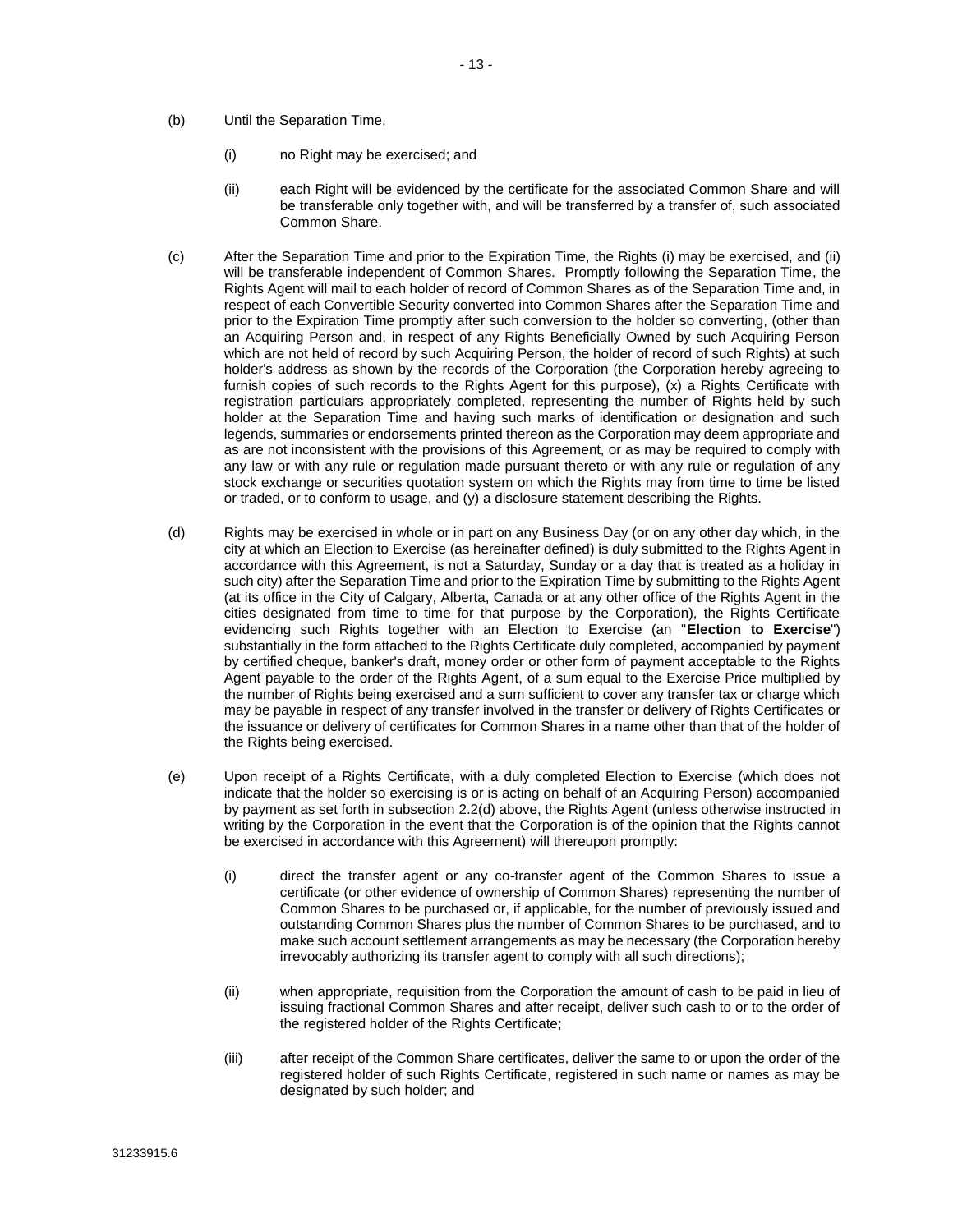- (iv) tender to the Corporation all payments received upon exercise of the Rights.
- (f) In case the holder of any Rights shall exercise less than all the Rights evidenced by such holder's Rights Certificate, a new Rights Certificate evidencing the Rights remaining unexercised will be issued by the Rights Agent to such holder or to such holder's duly authorized assigns.
- (g) The Corporation covenants and agrees that it will:
	- (i) take all such action as may be necessary and within its power to ensure that all Common Shares issued upon exercise of Rights shall, at the time of issuance of such Common Shares (subject to payment of the Exercise Price), be duly and validly authorized, executed, issued and delivered and fully paid and non-assessable;
	- (ii) take all such action as may be necessary and within its power to comply with any applicable requirements of the Constating Documents, the ABCA, the *Securities Act*, the securities acts or comparable legislation of each of the other provinces of Canada, the *1933 Securities Act* and the *1934 Exchange Act*, and the rules and regulations thereunder or any other applicable law, rule or regulation, in connection with the issuance and delivery of the Rights Certificates and the issuance of any Common Shares upon exercise of Rights;
	- (iii) use reasonable efforts to cause all Common Shares issued upon exercise of Rights, if permitted by the principal exchanges, securities quotation systems or over-the-counter markets on which the Common Shares were traded immediately prior to the Common Share Acquisition Date, to be listed on the principal exchanges or traded in the over-the-counter markets on which the Common Shares were traded immediately prior to the Common Share Acquisition Date:
	- (iv) cause to be reserved and kept available out of its authorized and unissued Common Shares the number of Common Shares that, as provided in this Agreement, will from time to time be sufficient to permit the exercise in full of all outstanding Rights;
	- (v) pay when due and payable any and all Canadian and United States federal, provincial, and state transfer taxes (for greater certainty not including any income or capital gains taxes of the holder or exercising holder or any liability of the Corporation to withhold tax) and charges which may be payable in respect of the original issuance or delivery of the Rights Certificates or certificates for Common Shares, provided that the Corporation shall not be required to pay any transfer tax or charge which may be payable in respect of any transfer involved in the transfer or delivery of Rights Certificates or the issuance or delivery of certificates for Common Shares in a name other than that of the holder of the Rights being transferred or exercised; and
	- (vi) provide to, or cause to be provided to, the Rights Agent a list of holders of Rights as and when requested by the Rights Agent.

#### <span id="page-16-1"></span>**2.3 Adjustments to Exercise Price; Number of Rights**

<span id="page-16-0"></span>The Exercise Price, the number and kind of securities subject to purchase upon exercise of each Right and the number of Rights outstanding are subject to adjustment from time to time as provided in this Section [2.3.](#page-16-1)

- <span id="page-16-2"></span>(a) In the event the Corporation shall at any time after the Amendment Date and prior to the Expiration Time:
	- (i) declare or pay a dividend on the Common Shares payable in Common Shares (or other securities or securities exchangeable for or convertible into or giving a right to acquire Common Shares or other securities of the Corporation) other than pursuant to any optional stock dividend program, dividend reinvestment plan or a dividend payable in Common Shares in lieu of a regular periodic cash dividend;
	- (ii) subdivide or change the then outstanding Common Shares into a greater number of Common Shares;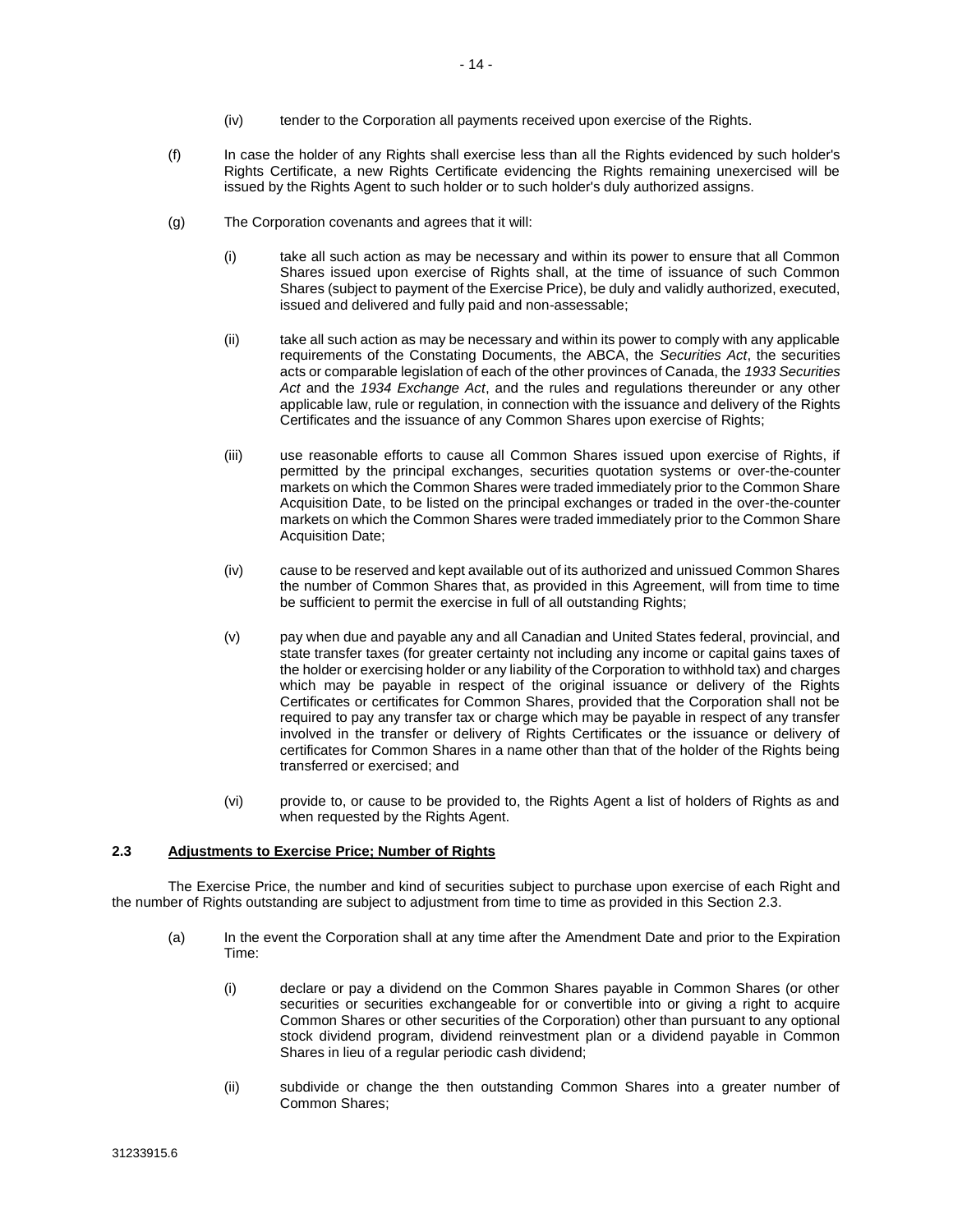- (iii) consolidate, combine or change the then outstanding Common Shares into a smaller number of Common Shares; or
- <span id="page-17-0"></span>(iv) issue any Common Shares (or other securities or securities exchangeable for or convertible into or giving a right to acquire Common Shares or other securities of the Corporation) in respect of, in lieu of or in exchange for existing Common Shares in a reclassification, amalgamation, merger, statutory arrangement or consolidation,

the Exercise Price and the number of Rights outstanding, or, if the payment or effective date therefor shall occur after the Separation Time, the securities purchasable upon exercise of Rights shall be adjusted in the manner set forth below. If the Exercise Price and number of Rights outstanding are to be adjusted (x) the Exercise Price in effect after such adjustment shall be equal to the Exercise Price in effect immediately prior to such adjustment divided by the number of Common Shares (or other securities) (the "**Expansion Factor**") that a holder of one Common Share immediately prior to such dividend, subdivision, change, combination or issuance would hold thereafter as a result thereof and (y) each Right held prior to such adjustment shall become that number of Rights equal to the Expansion Factor, and the adjusted number of Rights will be deemed to be allocated among the Common Shares with respect to which the original Rights were associated (if they remain outstanding) and the Common Shares issued in respect of such dividend, subdivision, change, combination or issuance, so that each such Common Share (or other securities) will have exactly one Right associated with it. If the securities purchasable upon exercise of Rights are to be adjusted, the securities purchasable upon exercise of each Right after such adjustment will be the number of securities that a holder of the securities purchasable upon exercise of one Right immediately prior to such dividend, subdivision, change, combination or issuance would hold thereafter as a result thereof. If after the Amendment Date and prior to the Expiration Time the Corporation shall issue securities other than Common Shares in a transaction of a type described in clause [2.3\(a\)\(i\)](#page-16-2) or [\(iv\),](#page-17-0) such securities shall be treated herein as nearly equivalent to Common Shares as may be practicable and appropriate under the circumstances and the Corporation and the Rights Agent agree to amend this Agreement in order to effect such treatment. If an event occurs which would require an adjustment under both this Section [2.3](#page-16-1) and Section [3.1](#page-21-0) hereof, the adjustment provided for in this Section [2.3](#page-16-1) shall be in addition to and shall be made prior to any adjustment required pursuant to Section [3.1](#page-21-0) hereof. Adjustments pursuant to this subsection [2.3\(a\)](#page-16-0) shall be made successively, whenever an event referred to in this subsection [2.3\(a\)](#page-16-0) occurs.

In the event the Corporation shall at any time after the Amendment Date and prior to the Separation Time issue any Common Shares otherwise than in a transaction referred to in the preceding paragraph, each such Common Share so issued shall automatically have one new Right associated with it, which Right shall be evidenced by the certificate representing such Common Share.

<span id="page-17-1"></span>(b) In the event the Corporation shall at any time after the Amendment Date and prior to the Expiration Time fix a record date for the making of a distribution to all holders of Common Shares of rights or warrants entitling them (for a period expiring within 45 calendar days after such record date) to subscribe for or purchase Common Shares (or securities convertible into or exchangeable for or carrying a right to purchase or subscribe for Common Shares) at a price per Common Share (or, if a security convertible into or exchangeable for or carrying a right to purchase or subscribe for Common Shares, having a conversion, exchange or exercise price (including the price required to be paid to purchase such convertible or exchangeable security or right per Common Share)) less than 90% of the Market Price per Common Share on such record date, the Exercise Price shall be adjusted in the manner set forth below. The Exercise Price in effect after such record date shall equal the Exercise Price in effect immediately prior to such record date multiplied by a fraction, of which the numerator shall be the number of Common Shares outstanding on such record date plus the number of Common Shares which the aggregate offer price of the total number of Common Shares so to be offered (and/or the aggregate initial conversion, exchange or exercise price of the convertible or exchangeable securities or rights so to be offered (including the price required to be paid to purchase such convertible or exchangeable securities or rights)) would purchase at such Market Price and of which the denominator shall be the number of Common Shares outstanding on such record date plus the number of additional Common Shares to be offered for subscription or purchase (or into which the convertible or exchangeable securities or rights so to be offered are initially convertible, exchangeable or exercisable). In case such subscription price is satisfied in whole or in part by consideration in a form other than cash the value of such consideration shall be as determined in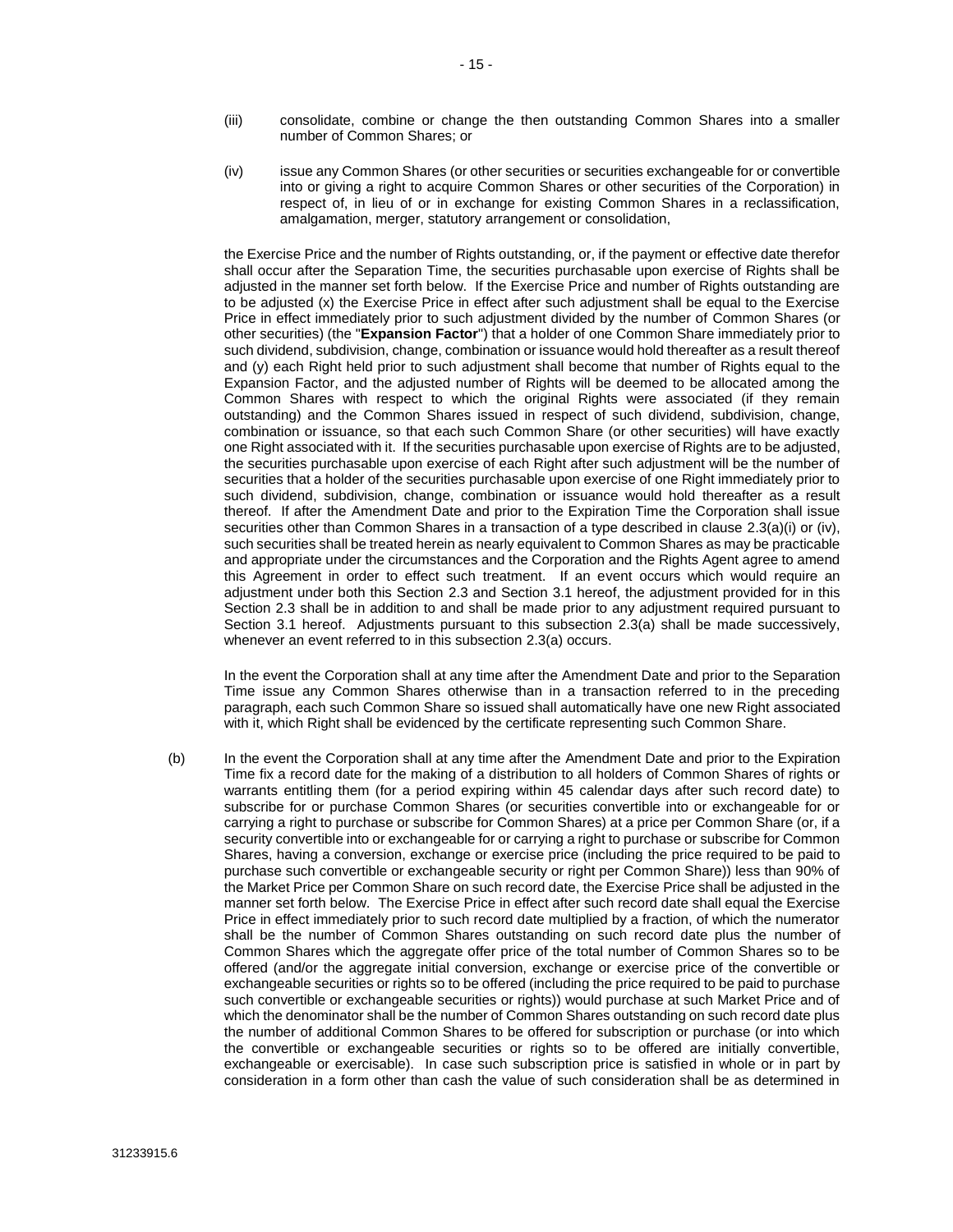good faith by the Board whose determination shall be described in a statement filed with the Rights Agent and shall be binding on the Rights Agent and the holders of Rights.

Such adjustment shall be made successively whenever such a record date is fixed. For purposes of this paragraph (b), the granting of the right to purchase Common Shares pursuant to any dividend or interest reinvestment plan, stock dividend program and/or any Common Share purchase plan providing for the reinvestment of dividends, receipt of dividends in the form of Common Shares or interest payable on securities of the Corporation and/or the investment of periodic optional payments and/or employee benefit or similar plans (so long as such right to purchase is in no case evidenced by the delivery of rights or warrants) shall not be deemed to constitute an issue of rights or warrants by the Corporation; provided, however, that in the case of any dividend or interest reinvestment plan or stock dividend program, the right to purchase Common Shares is at a price per Common Share of not less than 90% of the current market price per Common Share (determined as provided in such plans) of the Common Shares.

- (c) In the event the Corporation shall at any time after the Amendment Date and prior to the Expiration Time fix a record date for the making of a distribution to all holders of Common Shares of evidences of indebtedness or assets (other than a regular periodic cash dividend or a dividend paid in Common Shares) or rights or warrants entitling them to subscribe for or purchase Common Shares (or securities convertible into, exchangeable for or carrying a right to subscribe for or purchase Common Shares) at a price per Common Share (or in the case of a Convertible Security, having a conversion, exchange, exercise, subscription or purchase price, including the price required to be paid to purchase such Convertible Security) less than 90% of the Market Price per Common Share on such record date (excluding those referred to in subsectio[n 2.3\(b\)\)](#page-17-1), the Exercise Price shall be adjusted in the manner set forth below. The Exercise Price in effect after such record date shall equal the Exercise Price in effect immediately prior to such record date less the fair market value (as determined in good faith by the Board) of the portion of the assets, evidences of indebtedness, rights or warrants so to be distributed applicable to each of the securities purchasable upon exercise of one Right (such determination to be described in a statement filed with the Rights Agent and the holders of the Rights). Such adjustment shall be made successively whenever such a record date is fixed.
- (d) Each adjustment made pursuant to this Section [2.3](#page-16-1) shall be made as of:
	- (i) the payment or effective date for the applicable dividend, subdivision, consolidation, change, combination or issuance, in the case of an adjustment made pursuant to paragraph (a) above; and
	- (ii) the record date for the applicable distribution, in the case of an adjustment made pursuant to paragraph (b) or (c) above, subject to readjustment to reverse the same if such distribution shall not be made.
- (e) In the event the Corporation shall at any time after the Amendment Date and prior to the Expiration Time issue any securities of the Corporation (other than Common Shares), or rights or warrants to subscribe for or purchase any such securities, or securities convertible into or exchangeable for any such securities, in a transaction referred to in clause [\(a\)\(i\)](#page-16-2) o[r \(a\)\(iv\)](#page-17-0) above, or if the Corporation shall take any other action (other than the issue of Common Shares) which might have a negative effect on the holders of Rights, if the Board acting in good faith determines that the adjustments contemplated by paragraphs (a), (b) and (c) above are not applicable or will not appropriately protect the interests of the holders of Rights, the Corporation may determine what other adjustments to the Exercise Price, number of Rights and/or securities purchasable upon exercise of Rights would be appropriate and, if the adjustments contemplated by paragraphs (a), (b) and (c) above are applicable, notwithstanding such paragraphs, the adjustments so determined by the Corporation, rather than adjustments contemplated by paragraphs (a), (b) and (c) above, shall be made. The Corporation and the Rights Agent shall amend this Agreement in accordance with subsection [5.4\(b\)](#page-27-0) and [5.4\(c\),](#page-27-1) as the case may be, to provide for such adjustments.
- (f) Each adjustment to the Exercise Price made pursuant to this Section [2.3](#page-16-1) shall be calculated to the nearest cent. Whenever an adjustment to the Exercise Price is made pursuant to this Section [2.3,](#page-16-1) the Corporation shall: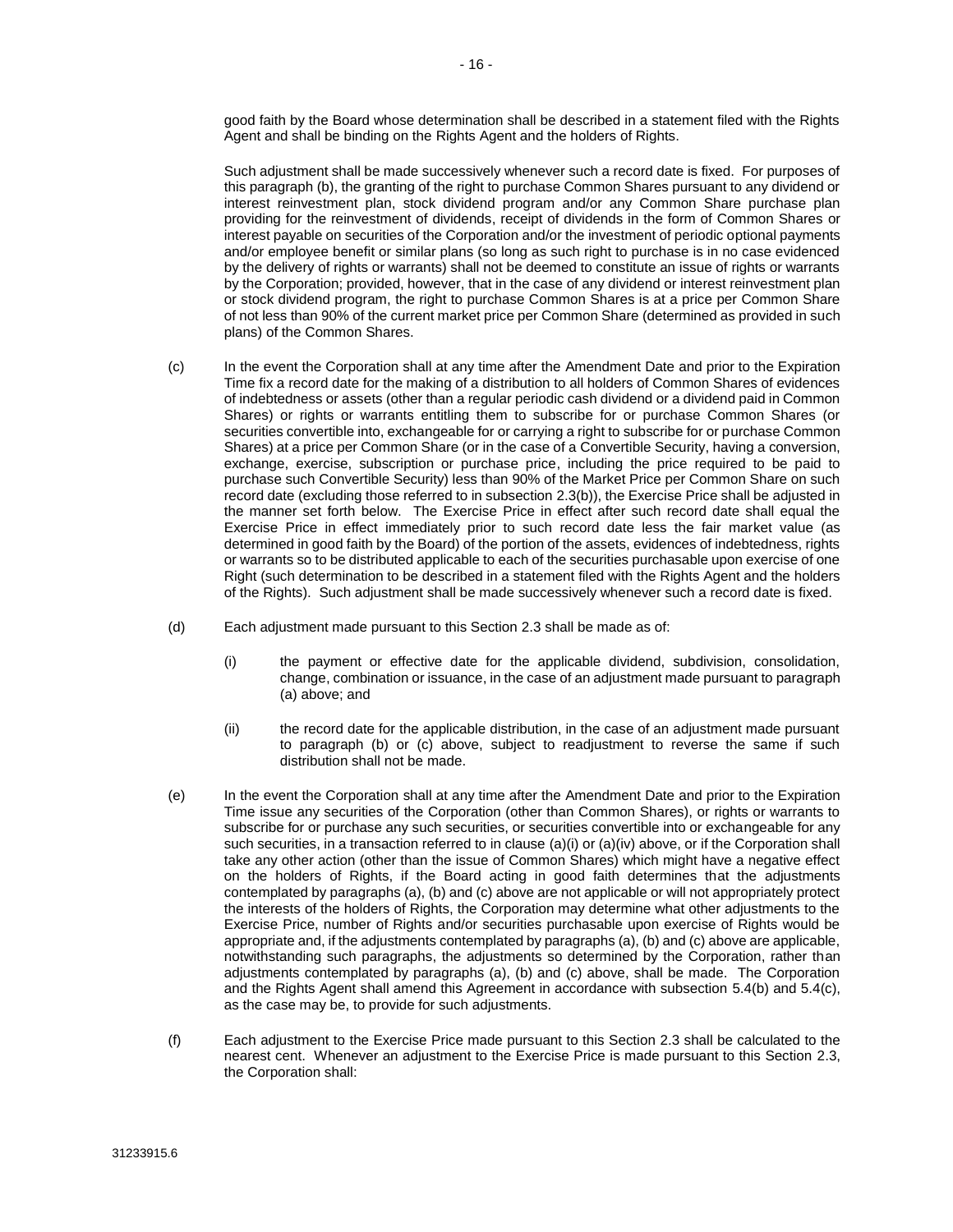- (i) promptly prepare a certificate setting forth such adjustment and a brief statement of the facts accounting for such adjustment; and
- (ii) promptly file with the Rights Agent and with the transfer agent for the Common Shares a copy of such certificate and mail a brief summary thereof to each holder of Rights.
- (g) Subject to Section [5.3,](#page-27-2) irrespective of any adjustment or change in the securities purchasable upon exercise of the Rights, the Rights Certificates theretofore and thereafter issued may continue to express the securities so purchasable which were expressed in the initial Rights Certificates issued hereunder.

#### **2.4 Date on Which Exercise is Effective**

Each Person in whose name any certificate for Common Shares is issued upon the exercise of Rights shall for all purposes be deemed to have become the holder of record of the Common Shares represented thereby on, and such certificate shall be dated, the date upon which the Rights Certificate evidencing such Rights was duly surrendered (together with a duly completed Election to Exercise) and payment of the Exercise Price for such Rights (and any applicable transfer taxes and other governmental charges payable by the exercising holder hereunder) was made; provided, however, that if the date of such surrender and payment is a date upon which the Common Share transfer books of the Corporation are closed, such Person shall be deemed to have become the record holder of such Common Shares on, and such certificate shall be dated, the next succeeding Business Day on which the Common Share transfer books of the Corporation are open.

#### **2.5 Execution, Authentication, Delivery and Dating of Rights Certificates**

- (a) The Rights Certificates shall be executed on behalf of the Corporation by the Chairman of the Board, President, Chief Executive Officer, Chief Financial Officer, any Vice President, the Treasurer, any Assistant Treasurer, the Secretary or any Assistant Secretary of the Corporation, or such other Person as may be authorized by or on behalf of the Corporation. The signature of any of these officers on the Rights Certificates may be manual, electronic or facsimile. Rights Certificates bearing the manual, electronic or facsimile signatures of individuals who were at any time the persons so authorized by or on behalf of the Corporation shall bind the Corporation, notwithstanding that such individuals or any of them have ceased to hold such offices or position with the Corporation prior to the countersignature and delivery of such Rights Certificates. Promptly after the Corporation learns of the Separation Time, the Corporation will notify the Rights Agent of such Separation Time and will deliver copies of a disclosure statement describing the Rights and Rights Certificates executed by or on behalf of the Corporation to the Rights Agent for countersignature, and the Rights Agent shall countersign (manually, electronically or by facsimile signature in a manner satisfactory to the Corporation) and mail such Rights Certificates to the holders of the Rights pursuant to subsection [2.2\(c\)](#page-15-1) hereof. No Rights Certificate shall be valid for any purpose until countersigned by the Rights Agent as aforesaid.
- (b) Each Rights Certificate shall be dated the date of countersignature thereof.

#### <span id="page-19-0"></span>**2.6 Registration, Registration of Transfer and Exchange**

- (a) After the Separation Time, the Corporation will cause to be kept a register (the "**Rights Register**") in which, subject to such reasonable regulations as it may prescribe, the Corporation will provide for the registration and transfer of Rights. The Rights Agent is hereby appointed "**Rights Registrar**" for the purpose of maintaining the Rights Register for the Corporation and registering Rights and transfers of Rights as herein provided. In the event that the Rights Agent shall cease to be the Rights Registrar, the Rights Agent will have the right to examine the Rights Register at all reasonable times.
- (b) After the Separation Time and prior to the Expiration Time, upon surrender for registration of transfer or exchange of any Rights Certificate, and subject to the provisions of subsection [2.6\(d\)](#page-20-0) below, the Corporation will execute, and the Rights Agent will countersign and deliver, in the name of the holder or the designated transferee or transferees, as required pursuant to the holder's instructions, one or more new Rights Certificates evidencing the same aggregate number of Rights as did the Rights Certificates so surrendered.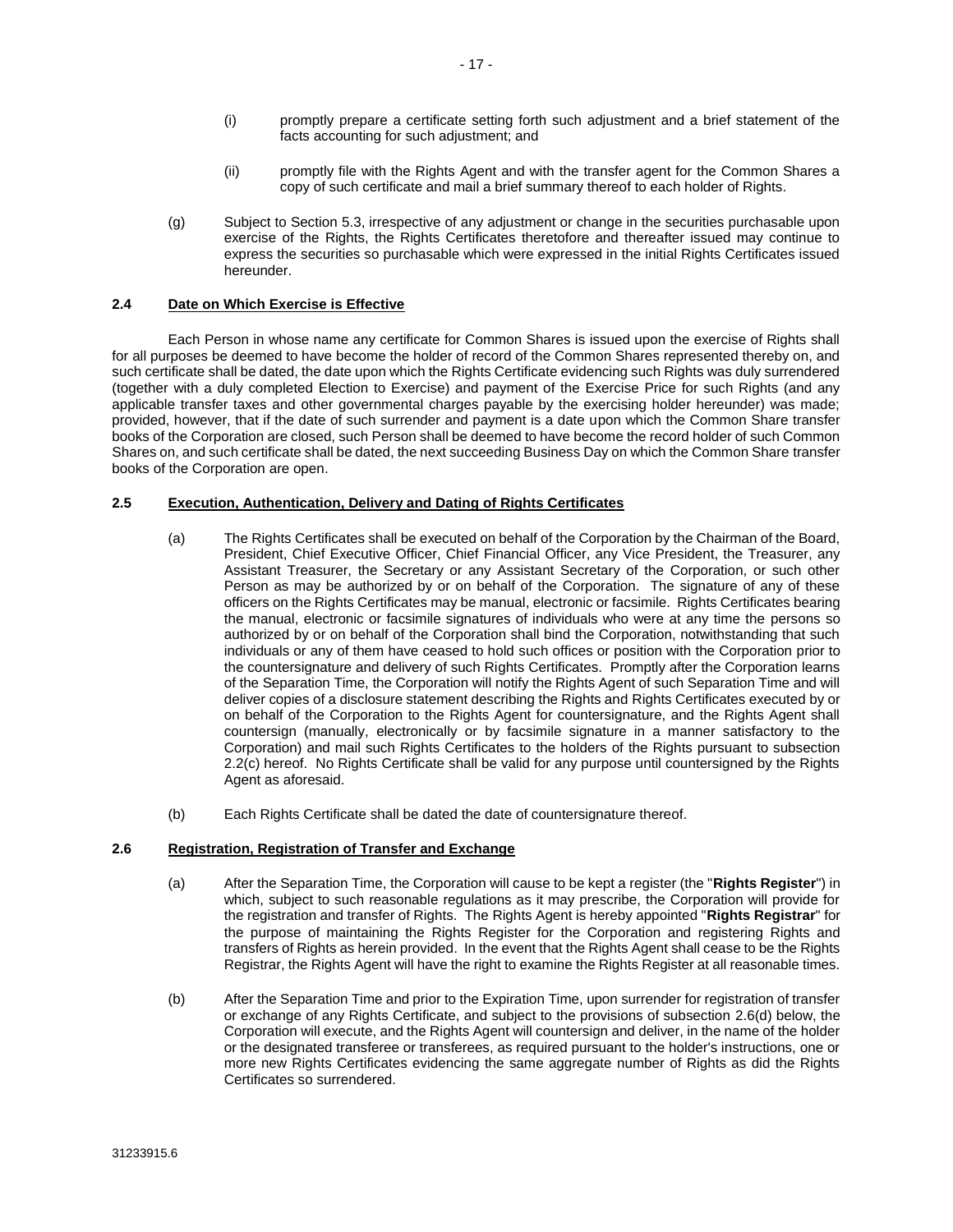- (c) All Rights issued upon any registration of transfer or exchange of Rights Certificates shall be the valid obligations of the Corporation, and such Rights shall be entitled to the same benefits under this Agreement as the Rights surrendered upon such registration of transfer or exchange.
- <span id="page-20-0"></span>(d) Every Rights Certificate surrendered for registration of transfer or exchange shall be duly endorsed, or be accompanied by a written instrument of transfer in form satisfactory to the Corporation or the Rights Agent, as the case may be, duly executed by the holder thereof or such holder's attorney duly authorized in writing. As a condition to the issuance of any new Rights Certificate under this Section [2.6,](#page-19-0) the Corporation may require the payment of a sum sufficient to cover any tax or other governmental charge that may be imposed in relation thereto and any other expenses (including the fees and expenses of the Rights Agent) in connection therewith.

#### <span id="page-20-1"></span>**2.7 Mutilated, Destroyed, Lost and Stolen Rights Certificates**

- (a) If any mutilated Rights Certificate is surrendered to the Rights Agent prior to the Expiration Time, the Corporation shall execute and the Rights Agent shall countersign and deliver in exchange therefor a new Rights Certificate evidencing the same number of Rights as did the Rights Certificate so surrendered.
- (b) If there shall be delivered to the Corporation and the Rights Agent prior to the Expiration Time (i) evidence of ownership of any Rights Certificate, (ii) evidence to their satisfaction of the destruction, loss or theft of any Rights Certificate and (iii) such security or indemnity as may be required by them in their sole discretion to save each of them and any of their agents harmless, then, in the absence of notice to the Corporation or the Rights Agent that such Rights Certificate has been acquired by a bona fide purchaser, the Corporation shall execute and upon its request the Rights Agent shall countersign and deliver, in lieu of any such destroyed, lost or stolen Rights Certificate, a new Rights Certificate evidencing the same number of Rights as did the Rights Certificate so destroyed, lost or stolen.
- (c) As a condition to the issuance of any new Rights Certificate under this Section [2.7,](#page-20-1) the Corporation may require the payment of a sum sufficient to cover any tax or other governmental charge that may be imposed in relation thereto and any other expenses (including the fees and expenses of the Rights Agent) connected therewith.
- (d) Every new Rights Certificate issued pursuant to this Sectio[n 2.7](#page-20-1) in lieu of any destroyed, lost or stolen Rights Certificate shall evidence an original additional contractual obligation of the Corporation, whether or not the destroyed, lost or stolen Rights Certificate shall be at any time enforceable by anyone, and shall be entitled to all the benefits of this Agreement equally and proportionately with any and all other Rights, duly issued hereunder.

#### **2.8 Persons Deemed Owners**

The Corporation, the Rights Agent and any agent of the Corporation or the Rights Agent may deem and treat the Person, in whose name a Rights Certificate (or, prior to the Separation Time, the associated Common Share certificate) is registered as the absolute owner thereof and of the Rights evidenced thereby for all purposes whatsoever.

#### <span id="page-20-2"></span>**2.9 Delivery and Cancellation of Certificates**

All Rights Certificates surrendered upon exercise or for redemption, registration of transfer or exchange shall, if surrendered to any Person other than the Rights Agent, be delivered to the Rights Agent and, in any case, shall be promptly cancelled by the Rights Agent. The Corporation may at any time deliver to the Rights Agent for cancellation any Rights Certificates previously countersigned and delivered hereunder which the Corporation may have acquired in any manner whatsoever, and all Rights Certificates so delivered shall be promptly cancelled by the Rights Agent. No Rights Certificate shall be countersigned in lieu of or in exchange for any Rights Certificates cancelled as provided in this Section [2.9,](#page-20-2) except as expressly permitted by this Agreement. The Rights Agent shall, subject to applicable law and in accordance with its ordinary business practice, destroy all cancelled Rights Certificates and deliver a certificate of destruction to the Corporation.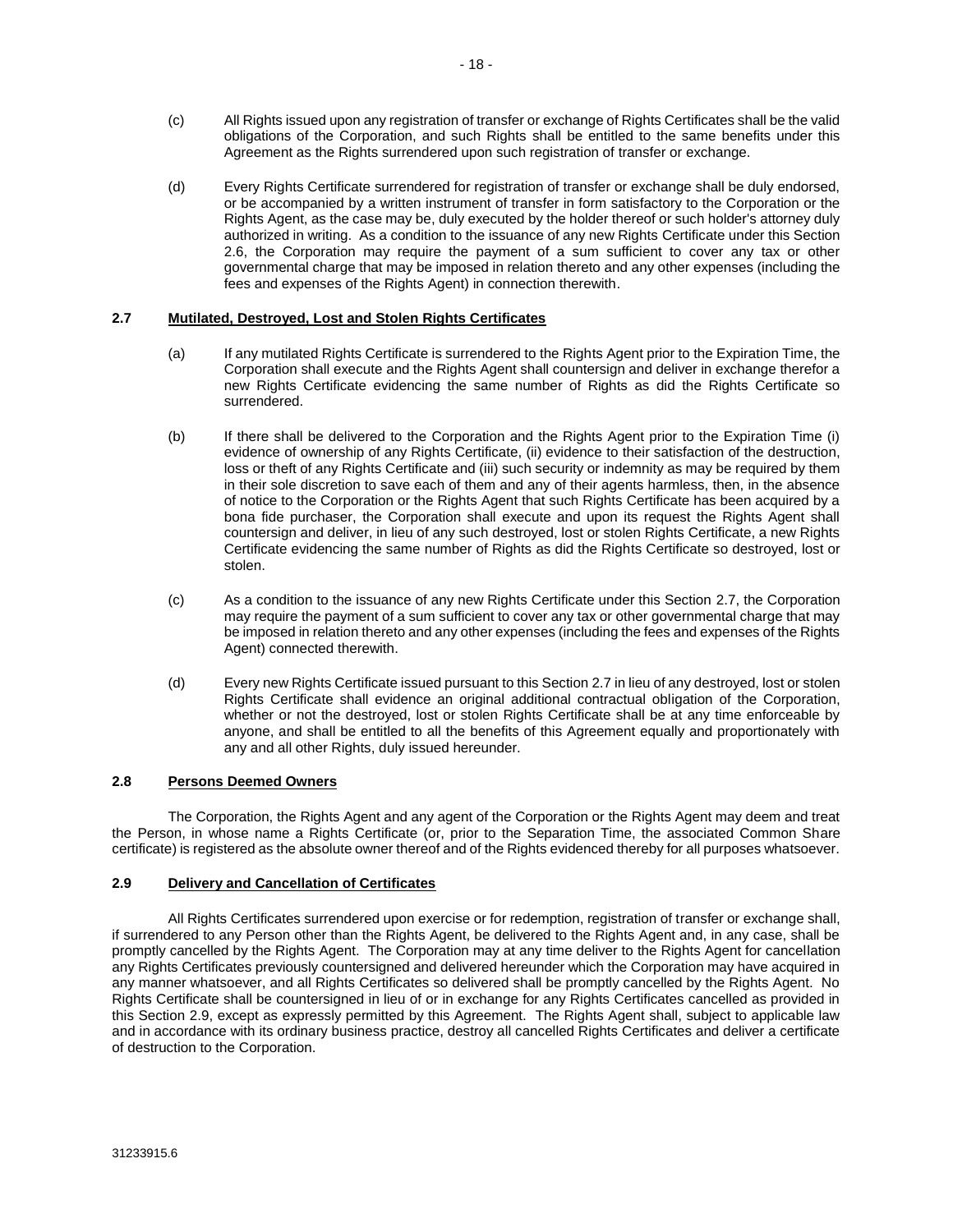#### **2.10 Agreement of Rights Holders**

Every holder of Rights by accepting the same consents and agrees with the Corporation and the Rights Agent and with every other holder of Rights that:

- (a) he will be bound by and subject to the provisions of this Agreement, as amended or supplemented from time to time in accordance with the terms hereof, in respect of all Rights held;
- (b) prior to the Separation Time, each Right will be transferable only together with, and will be transferred by a transfer of, the associated Common Share;
- (c) after the Separation Time, the Rights Certificates will be transferable only on the Rights Register as provided herein;
- (d) prior to due presentment of a Rights Certificate (or, prior to the Separation Time, the certificate or other evidence of ownership of the associated Common Share) for registration of transfer, the Corporation, the Rights Agent and any agent of the Corporation or the Rights Agent may deem and treat the Person in whose name the Rights Certificate (or, prior to the Separation Time, the associated Common Share certificate) is registered as the absolute owner thereof and of the Rights evidenced thereby (notwithstanding any notations of ownership or writing on such Rights Certificate or the associated Common Share certificate made by anyone other than the Corporation or the Rights Agent) for all purposes whatsoever, and neither the Corporation nor the Rights Agent shall be affected by any notice to the contrary;
- (e) such holder of Rights has waived his right to receive any fractional Rights or any fractional Common Shares upon exercise of a Right (except as provided herein);
- (f) subject to the provisions of Section [5.4,](#page-27-3) without the approval of any holder of Rights and upon the sole authority of the Board acting in good faith this Agreement may be supplemented or amended from time to time as provided herein; and
- (g) notwithstanding anything in this Agreement to the contrary, neither the Corporation nor the Rights Agent shall have any liability to any holder of a Right or any other Person as a result of its inability to perform any of its obligations under this Agreement by reason of any preliminary or permanent injunction or other order, decree or ruling issued by a court of competent jurisdiction or by a governmental, regulatory or administrative agency or commission, or any statute, rule, regulation or executive order promulgated or enacted by any governmental authority, prohibiting or otherwise restraining performance of such obligation.

#### **ARTICLE 3 ADJUSTMENTS TO THE RIGHTS IN THE EVENT OF CERTAIN TRANSACTIONS**

#### <span id="page-21-0"></span>**3.1 Flip-in Event**

- (a) Subject to subsection[s 3.1\(b\),](#page-21-1) [5.1\(b\),](#page-25-0) [5.1\(c\)](#page-25-1) an[d 5.1\(d\)](#page-26-0) hereof, in the event that prior to the Expiration Time a Flip-in Event shall occur, the Corporation shall take such action as shall be necessary to ensure and provide, within 10 Business Days thereafter or such longer period as may be required to satisfy the requirements of the applicable securities acts or comparable legislation so that, except as provided below, each Right shall thereafter constitute the right to purchase from the Corporation, upon exercise thereof in accordance with the terms hereof, that number of Common Shares having an aggregate Market Price on the date of consummation or occurrence of such Flip-in Event equal to twice the Exercise Price for an amount in cash equal to the Exercise Price (such right to be appropriately adjusted in a manner analogous to the applicable adjustment provided for in Section [2.3](#page-16-1) in the event that after such date of consummation or occurrence an event of a type analogous to any of the events described in Sectio[n 2.3](#page-16-1) shall have occurred with respect to such Common Shares).
- <span id="page-21-1"></span>(b) Notwithstanding the foregoing or any other provisions of this Agreement, upon the occurrence of any Flip-in Event, any Rights that are or were Beneficially Owned on or after the earlier of the Separation Time or the Common Share Acquisition Date by: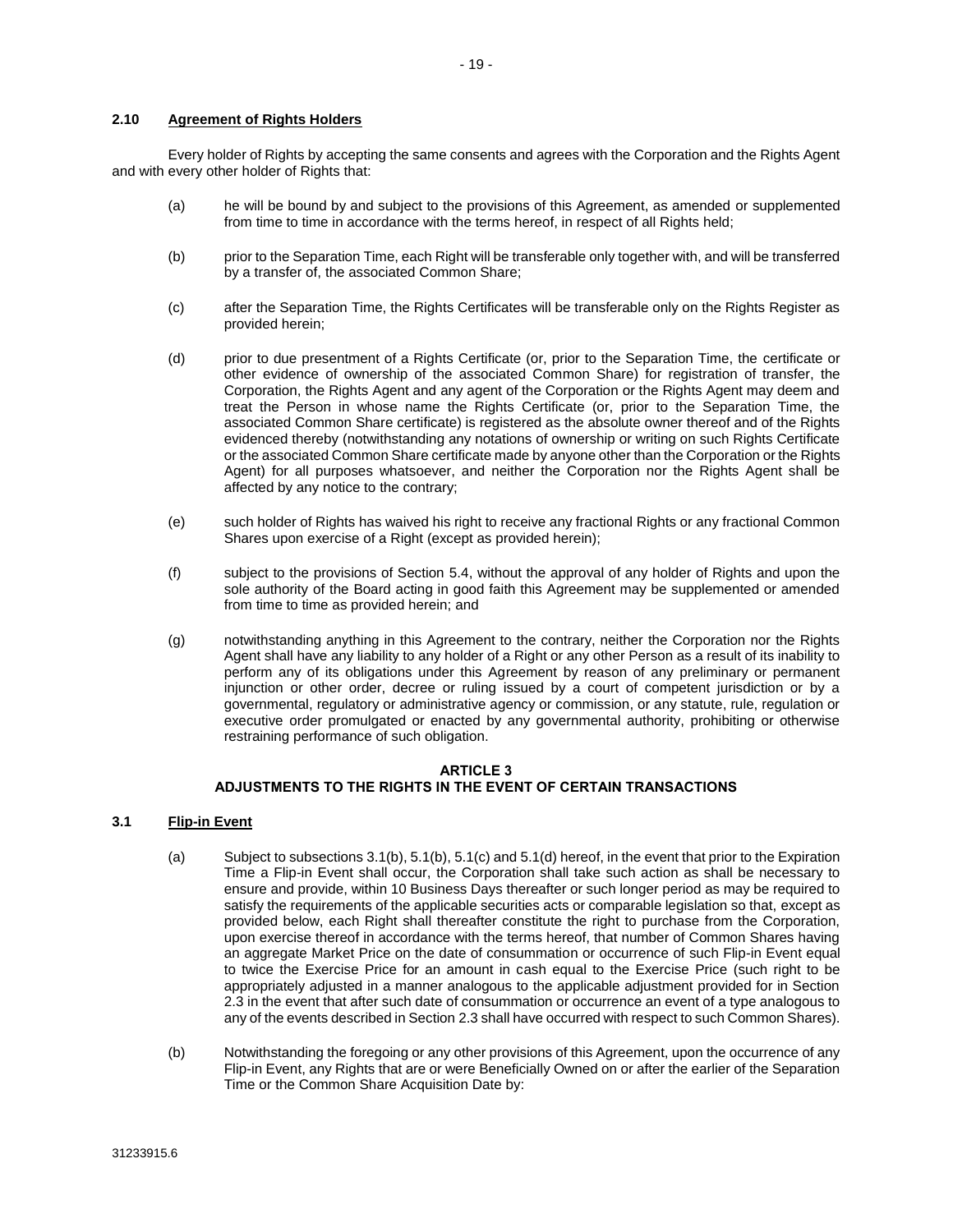- <span id="page-22-1"></span>(i) an Acquiring Person (or any Affiliate or Associate of an Acquiring Person or any Person acting jointly or in concert with an Acquiring Person or any Affiliate or Associate of an Acquiring Person); or
- <span id="page-22-2"></span>(ii) a transferee, direct or indirect, of an Acquiring Person (or any Affiliate or Associate of an Acquiring Person or any Person acting jointly or in concert with, an Acquiring Person or any Affiliate or Associate of an Acquiring Person) in a transfer made after the Effective Date, whether or not for consideration, that the Board acting in good faith has determined is part of a plan, arrangement or scheme of an Acquiring Person (or any Affiliate or Associate of an Acquiring Person or any Person acting jointly or in concert with any Acquiring Person or any Affiliate or Associate of such Person) that has the purpose or effect of avoiding clause [\(i\)](#page-22-1) of this subsectio[n 3.1\(b\),](#page-21-1)

shall become void and any holder of such Rights (including transferees) shall thereafter have no right to exercise such Rights under any provision of this Agreement and shall not have any other rights whatsoever in respect of such Rights, whether under any provision of this Agreement or otherwise.

(c) Any Rights Certificate that represents Rights Beneficially Owned by a Person described in either clauses [\(i\)](#page-22-1) or [\(ii\)](#page-22-2) of subsection [3.1\(b\)](#page-21-1) or transferred to any nominee of any such Person, and any Rights Certificate issued upon transfer, exchange, replacement or adjustment of any other Rights Certificate referred to in this sentence, shall contain the following legend:

> "The Rights represented by this Rights Certificate were Beneficially Owned by a Person who was an Acquiring Person or who was an Affiliate or an Associate of an Acquiring Person (as such terms are defined in the Rights Agreement) or was acting jointly or in concert with any of them. This Rights Certificate and the Rights represented hereby are or shall become void in the circumstances specified in subsectio[n 3.1\(b\)](#page-21-1) of the Rights Agreement.",

provided that the Rights Agent shall not be under any responsibility to ascertain the existence of facts that would require the imposition of such legend but shall be required to impose such legend only if instructed to do so by the Corporation or if a holder fails to certify upon transfer or exchange in the space provided on the Rights Certificate that such holder is not, and does not hold any Rights on behalf of, an Acquiring Person, an Affiliate or Associate thereof or a Person acting jointly or in concert with any of them.

(d) From and after the Separation Time, the Corporation shall do all such acts and things as shall be necessary and within its power to ensure compliance with the provisions of this Sectio[n 3.1,](#page-21-0) including without limitation, all such acts and things as may be required to satisfy the requirements of the Constating Documents, the ABCA, the *Securities Act* and the securities laws or comparable legislation of each of the provinces of Canada and of the United States and each of the states thereof in respect of the issue of Common Shares upon the exercise of Rights in accordance with this Agreement.

#### **ARTICLE 4 THE RIGHTS AGENT**

#### <span id="page-22-3"></span><span id="page-22-0"></span>**4.1 General**

(a) The Corporation hereby appoints the Rights Agent to act as agent for the Corporation and the holders of Rights in accordance with the terms and conditions hereof, and the Rights Agent hereby accepts such appointment. The Corporation may from time to time appoint such co-Rights Agents ("**Co-Rights Agents**") as it may deem necessary or desirable. In the event the Corporation appoints one or more Co-Rights Agents, the respective duties of the Rights Agent and Co-Rights Agents shall be as the Corporation may determine. The Corporation agrees to pay to the Rights Agent reasonable compensation for all services rendered by it hereunder and, from time to time, on demand of the Rights Agent, its reasonable expenses and counsel fees and other disbursements reasonably incurred in the execution and administration of this Agreement and the exercise and performance of its duties hereunder (including the reasonable fees and other disbursements of any expert retained by the Rights Agent with the approval of the Corporation, such approval not to be unreasonably withheld). The Corporation also agrees to indemnify the Rights Agent and its directors, officers,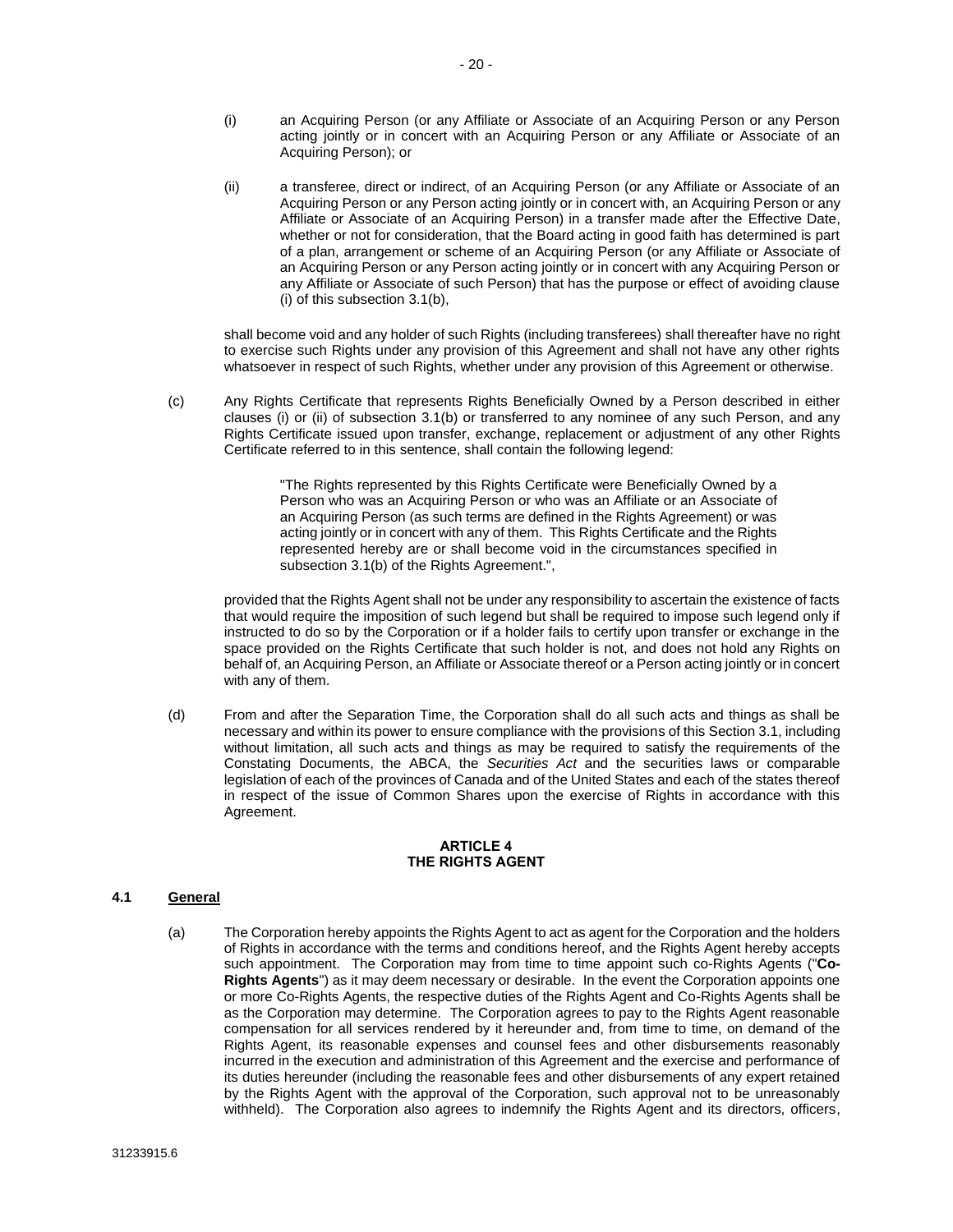employees and agents for, and to hold them harmless against, any loss, liability, or expense, incurred without negligence, bad faith or wilful misconduct on the part of the Rights Agent or its directors, officers, employees or agents, for anything done, suffered or omitted by the Rights Agent in connection with the acceptance, execution and administration of this Agreement and the exercise and performance of its duties hereunder, including the costs and expenses of defending against any claim of liability, which right to indemnification will survive the termination of this Agreement and the resignation or removal of the Rights Agent.

(b) The Rights Agent shall be protected and shall incur no liability for or in respect of any action taken, suffered or omitted by it in connection with its administration of this Agreement in reliance upon any certificate for or other evidence of ownership of Common Shares, Rights Certificate, certificate for other securities of the Corporation, instrument of assignment or transfer, power of attorney, endorsement, affidavit, letter, notice, direction, consent, certificate, statement, or other paper or document believed by it to be genuine and to be signed, executed and, where necessary, verified or acknowledged, by the proper Person or Persons.

#### **4.2 Merger, Amalgamation or Consolidation or Change of Name of Rights Agent**

- (a) Any corporation into which the Rights Agent or any successor Rights Agent may be merged or amalgamated or with which it may be consolidated, or any corporation resulting from any merger, amalgamation or consolidation to which the Rights Agent or any successor Rights Agent is a party or any corporation succeeding to the shareholder or stockholder services business of the Rights Agent or any successor Rights Agent, will be the successor to the Rights Agent under this Agreement without the execution or filing of any paper or any further act on the part of any of the parties hereto, provided that such corporation would be eligible for appointment as a successor Rights Agent under the provisions of Section [4.4](#page-25-4) hereof. In case, at the time such successor Rights Agent succeeds to the agency created by this Agreement, any of the Rights Certificates have been countersigned but not delivered, any such successor Rights Agent may adopt the countersignature of the predecessor Rights Agent and deliver such Rights Certificates so countersigned; and in case at that time any of the Rights Certificates have not been countersigned, any successor Rights Agent may countersign such Rights Certificates either in the name of the predecessor Rights Agent or in the name of the successor Rights Agent; and in all such cases such Rights Certificates will have the full force provided in the Rights Certificates and in this Agreement.
- (b) In case at any time the name of the Rights Agent is changed and at such time any of the Rights Certificates shall have been countersigned but not delivered, the Rights Agent may adopt the countersignature under its prior name and deliver Rights Certificates so countersigned; and in case at that time any of the Rights Certificates shall not have been countersigned, the Rights Agent may countersign such Rights Certificates either in its prior name or in its changed name; and in all such cases such Rights Certificates shall have the full force provided in the Rights Certificates and in this Agreement.

#### **4.3 Duties of Rights Agent**

The Rights Agent undertakes the duties and obligations imposed by this Agreement upon the following terms and conditions, by all of which the Corporation and the holders of Rights Certificates, by their acceptance thereof, shall be bound:

- (a) The Rights Agent may retain and consult with legal counsel (who may be legal counsel for the Corporation), and the opinion of such counsel will be full and complete authorization and protection to the Rights Agent as to any action taken or omitted by it in good faith and in accordance with such opinion; the Rights Agent may also, with the approval of the Corporation (such approval not to be unreasonably withheld) and at the expense of the Corporation, consult with such other experts as the Rights Agent shall consider necessary or appropriate to properly carry out the duties and obligations imposed under this Agreement and the Rights Agent shall be entitled to rely in good faith on the advice of any such expert.
- (b) Whenever in the performance of its duties under this Agreement the Rights Agent deems it necessary or desirable that any fact or matter be proved or established by the Corporation prior to taking or suffering any action hereunder, such fact or matter (unless other evidence in respect thereof be herein specifically prescribed) may be deemed to be conclusively proved and established by a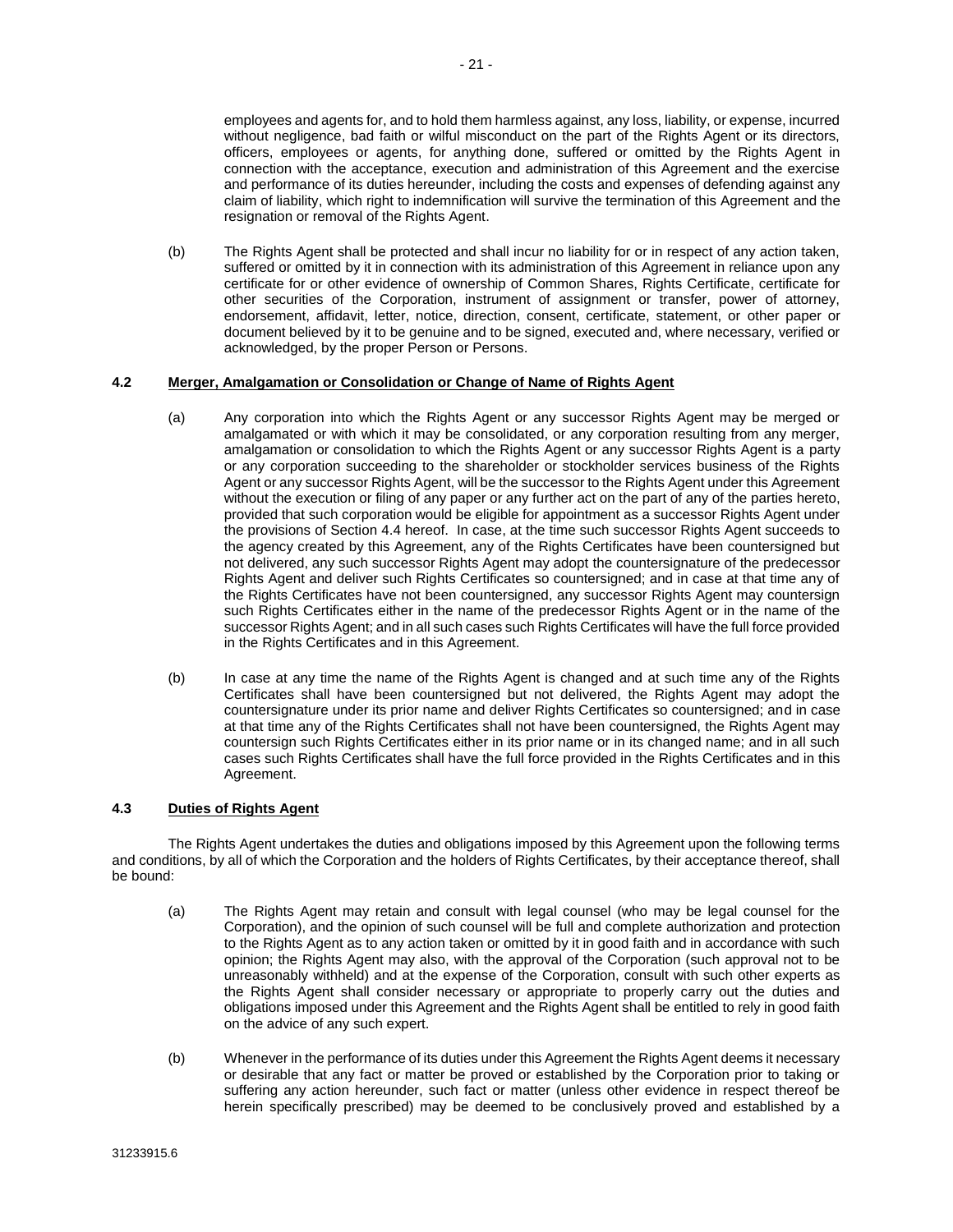certificate signed by a person believed by the Rights Agent to be the Chairman of the Board, the President, the Chief Executive Officer, the Chief Financial Officer, any Vice President, the Treasurer, any Assistant Treasurer, the Secretary or any Assistant Secretary of the Corporation, or such other Person as may be authorized by the Corporation and delivered to the Rights Agent; and such certificate will be full authorization to the Rights Agent for any action taken or suffered in good faith by it under the provisions of this Agreement in reliance upon such certificate.

- (c) Notwithstanding anything to the contrary in this Agreement, the Rights Agent will be liable hereunder for its own negligence, bad faith or wilful misconduct.
- (d) The Rights Agent will not be liable for or by reason of any of the statements of fact or recitals contained in this Agreement or in the certificates for Common Shares or the Rights Certificates (except its countersignature thereof) or be required to verify the same, but all such statements and recitals are and will be deemed to have been made by the Corporation only.
- (e) The Rights Agent will not be under any responsibility in respect of the validity of this Agreement or the execution and delivery hereof (except the due authorization, execution and delivery hereof by the Rights Agent) or in respect of the validity or execution of any Common Share certificate or Rights Certificate (except its countersignature thereof); nor will it be responsible for any breach by the Corporation of any covenant or condition contained in this Agreement or in any Rights Certificate; nor will it be responsible for any change in the exercisability of the Rights (including the Rights becoming void pursuant to subsectio[n 3.1\(b\)](#page-21-1) hereof) or any adjustment required under the provisions of Section [2.3](#page-16-1) hereof or responsible for the manner, method or amount of any such adjustment or the ascertaining of the existence of facts that would require any such adjustment (except with respect to the exercise of Rights after receipt of the certificate contemplated by Section [2.3](#page-16-1) describing any such adjustment); nor will it by any act hereunder be deemed to make any representation or warranty as to the authorization of any Common Shares to be issued pursuant to this Agreement or any Rights or as to whether any Common Shares will, when issued, be duly and validly authorized, executed, issued and delivered and fully paid and non-assessable.
- (f) The Corporation agrees that it will perform, execute, acknowledge and deliver or cause to be performed, executed, acknowledged and delivered all such further and other acts, instruments and assurances as may reasonably be required by the Rights Agent for the carrying out or performing by the Rights Agent of the provisions of this Agreement.
- (g) The Rights Agent is hereby authorized and directed to accept instructions with respect to the performance of its duties hereunder from any person believed by the Rights Agent to be the Chairman of the Board, the President, the Chief Executive Officer, the Chief Financial Officer, any Vice President, the Treasurer, any Assistant Treasurer, the Secretary or any Assistant Secretary of the Corporation, or such other Person as may be authorized by the Corporation, and to apply to such persons for advice or instructions in connection with its duties, and it shall not be liable for any action taken or suffered by it in good faith in reliance upon instructions of any such person; it is understood that instructions to the Rights Agent shall, except where circumstances make it impracticable or the Rights Agent otherwise agrees, be given in writing and, where not in writing, such instructions shall be confirmed in writing as soon as reasonably possible after the giving of such instructions.
- (h) The Rights Agent and any shareholder or stockholder, director, officer or employee of the Rights Agent may buy, sell or deal in Common Shares, Rights or other securities of the Corporation or become pecuniarily interested in any transaction in which the Corporation may be interested, or contract with or lend money to the Corporation or otherwise act as fully and freely as though the Rights Agent were not Rights Agent under this Agreement. Nothing herein shall preclude the Rights Agent from acting in any other capacity for the Corporation or for any other legal entity.
- (i) The Rights Agent may execute and exercise any of the rights or powers hereby vested in it or perform any duty hereunder either itself or by or through its attorneys or agents, and the Rights Agent will not be answerable or accountable for any act, omission, default, neglect or misconduct of any such attorneys or agents or for any loss to the Corporation resulting from any such act, omission, default, neglect or misconduct, provided reasonable care was exercised in the selection and continued employment thereof.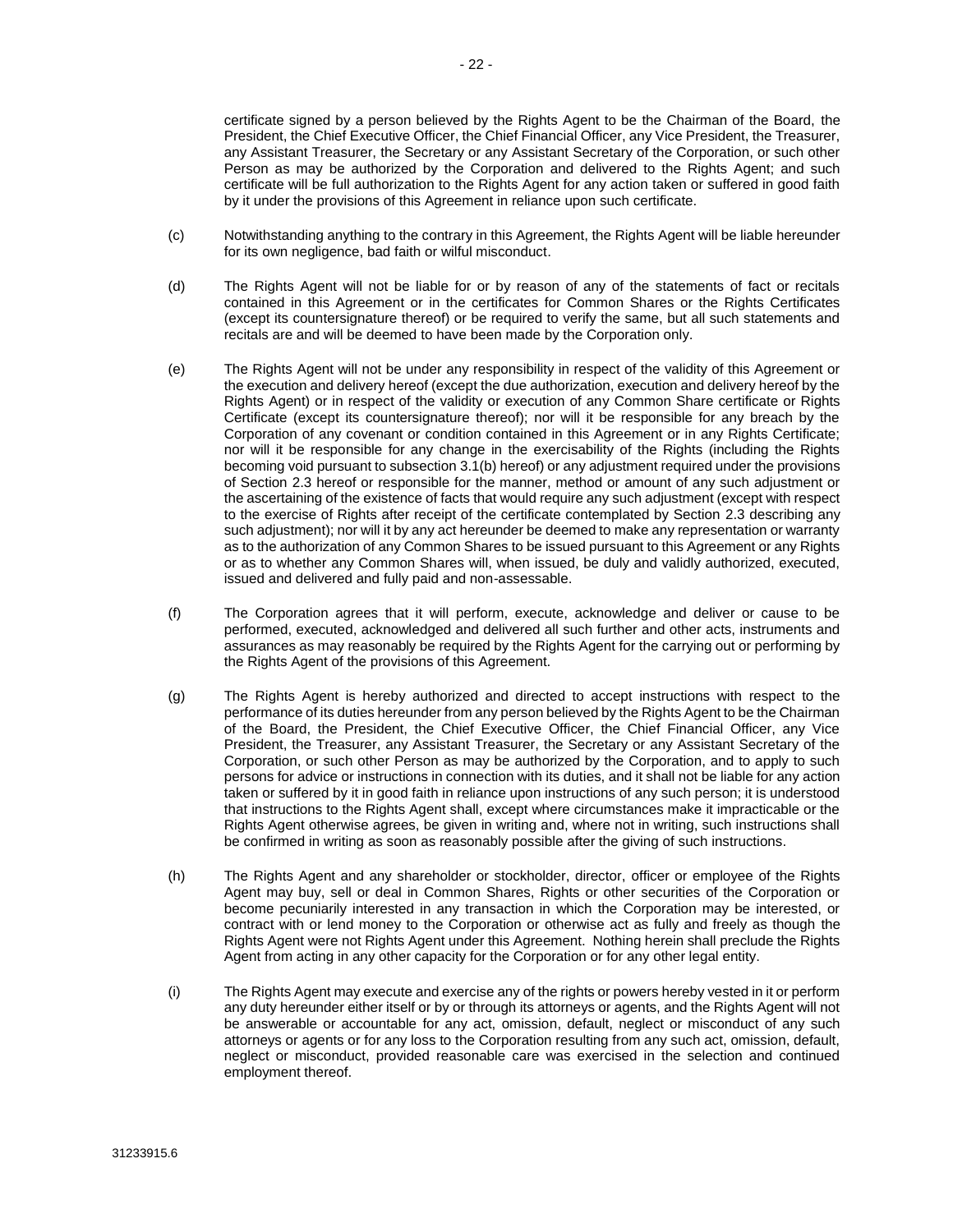(j) The Corporation shall inform the Rights Agent in a reasonably timely manner of events which may materially affect the administration of this Agreement by the Rights Agent and, at any time upon request, shall provide to the Rights Agent an incumbency certificate certifying the then current officers of the Corporation; provided that failure to inform the Rights Agent of any such events, or any defect therein shall not affect the validity of any action taken hereunder in relation to such events.

#### <span id="page-25-4"></span>**4.4 Change of Rights Agent**

The Rights Agent may resign and be discharged from its duties under this Agreement upon 30 days' notice (or such lesser notice as is acceptable to the Corporation) in writing mailed to the Corporation and to the transfer agent of Common Shares by registered or certified mail, and to the holders of the Rights in accordance with Section [5.9.](#page-29-0) The Corporation may remove the Rights Agent upon 30 days' notice in writing given to the Rights Agent and to the transfer agent of the Common Shares (by personal delivery, or registered or certified mail). If the Rights Agent should resign or be removed or otherwise become incapable of acting, the Corporation will appoint a successor to the Rights Agent. If the Corporation fails to make such appointment within a period of 30 days after such removal or after it has been notified in writing of such resignation or incapacity by the resigning or incapacitated Rights Agent, then the resigning Rights Agent or any holder of any Rights may apply to any court of competent jurisdiction for the appointment of a new Rights Agent. Any successor Rights Agent, whether appointed by the Corporation or by such a court, shall be a corporation incorporated under the laws of Canada or a province thereof authorized to carry on the business of a trust company in the Province of Alberta. After appointment, the successor Rights Agent will be vested with the same powers, rights, duties and responsibilities as if it had been originally named as Rights Agent without further act or deed; but the predecessor Rights Agent shall deliver and transfer to the successor Rights Agent any property at the time held by it hereunder, and execute and deliver any further assurance, conveyance, act or deed necessary for the purpose. Not later than the effective date of any such appointment, the Corporation will file notice thereof in writing with the predecessor Rights Agent and the transfer agent of the Common Shares, and mail a notice thereof in writing to the holders of the Rights. Failure to give any notice provided for in this Section [4.4,](#page-25-4) however, or any defect therein, shall not affect the legality or validity of the resignation or removal of the Rights Agent or the appointment of the successor Rights Agent, as the case may be.

#### **ARTICLE 5 MISCELLANEOUS**

#### <span id="page-25-3"></span><span id="page-25-2"></span>**5.1 Redemption and Termination**

- (a) The Board may, with the prior approval of holders of Common Shares or of the holders of Rights given in accordance with subsection  $5.1(f)$  or  $5.1(g)$  as the case may be, at any time prior to the occurrence of a Flip-in Event as to which the application of Section [3.1](#page-21-0) has not been waived pursuant to the provisions of this Section [5.1,](#page-25-3) elect to redeem all but not less than all of the then outstanding Rights at a redemption price of \$0.00001 per Right appropriately adjusted in a manner analogous to the applicable adjustment provided for in Sectio[n 2.3](#page-16-1) in the event that an event of the type analogous to any of the events described in Sectio[n 2.3](#page-16-1) shall have occurred (such redemption price being herein referred to as the "**Redemption Price**").
- <span id="page-25-0"></span>(b) The Board may, with the prior approval of the holders of Common Shares given in accordance with subsection [5.1\(f\),](#page-26-1) determine, at any time prior to the occurrence of a Flip-in Event as to which the application of Section [3.1](#page-21-0) has not been waived pursuant to this Section [5.1,](#page-25-3) if such Flip-in Event would occur by reason of an acquisition of Common Shares otherwise than pursuant to a Take-over Bid made by means of a Take-over Bid circular to all holders of record of Common Shares and otherwise than in the circumstances set forth in subsection [5.1\(d\),](#page-26-0) to waive the application of Section [3.1](#page-21-0) to such Flip-in Event. In the event that the Board proposes such a waiver, the Board shall extend the Separation Time to a date subsequent to and not more than ten Business Days following the meeting of shareholders called to approve such waiver.
- <span id="page-25-1"></span>(c) The Board may, prior to the occurrence of a Flip-in Event as to which the application of Section [3.1](#page-21-0) has not been waived under this clause, determine, upon prior written notice to the Rights Agent, to waive the application of Section [3.1](#page-21-0) to that Flip-in Event provided that the Flip-in Event would occur by reason of a Take-over Bid made by means of a Take-over Bid circular sent to all holders of record of Common Shares; further provided that if the Board waives the application of Section [3.1](#page-21-0) to such a Flip-in Event, the Board shall be deemed to have waived the application of Section [3.1](#page-21-0) to any other Flip-in Event occurring by reason of any Take-over Bid made by means of a Take-over Bid circular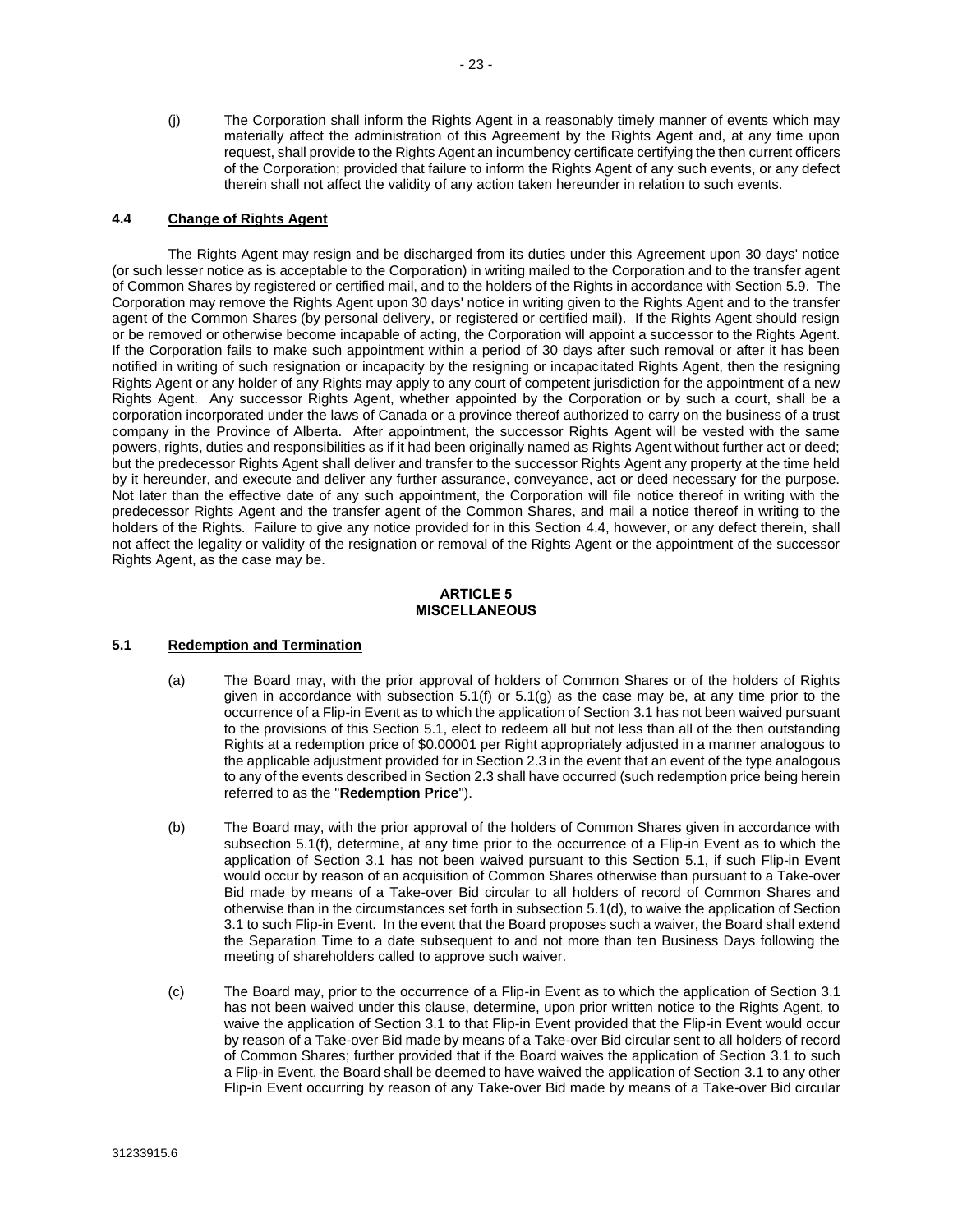to all holders of record of Common Shares which is made prior to the expiry of any Take-over Bid in respect of which a waiver is, or is deemed to have been, granted under this subsection [5.1\(c\).](#page-25-1)

- <span id="page-26-0"></span>(d) The Board may, in respect of any Flip-in Event, waive the application of Section [3.1](#page-21-0) to that Flip-in Event, provided that both of the following conditions are satisfied:
	- (i) the Board has determined that the Acquiring Person became an Acquiring Person by inadvertence and without any intent or knowledge that it would become an Acquiring Person; and
	- (ii) such Acquiring Person has reduced its Beneficial Ownership of Common Shares such that at the time of waiver pursuant to this subsectio[n 5.1\(d\)](#page-26-0) it is no longer an Acquiring Person.
- (e) Where, pursuant to a Permitted Bid, a Competing Permitted Bid or a Take-over Bid in respect of which the Board has waived, or is deemed to have waived, pursuant to subsection [5.1\(c\),](#page-25-1) the application of Section [3.1,](#page-21-0) a Person acquires outstanding Common Shares, then the Board shall, immediately upon the consummation of such acquisition and without further formality and any approval under subsection [5.4\(b\)](#page-27-0) or [5.4\(c\),](#page-27-1) be deemed to have elected to redeem the Rights at the Redemption Price.
- <span id="page-26-1"></span>(f) If a redemption of Rights pursuant to subsection [5.1\(a\)](#page-25-2) or a waiver of a Flip-in Event pursuant to subsection [5.1\(b\)](#page-25-0) is proposed at any time prior to the Separation Time, such redemption or waiver shall be submitted for approval to the holders of Common Shares. Such approval shall be deemed to have been given if the redemption or waiver is approved by the affirmative vote of a majority of the votes cast by Independent Shareholders represented in person or by proxy at a meeting of such holders duly held in accordance with applicable laws and the Constating Documents.
- <span id="page-26-2"></span>(g) If a redemption of Rights pursuant to subsection [5.1\(a\)](#page-25-2) is proposed at any time after the Separation Time, such redemption shall be submitted for approval to the holders of Rights. Such approval shall be deemed to have been given if the redemption is approved by the affirmative vote of a majority of the votes cast by the holders of Rights represented in person or by proxy at and entitled to vote at a meeting of such holders. For the purposes hereof, each outstanding Right (other than Rights which are Beneficially Owned by any Person referred to in clauses (i) to (v) inclusive of the definition of Independent Shareholders) shall be entitled to one vote, and the procedures for the calling, holding and conduct of the meeting shall be those, as nearly as may be, which are provided in the ABCA and the Constating Documents with respect to meetings of shareholders of the Corporation.
- (h) Where a Take-over Bid that is not a Permitted Bid is withdrawn or otherwise terminated after the Separation Time has occurred and prior to the occurrence of a Flip-in Event, the Board may elect to redeem all the outstanding Rights at the Redemption Price. Upon such redemption, all of the provisions of this Agreement shall continue to apply as if the Separation Time had not occurred and Rights Certificates representing the number of Rights held by each holder of record of Common Shares as of the Separation Time had not been mailed to each such holder, and the Corporation shall be deemed to have issued replacement Rights to the holders of its then outstanding Common Shares, subject to and in accordance with the provisions of this Agreement.
- (i) If the Board elects or is deemed to have elected to redeem the Rights, and, in circumstances where subsection [5.1\(a\)](#page-25-3) is applicable, such redemption is approved by the holders of Common Shares or the holders of Rights in accordance with subsection [5.1\(f\)](#page-26-1) or [5.1\(g\),](#page-26-2) as the case may be, the right to exercise the Rights will thereupon, without further action and without notice, terminate and the only right thereafter of the holders of Rights will be to receive the Redemption Price.
- (j) Within 10 Business Days after the Board electing or having been deemed to have elected to redeem the Rights or, if subsection [5.1\(a\)](#page-25-2) is applicable within 10 Business Days after the holders of Common Shares or the holders of Rights have approved a redemption of Rights in accordance with subsection [5.1\(f\)](#page-26-1) o[r 5.1\(g\),](#page-26-2) as the case may be, the Corporation shall give notice of redemption to the holders of the then outstanding Rights by mailing such notice to each such holder at its last address as it appears upon the register of the Rights Agent or, prior to the Separation Time, on the register of the transfer agent for the Common Shares. Any notice which is mailed in the manner herein provided will be deemed given, whether or not the holder receives the notice. Each such notice of redemption will state the method by which the payment of the Redemption Price will be made. The Corporation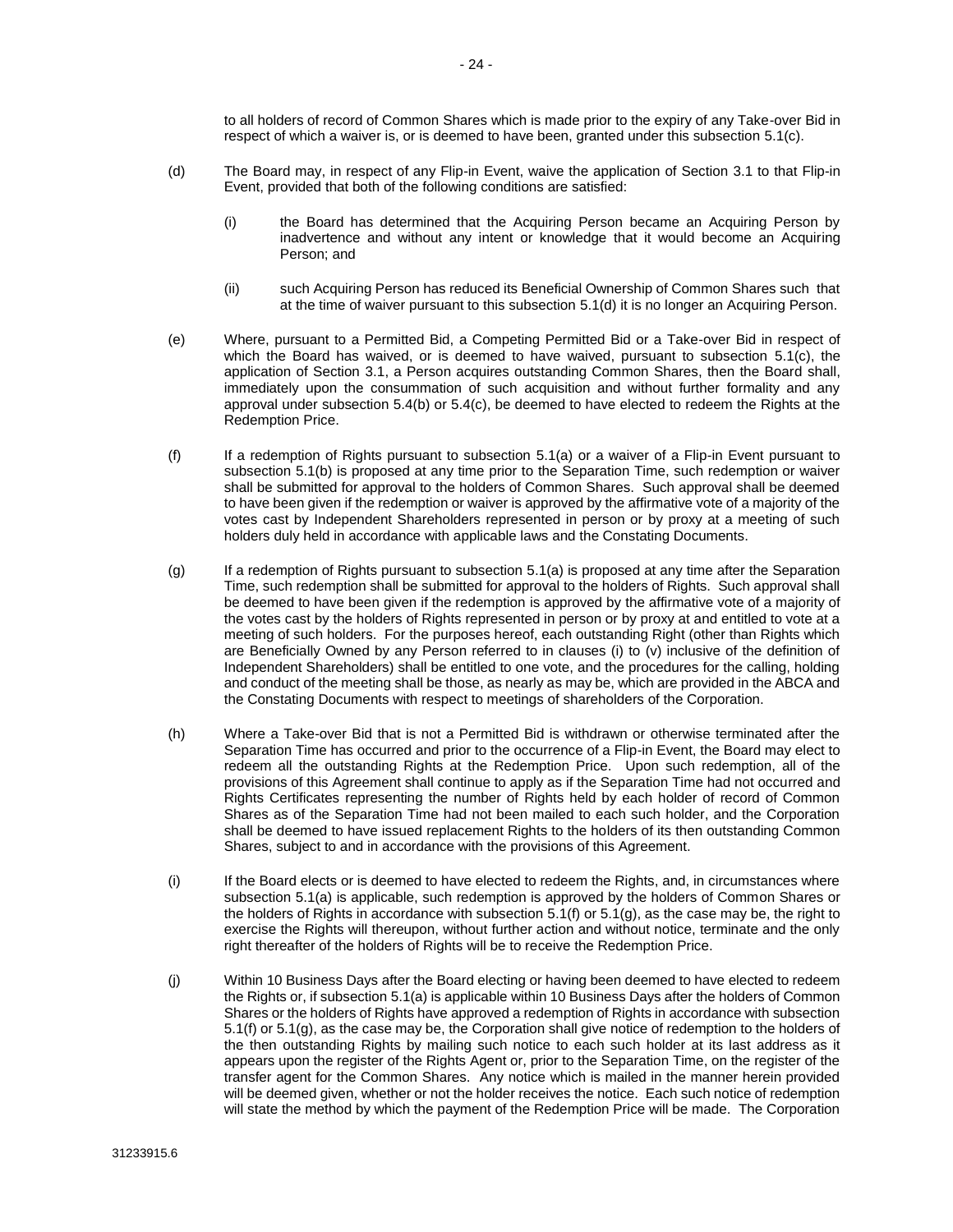may not redeem, acquire or purchase for value any Rights at any time in any manner other than that specifically set forth in this Section [5.1](#page-25-3) or in connection with the purchase of Common Shares prior to the Separation Time.

#### **5.2 Expiration**

No Person shall have any rights pursuant to this Agreement or in respect of any Right after the Expiration Time, except the Rights Agent as specified in subsection [4.1\(a\)](#page-22-0) of this Agreement.

#### <span id="page-27-2"></span>**5.3 Issuance of New Rights Certificates**

Notwithstanding any of the provisions of this Agreement or of the Rights to the contrary, the Corporation may, at its option, issue new Rights Certificates evidencing Rights in such form as may be approved by the Board to reflect any adjustment or change in the number of or kind or class of securities purchasable upon exercise of Rights made in accordance with the provisions of this Agreement.

#### <span id="page-27-4"></span><span id="page-27-3"></span>**5.4 Supplements and Amendments**

- (a) The Corporation, upon approval by the Board, may make amendments to this Agreement to correct any clerical or typographical error or which are required to maintain the validity of this Agreement as a result of any change in any applicable legislation, rules or regulations thereunder. Notwithstanding anything in this Section [5.4](#page-27-3) to the contrary, no such supplement or amendment shall be made to the provisions o[f Article 4](#page-22-3) except with the written concurrence of the Rights Agent to such supplement or amendment.
- <span id="page-27-0"></span>(b) Subject to subsection [5.4\(a\),](#page-27-4) the Corporation, upon approval by the Board, may, with the prior approval of the holders of Common Shares, obtained as set forth below, at any time prior to the Separation Time, supplement, amend, vary, rescind or delete any of the provisions of this Agreement and the Rights (whether or not such action would materially adversely affect the interests of the holders of Rights generally). Such approval shall be deemed to have been given if the action requiring such approval is authorized by the affirmative vote of a majority of the votes cast by Independent Shareholders present or represented at and entitled to be voted at a meeting of the holders of Common Shares duly called and held in compliance with applicable laws and the Constating Documents.
- <span id="page-27-1"></span>(c) Subject to subsection [5.4\(a\),](#page-27-4) the Corporation, upon approval by the Board, may, with the prior approval of the holders of Rights, at any time on or after the Separation Time, supplement, amend, vary, rescind or delete any of the provisions of this Agreement and the Rights (whether or not such action would materially adversely affect the interests of the holders of Rights generally), provided that no such amendment, variation or deletion shall be made to the provisions of [Article 4](#page-22-3) except with the written concurrence of the Rights Agent thereto. Such approval shall be deemed to have been given if such amendment, variation or deletion is authorized by the affirmative votes of the holders of Rights present or represented at and entitled to be voted at a meeting of the holders held in accordance with subsection [5.4\(d\)](#page-27-5) and representing 50% plus one of the votes cast in respect thereof.
- <span id="page-27-5"></span>(d) Any approval of the holders of Rights shall be deemed to have been given if the action requiring such approval is authorized by the affirmative votes of the holders of Rights present or represented at and entitled to be voted at a meeting of the holders of Rights and representing a majority of the votes cast in respect thereof. For the purposes hereof, each outstanding Right (other than Rights which are void pursuant to the provisions hereof) shall be entitled to one vote, and the procedures for the calling, holding and conduct of the meeting shall be those, as nearly as may be, which are provided in the ABCA and the Constating Documents with respect to meetings of shareholders of the Corporation.
- (e) Any amendments made by the Corporation to this Agreement pursuant to subsection [5.4\(a\)](#page-27-4) which are required to maintain the validity of this Agreement as a result of any change in any applicable legislation, rules or regulations thereunder shall: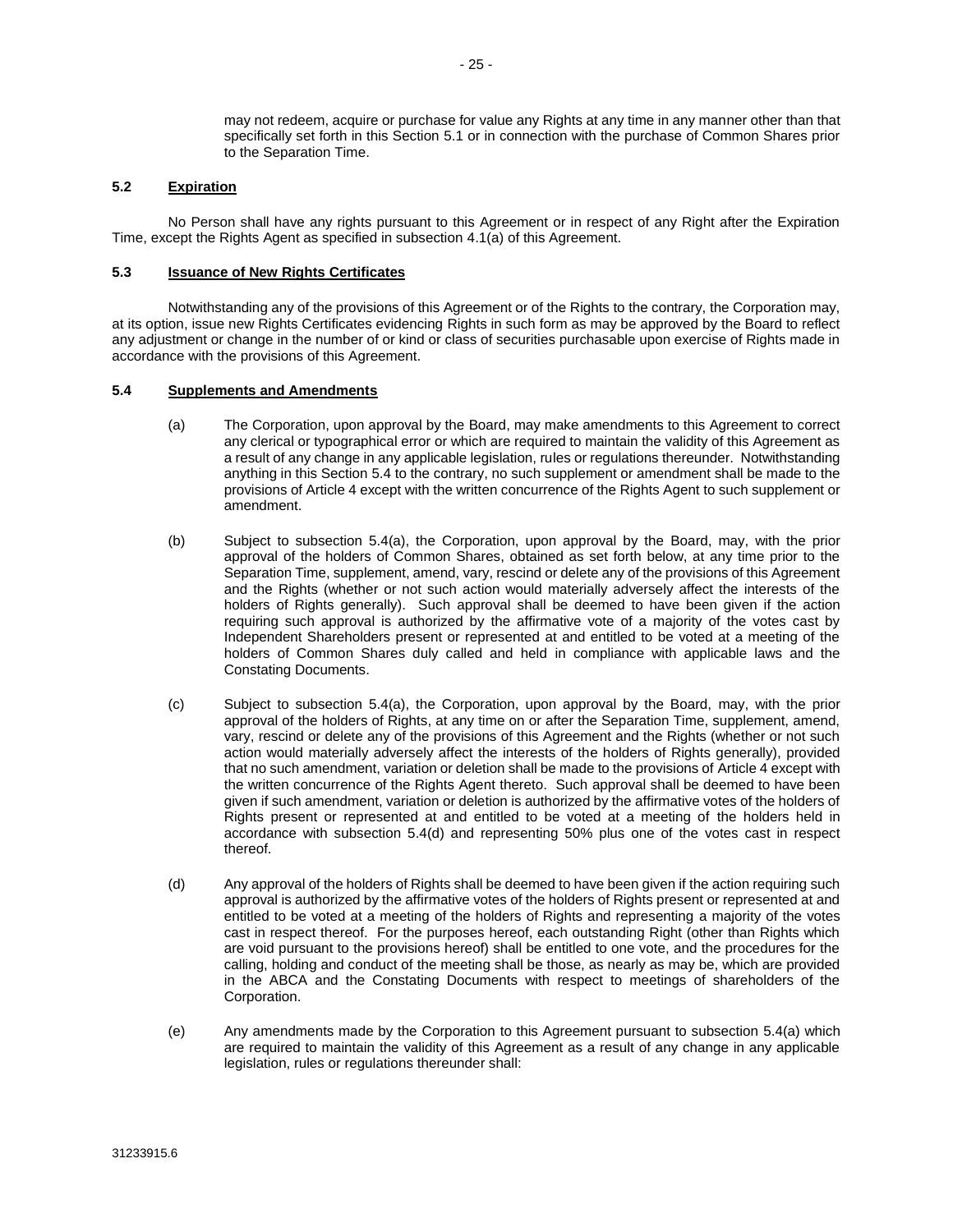- (i) if made before the Separation Time, be submitted to the shareholders of the Corporation at the next meeting of shareholders and the shareholders may, by the majority referred to in subsectio[n 5.4\(b\),](#page-27-0) confirm or reject such amendment; and
- (ii) if made after the Separation Time, be submitted to the holders of Rights at a meeting to be called for on a date not later than immediately following the next meeting of shareholders of the Corporation and the holders of Rights may, by resolution passed by the majority referred to in subsection [5.4\(d\),](#page-27-5) confirm or reject such amendment.

Any such amendment shall be effective from the date of the resolution of the Board adopting such amendment, until it is confirmed or rejected or until it ceases to be effective (as described in the next sentence) and, where such amendment is confirmed, it continues in effect in the form so confirmed. If such amendment is rejected by the shareholders or the holders of Rights or is not submitted to the shareholders or holders of Rights as required, then such amendment shall cease to be effective from and after the termination of the meeting at which it was rejected or to which it should have been but was not submitted or from and after the date of the meeting of holders of Rights that should have been but was not held, and no subsequent resolution of the Board to amend this Agreement to substantially the same effect shall be effective until confirmed by the shareholders or holders of Rights as the case may be.

#### **5.5 Fractional Rights and Fractional Common Shares**

- (a) The Corporation shall not be required to issue fractions of Rights or to distribute Rights Certificates which evidence fractional Rights. After the Separation Time there shall be paid to the registered holders of the Rights Certificates with regard to which fractional Rights would otherwise be issuable, an amount in cash equal to the same fraction of the Market Price of a whole Right in lieu of such fractional Rights as of the date such fractional Rights would otherwise be issuable. The Rights Agent shall have no obligation to make any payments in lieu of fractional Rights unless the Corporation shall have provided the Rights Agent with the necessary funds to pay in full all amounts payable in accordance with subsection [2.2\(e\).](#page-15-2)
- (b) The Corporation shall not be required to issue fractional Common Shares upon exercise of the Rights or to distribute certificates which evidence fractional Common Shares. In lieu of issuing fractional Common Shares, the Corporation shall pay to the registered holder of Rights Certificates at the time such Rights are exercised as herein provided, an amount in cash equal to the same fraction of the Market Price of one Common Share at the date of such exercise. The Rights Agent shall have no obligation to make any payments in lieu of fractional Common Shares unless the Corporation shall have provided the Rights Agent with the necessary funds to pay in full all amounts payable in accordance with subsection [2.2\(e\).](#page-15-2)

#### **5.6 Rights of Action**

Subject to the terms of this Agreement, rights of action in respect of this Agreement, other than rights of action vested solely in the Rights Agent, are vested in the respective holders of the Rights; and any holder of any Rights, without the consent of the Rights Agent or of the holder of any other Rights, may, on such holder's own behalf and for such holder's own benefit and the benefit of other holders of Rights, enforce, and may institute and maintain any suit, action or proceeding against the Corporation to enforce, or otherwise act in respect of, such holder's right to exercise such holder's Rights, or Rights to which he is entitled, in the manner provided in this Agreement and in such holder's Rights Certificate. Without limiting the foregoing or any remedies available to the holders of Rights it is specifically acknowledged that the holders of Rights would not have an adequate remedy at law for any breach of this Agreement and will be entitled to specific performance of the obligations under, and injunctive relief against actual or threatened violations of, the obligations of any Person subject to this Agreement.

#### **5.7 Holder of Rights Not Deemed a Shareholder**

No holder, as such, of any Rights shall be entitled to vote, receive dividends or be deemed for any purpose the holder of Common Shares or any other securities which may at any time be issuable on the exercise of Rights, nor shall anything contained herein or in any Rights Certificate be construed to confer upon the holder of any Rights, as such, any of the rights of a shareholder of the Corporation or any right to vote for the election of directors of the Corporation or upon any matter submitted to shareholders at any meeting of the Corporation, or to give or withhold consent to any action of the Corporation, or to receive notice of meetings or other actions affecting shareholders (except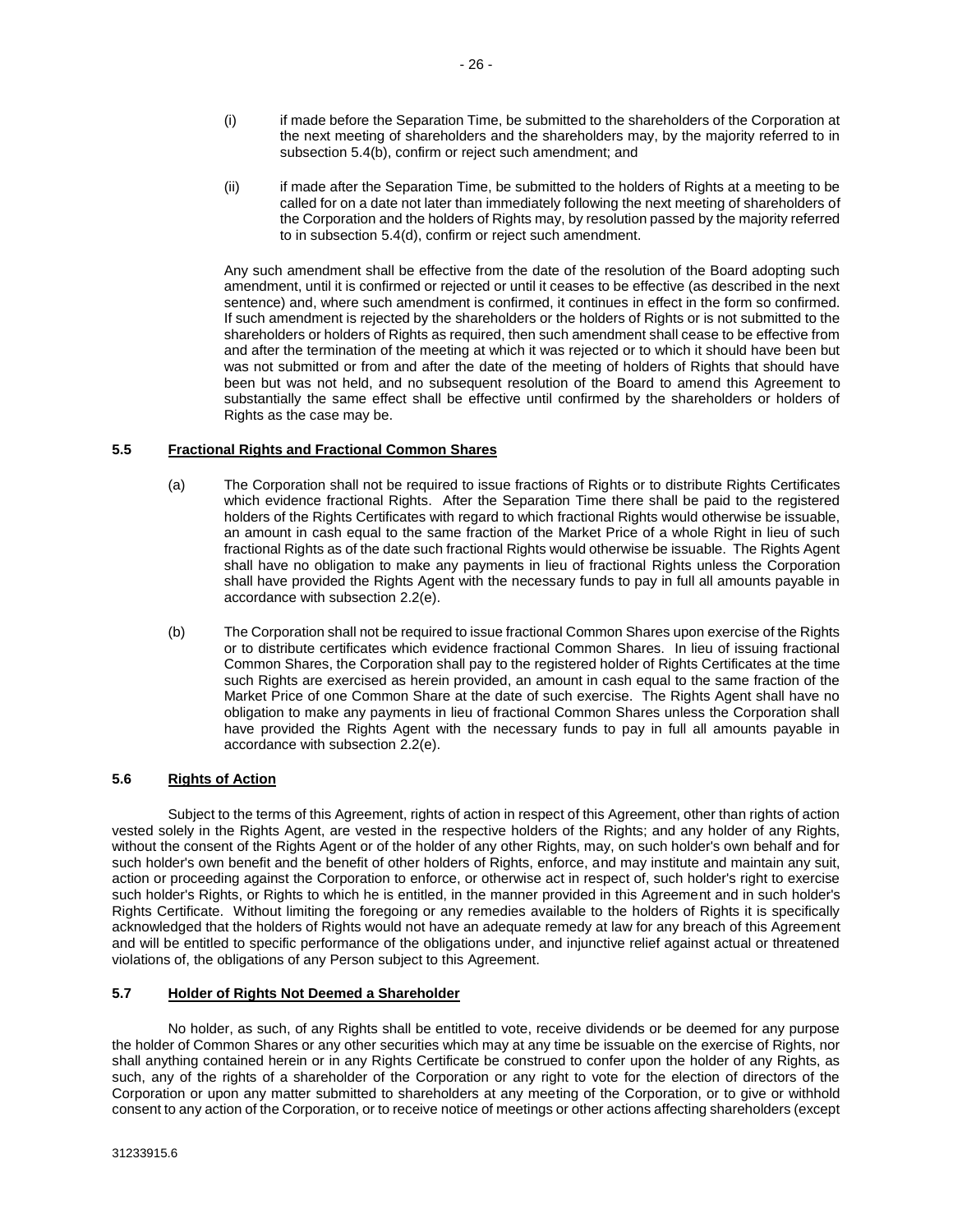as provided in Section [5.8](#page-29-1) hereof), or to receive dividends or subscription rights or otherwise, until such Rights, or Rights to which such holder is entitled, shall have been exercised in accordance with the provisions hereof.

#### <span id="page-29-1"></span>**5.8 Notice of Proposed Actions**

In case the Corporation shall propose after the Separation Time and prior to the Expiration Time:

- (a) to effect or permit (in cases where the Corporation's permission is required) any Flip-in Event; or
- (b) to effect the liquidation, dissolution or winding up of the Corporation or the sale of all or substantially all of the Corporation's assets,

then, in each such case, the Corporation shall give to each holder of a Right, in accordance with Section [5.9](#page-29-0) hereof, a notice of such proposed action, which shall specify the date on which such Flip-in Event, liquidation, dissolution, or winding up is to take place, and such notice shall be so given at least 10 Business Days prior to the date of taking of such proposed action by the Corporation.

#### <span id="page-29-0"></span>**5.9 Notices**

Notices or demands to be given or made in connection with this Agreement by the Rights Agent or by the holder of any Rights to or on the Corporation shall be sufficiently given or made if delivered or sent by mail, postage prepaid or by fax (with, in the case of fax, an original copy of the notice or demand sent by first class mail, postage prepaid, to the Corporation following the giving of the notice or demand by fax), addressed (until another address is filed in writing with the Rights Agent) as follows:

Pembina Pipeline Corporation 4000, 585 - 8<sup>th</sup> Avenue S.W. Calgary, Alberta T2P 1G1 Attention: General Counsel Fax: (403) 231-7500

Notices or demands to be given or made in connection with this Agreement by the Corporation or by the holder of any Rights to or on the Rights Agent shall be sufficiently given or made if delivered or sent by mail, postage prepaid, or by fax (with, in the case of fax, an original copy of the notice or demand sent by first class mail, postage prepaid, to the Rights Agent following the giving of the notice or demand by fax), addressed (until another address is filed in writing with the Corporation) as follows:

Computershare Trust Company of Canada Suite 600, 530 - 8<sup>th</sup> Avenue S.W. Calgary, Alberta T2P 3S8 Attention: Manager, Stock Transfer Fax: (403) 267-6529

Notices or demands to be given or made in connection with this Agreement by the Corporation or the Rights Agent to or on the holder of any Rights shall be sufficiently given or made if delivered or sent by first class mail, postage prepaid, or by fax (with, in the case of fax, an original copy of the notice or demand sent by first class mail, postage prepaid, to such holder following the giving of the notice or demand by fax), addressed to such holder at the address of such holder as it appears upon the register of the Rights Agent or, prior to the Separation Time, on the register of the Corporation for the Common Shares.

Any notice given or made in accordance with this Section [5.9](#page-29-0) shall be deemed to have been given and to have been received on the day of delivery, if so delivered, on the third Business Day (excluding each day during which there exists any general interruption of postal service due to strike, lockout or other cause) following the mailing thereof, if so mailed, and on the day of faxing (provided such sending is during the normal business hours of the addressee on a Business Day and if not, on the first Business Day thereafter). Each of the Corporation and the Rights Agent may from time to time change its address for notice by notice to the other given in the manner aforesaid.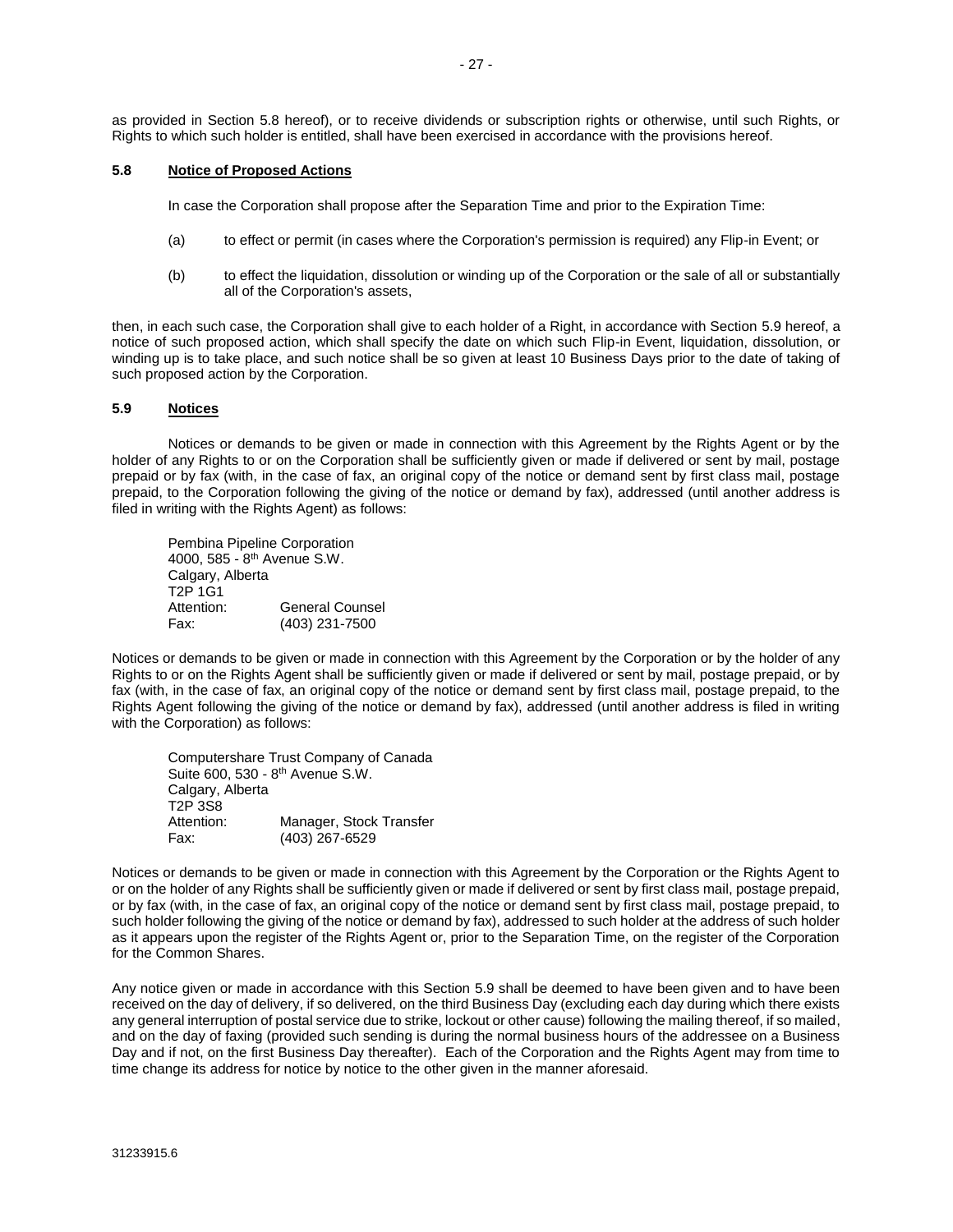If mail service is or is threatened to be interrupted at a time when the Corporation or the Rights Agent wishes to give a notice or demand hereunder to or on the holders of the Rights, the Corporation or the Rights Agent may, notwithstanding the foregoing provisions of this Section [5.9,](#page-29-0) give such notice by means, of publication once in each of two successive weeks in the business section of the National Post or the Globe and Mail and, so long as the Corporation has a transfer agent in the United States, in a daily publication in the United States designated by the Corporation, or in such other publication or publications as may be designated by the Corporation and notice so published shall be deemed to have been given on the date on which the first publication of such notice in any such publication has taken place.

#### **5.10 Costs of Enforcement**

The Corporation agrees that if the Corporation fails to fulfil any of its obligations pursuant to this Agreement, then the Corporation will reimburse the holder of any Rights for the costs and expenses (including legal fees) incurred by such holder in actions to enforce his rights pursuant to any Rights or this Agreement.

#### **5.11 Successors**

All the covenants and provisions of this Agreement by or for the benefit of the Corporation or the Rights Agent shall bind and enure to the benefit of their respective successors and assigns hereunder.

#### **5.12 Benefits of this Agreement**

Nothing in this Agreement shall be construed to give to any Person other than the Corporation, the Rights Agent and the holders of the Rights any legal or equitable right, remedy or claim under this Agreement; but this Agreement shall be for the sole and exclusive benefit of the Corporation, the Rights Agent and the holders of the Rights.

#### **5.13 Descriptive Headings**

Descriptive headings appear herein for convenience only and shall not control or affect the meaning or construction of any of the provisions hereof.

#### **5.14 Governing Law**

This Agreement and each Right issued hereunder shall be deemed to be a contract made under the laws of the Province of Alberta and for all purposes shall be governed by and construed in accordance with the laws of such Province applicable to contracts to be made and performed entirely within such Province.

#### **5.15 Language**

Les parties aux présentes ont exigé que la présente convention ainsi que tous les documents et avis qui s'y rattachent et/ou qui en découleront soient rédigés en langue anglaise. The parties hereto have required that this Agreement and all documents and notices related thereto and/or resulting therefrom be drawn up in the English language.

#### **5.16 Counterparts**

This Agreement may be executed in any number of counterparts and each of such counterparts shall for all purposes be deemed to be an original, and all such counterparts shall together constitute but one and the same instrument.

#### **5.17 Severability**

If any term or provision hereof or the application thereof to any circumstance is, in any jurisdiction and to any extent, invalid or unenforceable, such term or provision shall be ineffective as to such jurisdiction to the extent of such invalidity or unenforceability without invalidating or rendering unenforceable the remaining terms and provisions hereof or the application of such term or provision to circumstances other than those as to which it is held invalid or unenforceable.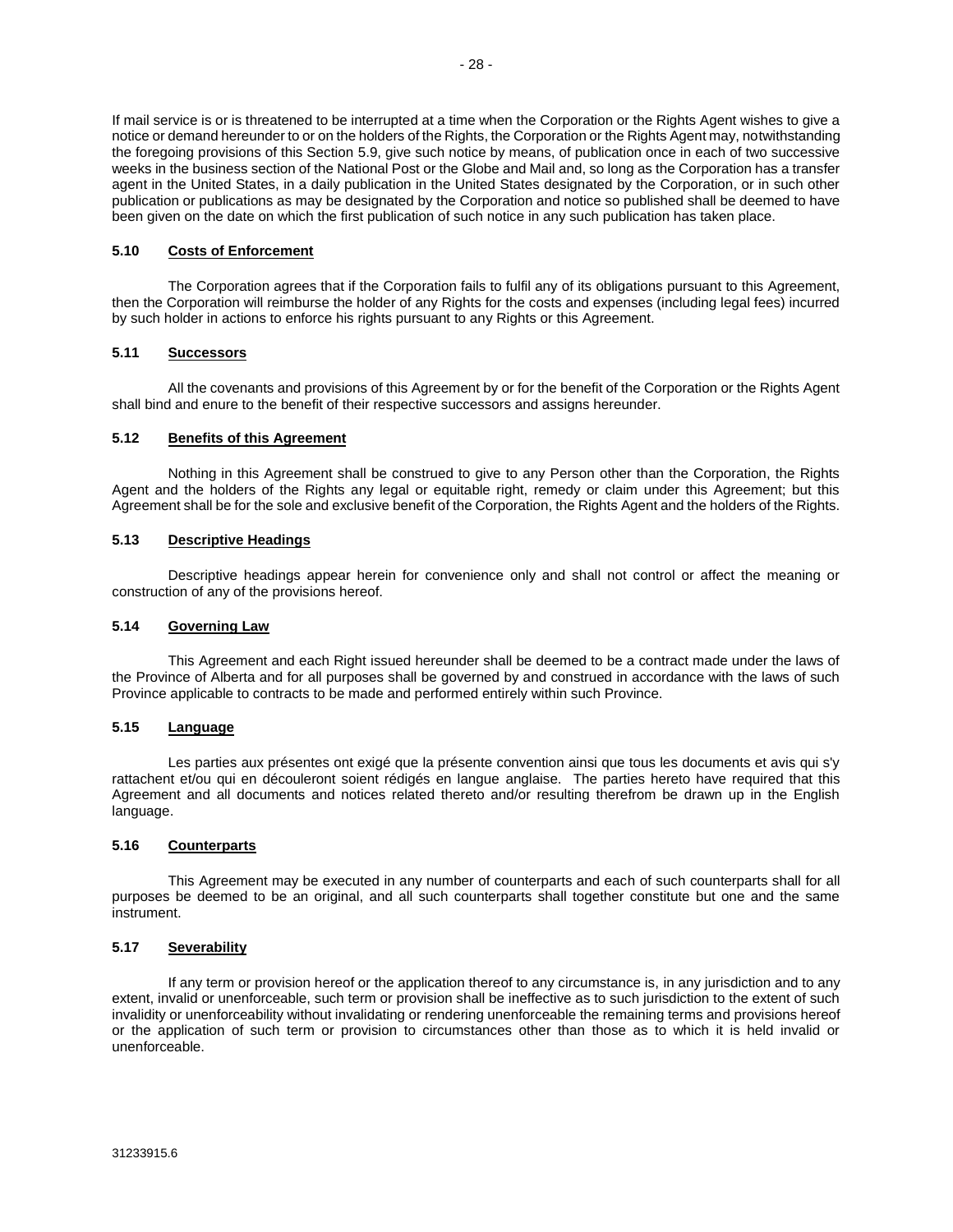#### **5.18 Effective Date**

Notwithstanding its amendment and restatement as of the date hereof, this Agreement is effective from the Effective Date and replaces and supersedes the 2013 Plan.

#### <span id="page-31-0"></span>**5.19 Shareholder Review**

At or prior to the annual meeting of the shareholders of the Corporation to be held in 2019 and at every third annual meeting of the shareholders of the Corporation thereafter (each such annual meeting being a "**Reconfirmation Meeting**"), provided that a Flip-in Event has not occurred prior to such time, the Board shall submit a resolution reconfirming and ratifying the continued existence of this Agreement to (i) the Independent Shareholders, and (ii) if required by the rules and regulations of any stock exchange on which the Common Shares are then listed, all holders of Common Shares, for their consideration and, if thought advisable, approval. Unless the majority of the votes cast by (i) Independent Shareholders, and (ii) if required by the rules and regulations of any stock exchange on which the Common Shares are listed, all holders of Common Shares, who vote in respect of such resolution are voted in favour of the reconfirmation and continued existence of this Agreement at each such Reconfirmation Meeting, the Board shall, immediately upon the confirmation by the Chairman of the applicable Reconfirmation Meeting of the results of the votes on such resolution and without further formality, be deemed to elect to redeem the Rights at the Redemption Price and this Agreement shall be of no further force and effect.

#### **5.20 Regulatory Approvals**

Any obligation of the Corporation or action or event contemplated by this Agreement shall be subject to the receipt of any requisite acceptance, approval or consent from any applicable governmental or regulatory authority. Without limiting the generality of the foregoing, any issuance or delivery of debt or equity securities (other than nonconvertible debt securities) of the Corporation upon the exercise of Rights and any amendment or supplement to this Agreement shall, if required, be subject to the prior acceptance, approval or consent of the Toronto Stock Exchange, the New York Stock Exchange and any other exchange upon which the Common Shares may be listed.

#### **5.21 Compliance With Money Laundering Legislation**

The Rights Agent shall retain the right not to act and shall not be liable for refusing to act if, due to a lack of information or for any other reason whatsoever, the Rights Agent reasonably determines that such an act might cause it to be in non-compliance with any applicable anti-money laundering or anti-terrorist legislation, regulation or guideline. Further, should the Rights Agent reasonably determine at any time that its acting under this Agreement has resulted in it being in non-compliance with any applicable anti-money laundering or anti-terrorist legislation, regulation or guideline, then it shall have the right to resign on 10 days' written notice to the Corporation, provided: (i) that the Rights Agent's written notice shall describe the circumstances of such non-compliance; and (ii) that if such circumstances are rectified to the Rights Agent's satisfaction within such 10-day period, then such resignation shall not be effective.

#### **5.22 Privacy Provision**

The parties acknowledge that federal and/or provincial legislation that addresses the protection of individual's personal information (collectively, "**Privacy Laws**") may apply to obligations and activities under this Agreement. Despite any other provision of this Agreement, neither party will take or direct any action that would contravene, or cause the other to contravene, applicable Privacy Laws. The Corporation will, prior to transferring or causing to be transferred personal information to the Rights Agent, obtain and retain required consents of the relevant individuals to the collection, use and disclosure of their personal information, or will have determined that such consents either have previously been given upon which the parties can rely or are not required under applicable Privacy Laws.

#### **5.23 Declaration as to Non-Canadian and Non-U.S. Holders**

If in the opinion of the Board (who may rely upon the advice of counsel), any action or event contemplated by this Agreement would require compliance with the securities laws or comparable legislation of a jurisdiction outside Canada and the United States of America, its territories and possessions, the Board acting in good faith may take such actions as it may deem appropriate to ensure that such compliance is not required, including without limitation establishing procedures for the issuance to a Canadian resident Fiduciary of Rights or securities issuable on exercise of Rights, the holding thereof in trust for the Persons entitled thereto (but reserving to the Fiduciary or to the Fiduciary and the Corporation, as the Corporation may determine, absolute discretion with respect thereto) and the sale thereof and remittance of the proceeds of such sale, if any, to the Persons entitled thereto. In no event shall the Corporation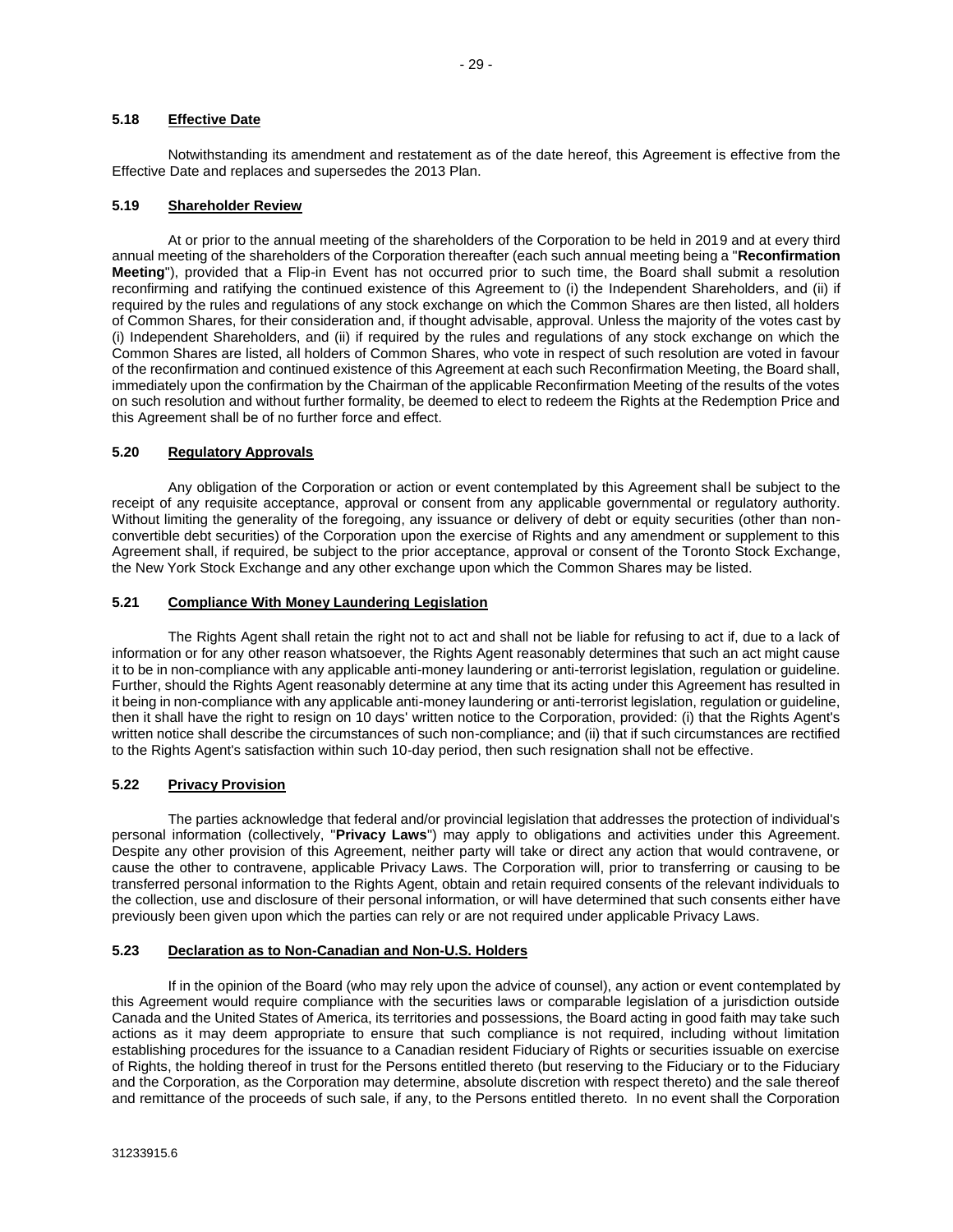or the Rights Agent be required to issue or deliver Rights or securities issuable on exercise of Rights to Persons who are citizens, residents or nationals of any jurisdiction other than Canada and a province or territory thereof and the United States of America and any state thereof in which such issue or delivery would be unlawful without registration of the relevant Persons or securities for such purposes.

#### **5.24 Determinations and Actions by the Board**

All actions and determinations (including all omissions with respect to the foregoing) which are done or made by the Board pursuant to this Agreement, in good faith, shall not subject any member of the Board to any liability whatsoever to the holders of the Rights.

#### **5.25 Time of the Essence**

Time shall be of the essence of this Agreement.

*[The remainder of this page has been left blank intentionally]*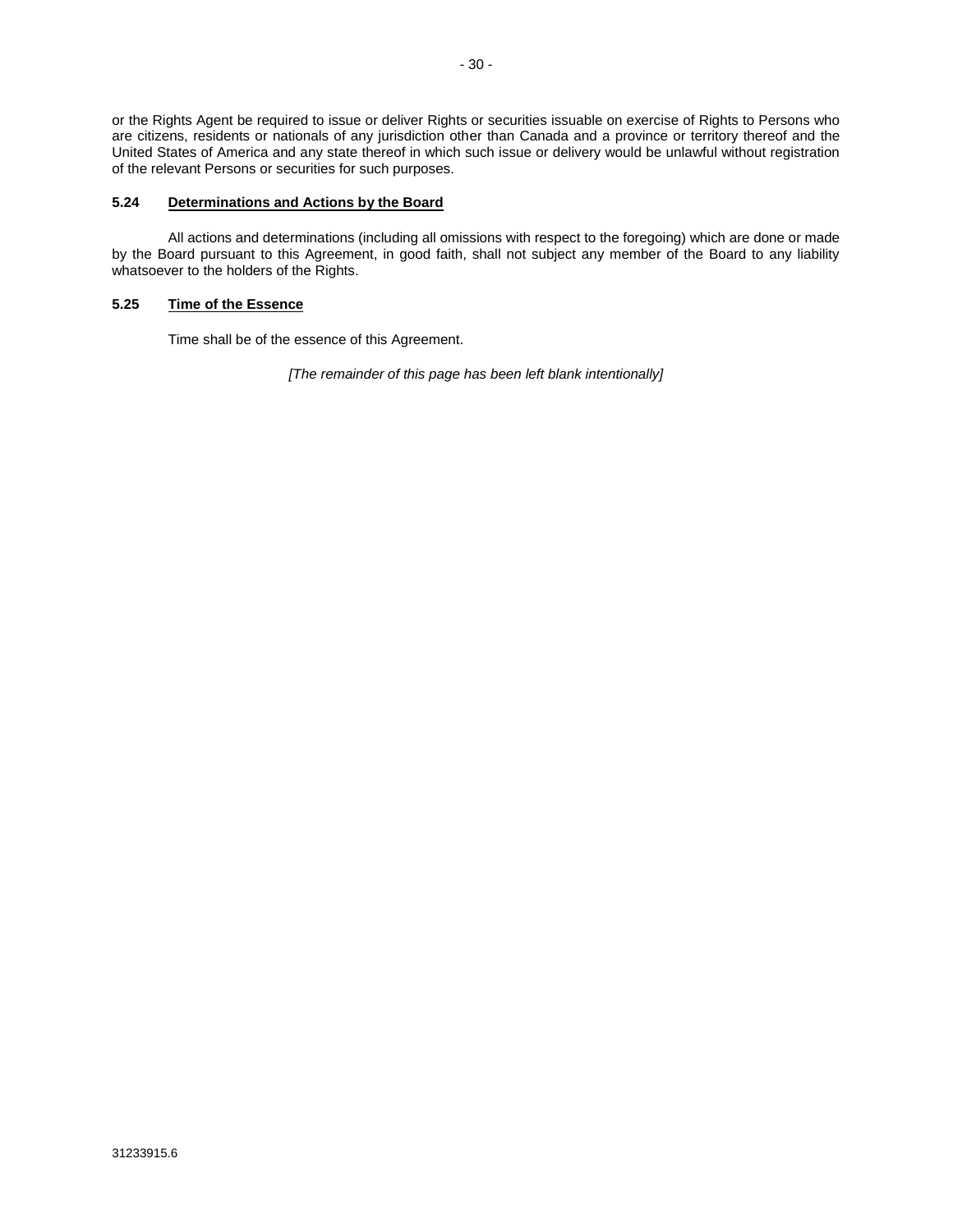IN WITNESS WHEREOF, the parties hereto have caused this Agreement to be duly executed as of the date first above written.

#### **PEMBINA PIPELINE CORPORATION**

|        | Per: "J. Scott Burrows"<br>Name: J. Scott Burrows<br>Title: Vice President, Finance & Chief Financial Officer |
|--------|---------------------------------------------------------------------------------------------------------------|
| Title: | Per: "H.K. Andersen"<br>Name: H.K. Andersen<br>Vice President, Legal & General Counsel                        |

#### **COMPUTERSHARE TRUST COMPANY OF CANADA**

|        | Per: "Phillip Munday"    |
|--------|--------------------------|
|        | Name: Phillip Munday     |
| Title: | Manager, Client Services |
|        |                          |
|        | Per: "Connor Doyle"      |
|        | Name: Connor Doyle       |
|        | Title: Account Manager   |
|        |                          |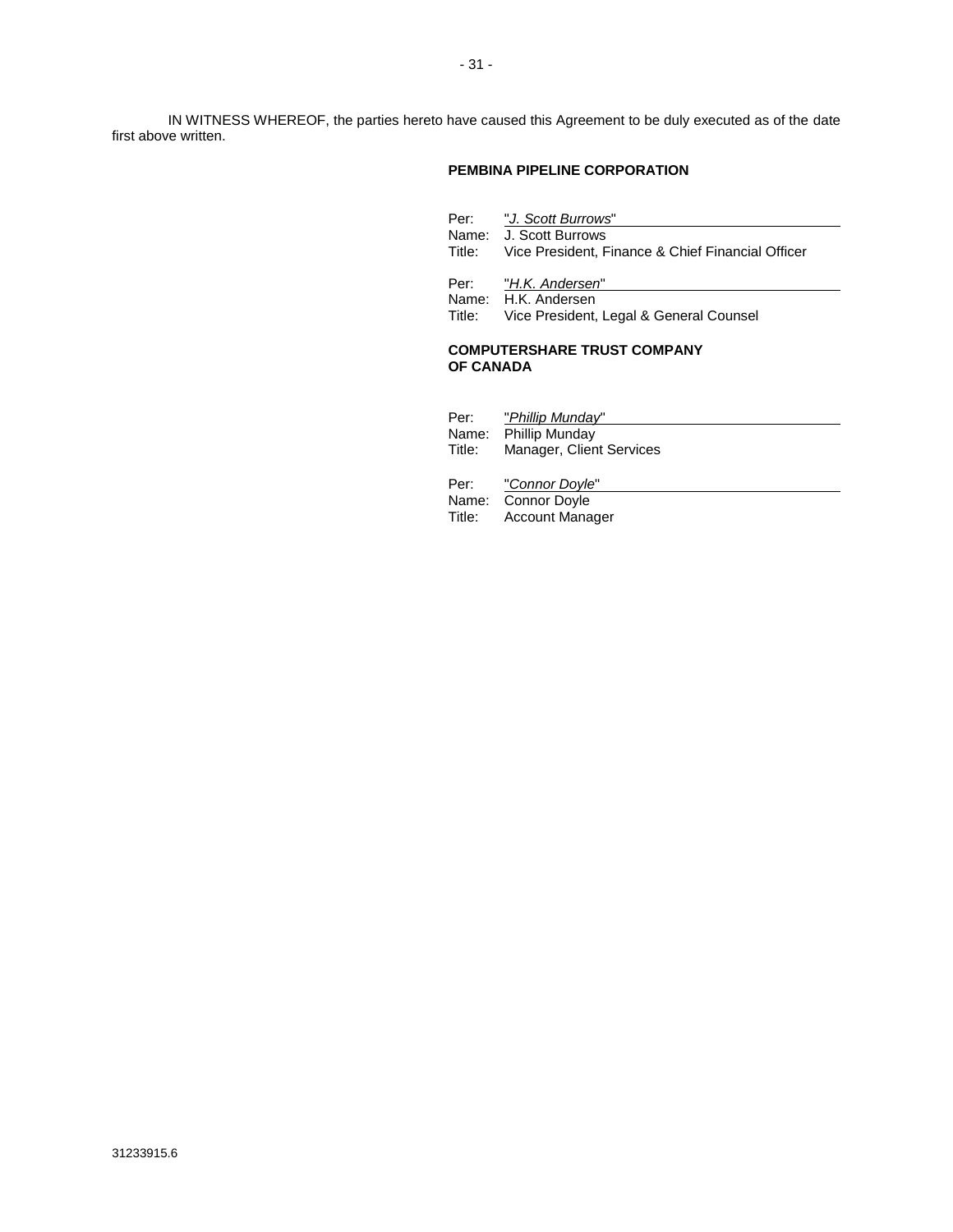#### **EXHIBIT A FORM OF RIGHTS CERTIFICATE**

Certificate No. \_\_\_\_\_\_\_\_\_ \_\_\_\_\_\_\_\_\_\_ Rights

THE RIGHTS ARE SUBJECT TO REDEMPTION, AT THE OPTION OF THE CORPORATION, ON THE TERMS SET FORTH IN THE RIGHTS AGREEMENT. IN CERTAIN CIRCUMSTANCES (SPECIFIED IN SUBSECTION 3.1(b) OF THE RIGHTS AGREEMENT), RIGHTS BENEFICIALLY OWNED BY AN ACQUIRING PERSON OR TRANSFEREE OF AN ACQUIRING PERSON OR ITS AFFILIATES OR ASSOCIATES (AS SUCH TERMS ARE DEFINED IN THE RIGHTS AGREEMENT) OR ANY PERSON ACTING JOINTLY OR IN CONCERT WITH ANY OF THEM MAY BECOME VOID .

#### **Rights Certificate**

This certifies that **The Example 2012** is the registered holder of the number of Rights set forth above, each of which entitles the registered holder thereof, subject to the terms, provisions and conditions of the Amended and Restated Shareholder Rights Plan Agreement dated as of May 12, 2016, as such may from time to time be amended, restated, varied or replaced, (the "**Rights Agreement**") between Pembina Pipeline Corporation, a corporation existing under the laws of Alberta (the "**Corporation**"), and Computershare Trust Company of Canada, a trust company incorporated under the laws of Canada, as Rights Agent (the "**Rights Agent**"), which term shall include any successor Rights Agent under the Rights Agreement, to purchase from the Corporation at any time after the Separation Time (as such term is defined in the Rights Agreement) and prior to the Expiration Time (as such term is defined in the Rights Agreement), one fully paid Common Share of the Corporation (a "**Common Share**") at the Exercise Price referred to below, upon presentation and surrender of this Rights Certificate together with the Form of Election to Exercise duly executed to the Rights Agent at its principal office in the City of Calgary or in such other cities as may be designated by the Corporation from time to time. Until adjustment thereof in certain events as provided in the Rights Agreement, the Exercise Price shall be (i) until the Separation Time, an amount equal to three times the Market Price (as such term is defined in the Rights Agreement), from time to time, per Common Share; and (ii) from and after the Separation Time, an amount equal to three times the Market Price, as at the Separation Time, per Common Share.

In certain circumstances described in the Rights Agreement, the number of Common Shares which each Right entitles the registered holder thereof to purchase shall be adjusted as provided in the Rights Agreement.

This Rights Certificate is subject to all of the terms, provisions and conditions of the Rights Agreement which terms, provisions and conditions are hereby incorporated herein by reference and made a part hereof and to which Rights Agreement reference is hereby made for a full description of the rights, limitations of rights, obligations, duties and immunities thereunder of the Rights Agent, the Corporation and the holders of the Rights Certificates. Copies of the Rights Agreement are on file at the registered office of the Corporation and are available upon written request.

This Rights Certificate, with or without other Rights Certificates, upon surrender at any of the offices of the Rights Agent designated for such purpose, may be exchanged for another Rights Certificate or Rights Certificates of like tenor and date evidencing an aggregate number of Rights equal to the aggregate number of Rights evidenced by the Rights Certificate or Rights Certificates surrendered. If this Rights Certificate shall be exercised in part, the registered holder shall be entitled to receive, upon surrender hereof, another Rights Certificate or Rights Certificates for the number of whole Rights not exercised.

Subject to the provisions of the Rights Agreement, the Rights evidenced by this Certificate may be redeemed by the Corporation at a redemption price of \$0.00001 per Right, subject to adjustment in certain events, under certain circumstances at its option.

No fractional Common Shares will be issued upon the exercise of any Rights evidenced hereby, but in lieu thereof a cash payment will be made, as provided in the Rights Agreement.

No holder of this Rights Certificate, as such, shall be entitled to vote or receive dividends or be deemed for any purpose the holder of Common Shares or of any other securities which may at any time be issuable upon the exercise hereof, nor shall anything contained in the Rights Agreement or herein be construed to confer upon the holder hereof, as such, any of the Rights of a shareholder of the Corporation or any right to vote for the election of directors or upon any matter submitted to shareholders at any meeting thereof, or to give or withhold consent to any corporate action, or to receive notice of meetings or other actions affecting shareholders (except as provided in the Rights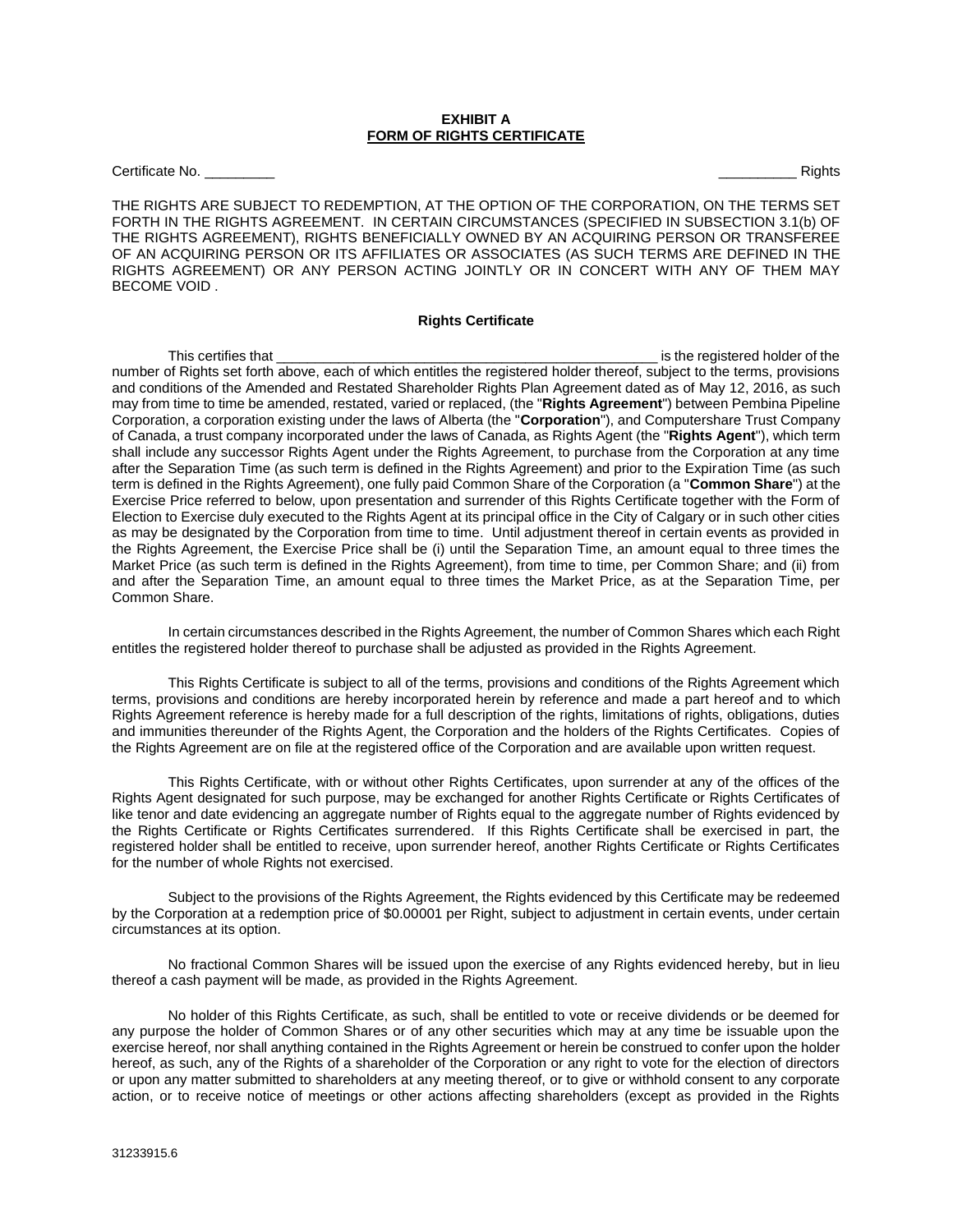Agreement), or to receive dividends or subscription rights, or otherwise, until the Rights evidenced by this Rights Certificate shall have been exercised as provided in the Rights Agreement.

This Rights Certificate shall not be valid or obligatory for any purpose until it shall have been countersigned by the Rights Agent.

WITNESS the facsimile signature of the proper officers of the Corporation and its corporate seal.

Date:

### **PEMBINA PIPELINE CORPORATION**

By:

Authorized Officer

Countersigned:

#### **COMPUTERSHARE TRUST COMPANY OF CANADA**

By:

Authorized Signature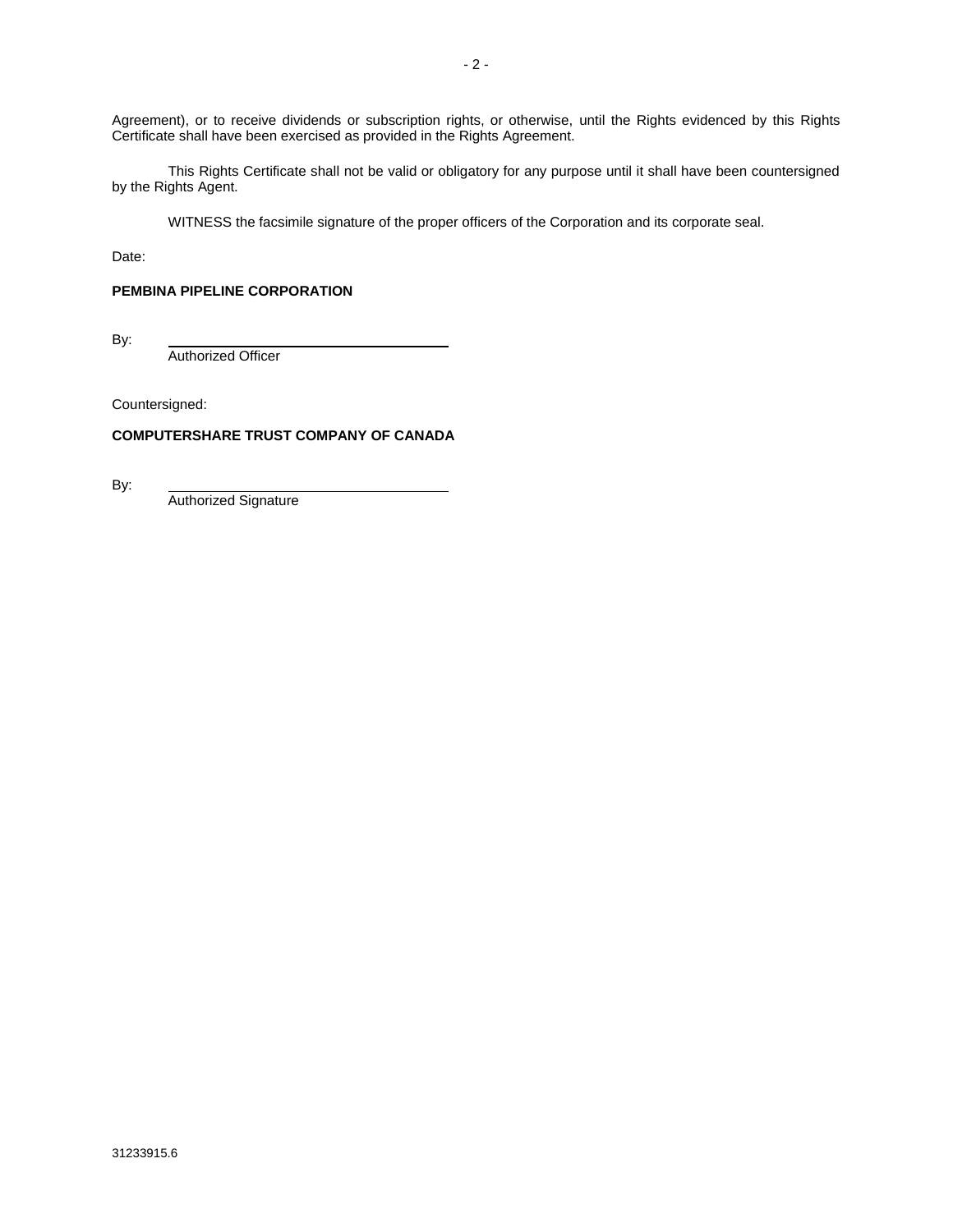#### **FORM OF ASSIGNMENT**

(To be executed by the registered holder if such holder desires to transfer the Rights represented by this Rights Certificate.)

FOR VALUE RECEIVED \_\_\_\_\_\_\_\_\_\_\_\_\_\_\_\_\_\_\_\_\_\_\_\_\_\_\_\_\_\_\_\_\_\_\_hereby sells, assigns

and transfers to

(Please print name and address of transferee)

the Rights represented by this Rights Certificate, together with all right, title and interest therein, and hereby irrevocably<br>as attorney, to transfer the within Rights on the component as attorney, to transfer the within Rights on the books of the Corporation, with full power of substitution.

Dated:

Signature Guarantee

**Signature** 

(Signature must correspond to name as written upon the face of this Rights Certificate in every particular, without alteration or enlargement or any change whatsoever.)

Signature must be guaranteed by a Canadian Schedule 1 chartered bank, a major Canadian trust company, a member of a recognized stock exchange or a member of a recognized Medallion Program (STAMP, MSP or SEMP).

#### (To be completed if true)

The undersigned hereby represents, for the benefit of all holders of Rights and Common Shares, that with the exception of \_\_\_\_\_\_\_\_\_\_\_\_\_\_\_\_\_\_\_\_\_\_\_ Rights, the Rights evidenced by this Rights Certificate are not, and, to the knowledge of the undersigned, have never been, Beneficially Owned by an Acquiring Person or an Affiliate or Associate thereof or by any Person acting jointly or in concert with any of the foregoing (all capitalized terms, and the phrase "acting jointly or in concert", are used as defined in the Rights Agreement).

Dated: Signature: Signature: Signature: Signature: Signature: Signature: Signature: Signature: Signature: Signature: Signature: Signature: Signature: Signature: Signature: Signature: Signature: Signature: Signature: Signat

#### **NOTICE**

In the event the certification set forth above in the Form of Election to Exercise is not completed upon exercise of the Right(s) evidenced hereby or in the event that the certification set forth above in the Form of Assignment is not completed upon the assignment of the Right(s) evidenced hereby, the Corporation will deem the Beneficial Owner of the Right(s) evidenced by this Rights Certificate to be an Acquiring Person, an Affiliate or Associate thereof or a Person acting jointly or in concert with any of them (each as defined in the Rights Agreement) and, in the case of an assignment, will affix a legend to that effect on any Rights Certificates issued in exchange for this Rights Certificate.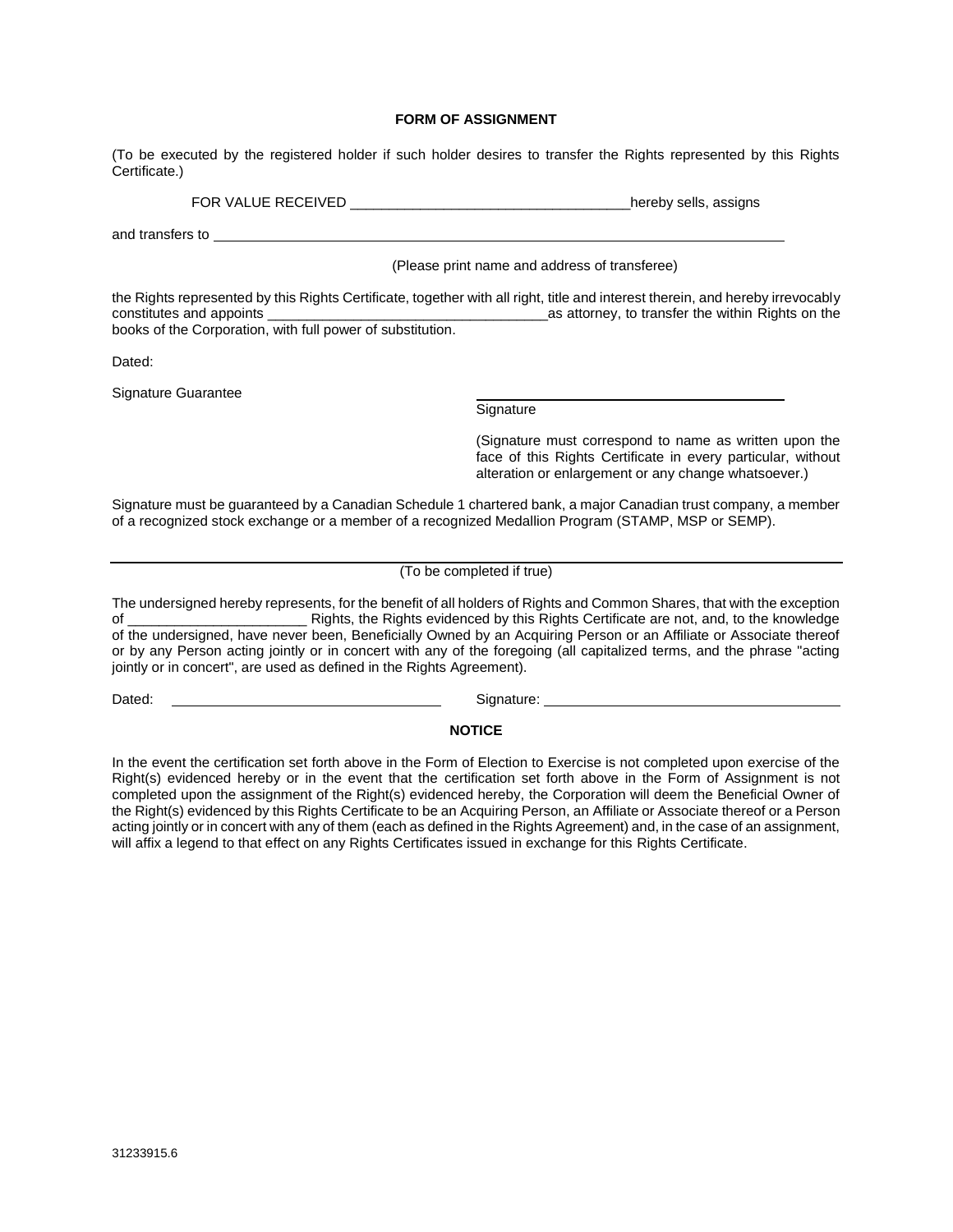(To be attached to each Rights Certificate)

#### **FORM OF ELECTION TO EXERCISE**

#### **TO: PEMBINA PIPELINE CORPORATION**

The undersigned hereby irrevocably elects to exercise \_\_\_\_\_\_\_\_\_\_\_\_\_\_\_\_\_\_\_\_\_\_\_\_\_ whole Rights represented by the attached Rights Certificate to purchase the Common Shares (or other securities or property) issuable upon the exercise of such Rights and requests that certificates for such Common Shares (or other securities or title to such property) be issued in the name of:

> \_\_\_\_\_\_\_\_\_\_\_\_\_\_\_\_\_\_\_\_\_\_\_\_\_\_\_\_\_\_\_\_\_\_\_\_\_\_\_\_\_\_\_ (Name)

> \_\_\_\_\_\_\_\_\_\_\_\_\_\_\_\_\_\_\_\_\_\_\_\_\_\_\_\_\_\_\_\_\_\_\_\_\_\_\_\_\_\_\_ (Street)

> \_\_\_\_\_\_\_\_\_\_\_\_\_\_\_\_\_\_\_\_\_\_\_\_\_\_\_\_\_\_\_\_\_\_\_\_\_\_\_\_\_\_\_ (City and State or Province)

(Country, Postal Code or Zip Code)

SOCIAL INSURANCE, SOCIAL SECURITY OR OTHER TAXPAYER IDENTIFICATION NUMBER

\_\_\_\_\_\_\_\_\_\_\_\_\_\_\_\_\_\_\_\_\_\_\_\_\_\_\_\_\_\_\_\_\_\_\_\_\_\_\_\_\_\_\_

\_\_\_\_\_\_\_\_\_\_\_\_\_\_\_\_\_\_\_\_\_\_\_\_\_\_\_\_\_\_\_\_\_\_\_\_\_\_\_\_\_\_\_